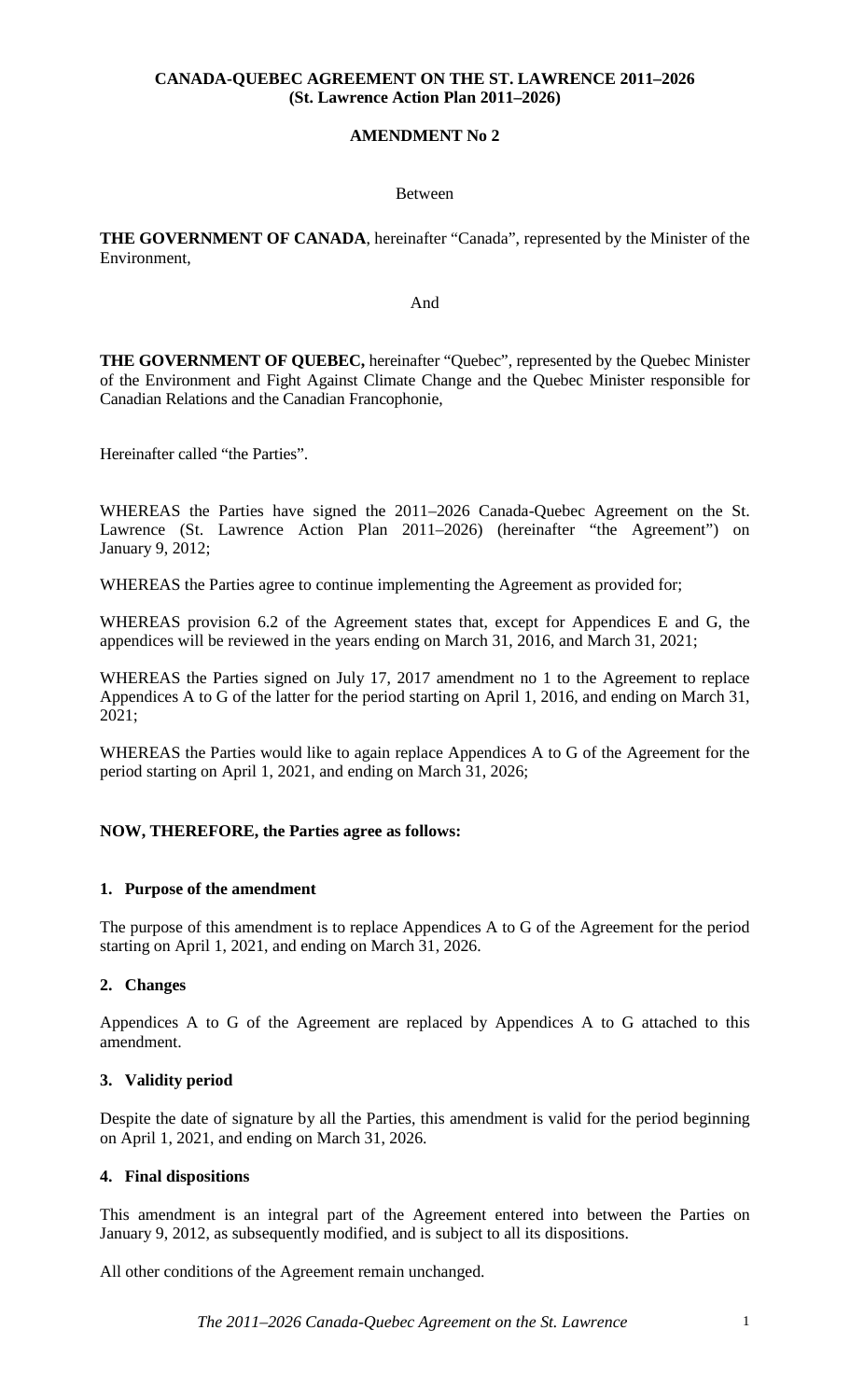**IN WITNESS WHEREOF, the Parties acknowledge that they have read and accepted all the modifications made to the Agreement through this amendment and have signed, in duplicate, on the dates indicated below:** 

## **FOR THE GOVERNMENT OF CANADA**

 $\overline{\phantom{a}}$  , and the contract of the contract of the contract of  $\overline{\phantom{a}}$ Mr. Jonathan Wilkinson Minister of Environment

Date: \_\_\_\_\_\_\_\_\_\_\_\_\_\_\_\_\_\_\_\_

## **FOR THE GOVERNMENT OF QUEBEC**

 $\frac{1}{2}$  ,  $\frac{1}{2}$  ,  $\frac{1}{2}$  ,  $\frac{1}{2}$  ,  $\frac{1}{2}$  ,  $\frac{1}{2}$  ,  $\frac{1}{2}$  ,  $\frac{1}{2}$  ,  $\frac{1}{2}$  ,  $\frac{1}{2}$  ,  $\frac{1}{2}$  ,  $\frac{1}{2}$  ,  $\frac{1}{2}$  ,  $\frac{1}{2}$  ,  $\frac{1}{2}$  ,  $\frac{1}{2}$  ,  $\frac{1}{2}$  ,  $\frac{1}{2}$  ,  $\frac{1$ Mr. Benoit Charette Quebec Minister of Environnement et de la Lutte contre les changements climatiques

Date: \_\_\_\_\_\_\_\_\_\_\_\_\_\_\_\_\_\_\_\_

 $\_$  ,  $\_$  ,  $\_$  ,  $\_$  ,  $\_$  ,  $\_$  ,  $\_$  ,  $\_$  ,  $\_$  ,  $\_$  ,  $\_$  ,  $\_$  ,  $\_$  ,  $\_$  ,  $\_$  ,  $\_$  ,  $\_$  ,  $\_$  ,  $\_$  ,  $\_$  ,  $\_$  ,  $\_$  ,  $\_$  ,  $\_$  ,  $\_$  ,  $\_$  ,  $\_$  ,  $\_$  ,  $\_$  ,  $\_$  ,  $\_$  ,  $\_$  ,  $\_$  ,  $\_$  ,  $\_$  ,  $\_$  ,  $\_$  , Ms. Sonia LeBel Quebec Minister responsible for Canadian Relations and the Canadian Francophonie

Date: \_\_\_\_\_\_\_\_\_\_\_\_\_\_\_\_\_\_\_\_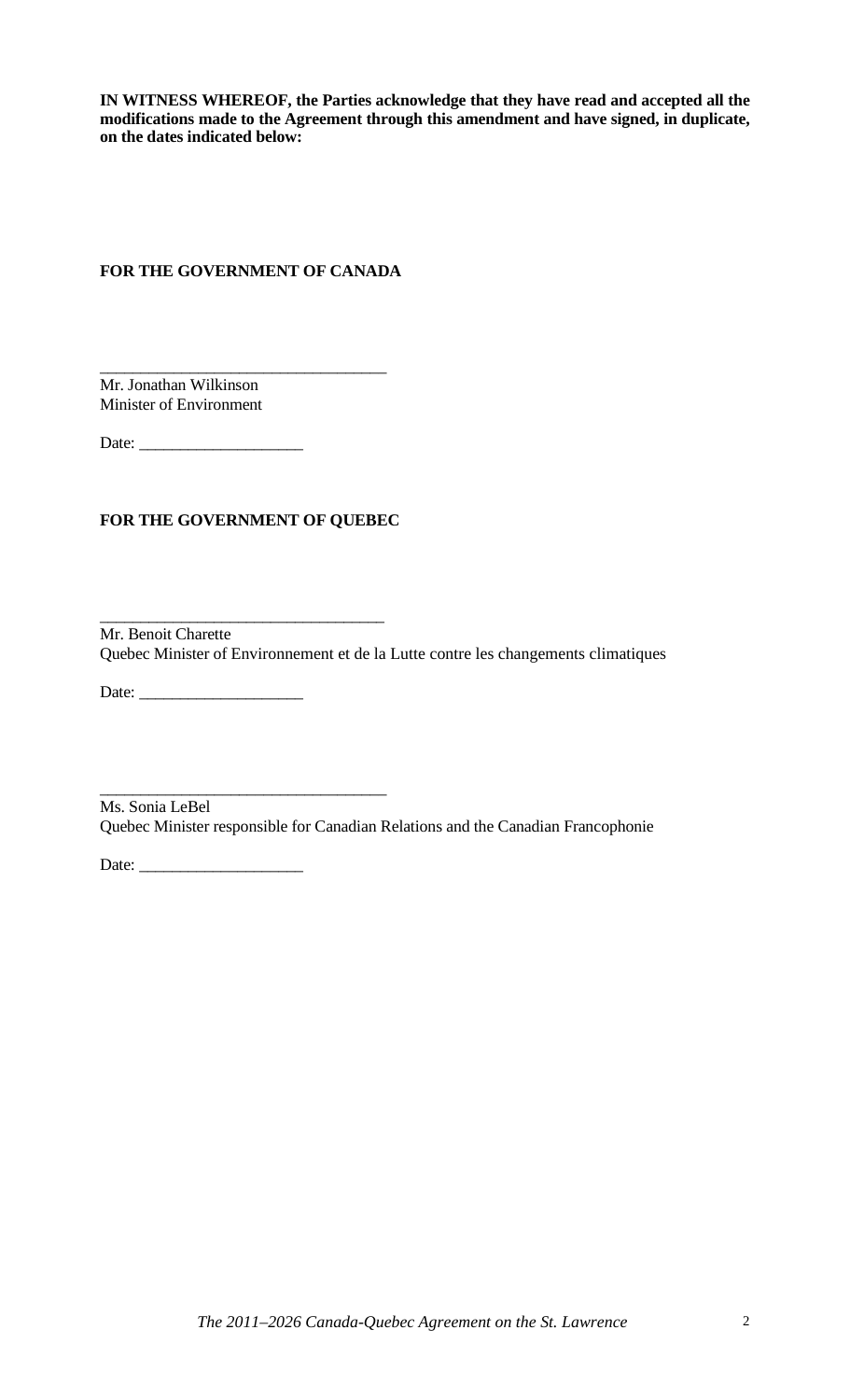# **APPENDIX A MANAGEMENT OF THE AGREEMENT**

## **1. PURPOSE**

This appendix sets out terms and conditions for the management of the Agreement. These terms and conditions will contribute to the achievement of the expected objectives and results and to the effectiveness and coherence of the actions.

## **2. OBJECTIVES**

The main objectives of this appendix are to:

- a) state the management structure for the implementation and monitoring of the Agreement;
- b) state the Parties' commitments regarding joint communications; and
- c) state the Parties' financial commitments for the purposes of this appendix.

## **3. CO-CHAIRS OF THE AGREEMENT**

- **3.1** The management of the Agreement contributes to the achievement of objectives and expected results, to the effectiveness and coherence of the actions, to decision making, to communications, and to the monitoring of the Parties' commitments. In order to ensure the implementation of the Agreement, the Parties agree to appoint co-chairs.
- **3.2** Co-chairs of the Agreement
	- a) The co-chairs of the Agreement are
		- i. for Canada, the Regional Director General, Atlantic and Quebec Region, of Environment and Climate Change Canada; and
		- ii. for Quebec, the Assistant Deputy Minister for Climate Change, Air and Water of the Ministère de l'Environnement et de la Lutte contre les changements climatiques.
	- b) The roles and responsibilities of the co-chairs are to
		- i. oversee the implementation of the Agreement; and
		- ii. obtain the Parties' approval for amendments to the Agreement.

## **4. MANAGEMENT STRUCTURE OF THE AGREEMENT**

The management structure of the Agreement, as illustrated in Figure 1, consists of:

- the Agreement Steering Committee (section 4.1);
- the Agreement Executive Committee (section 4.2);
- the Agreement Secretariat (section 4.3);
- Climate Change Committee (article 4.4);
- Issue Committees for the Joint Action Program (section 4.5); and
- two Working Groups (section 4.6).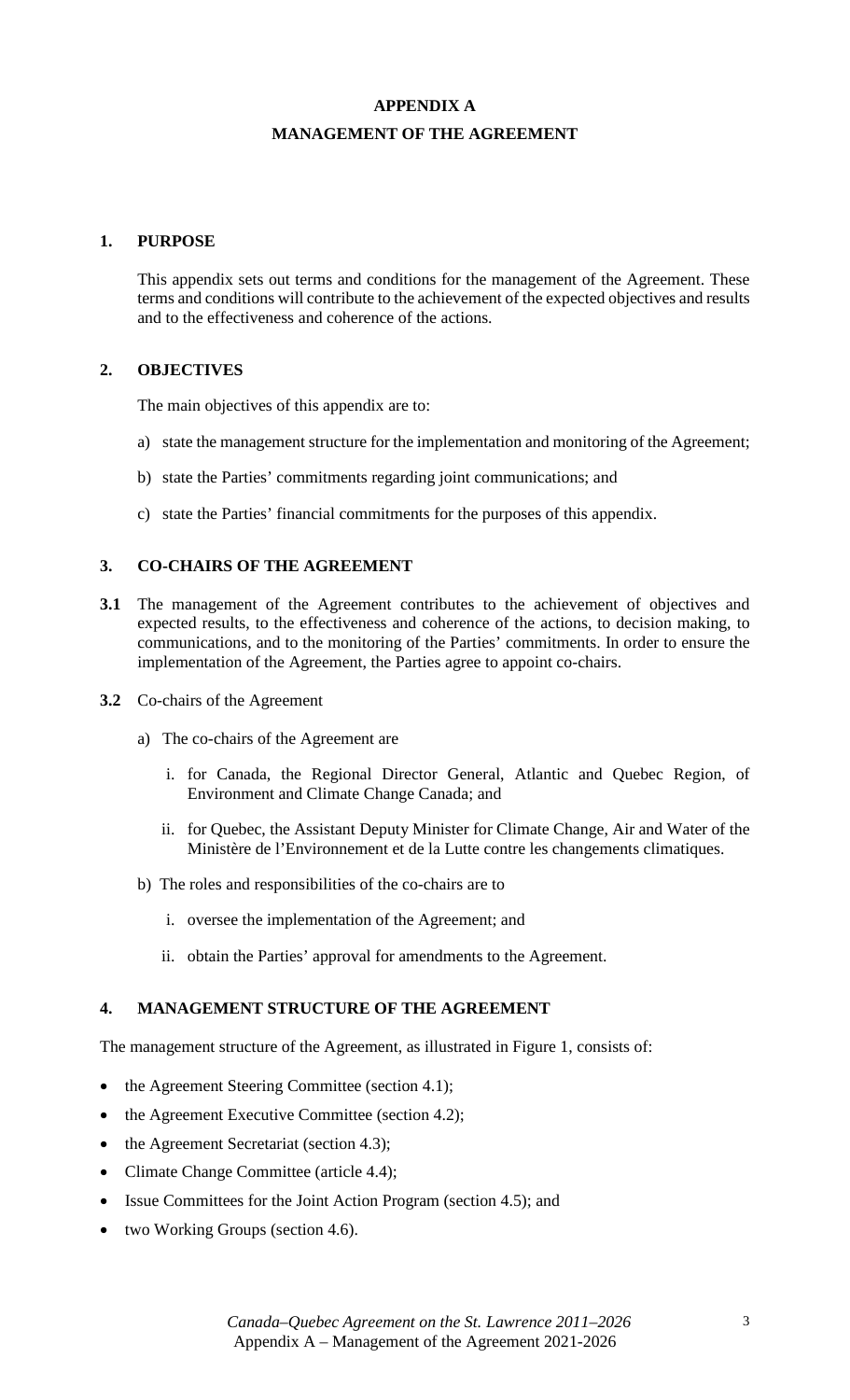

**Figure 1. Management structure of the Agreement** 

## **4.1 Agreement Steering Committee**

## **4.1.1 Composition**

The Agreement Steering Committee will be composed of

- a) the Agreement co-chairs;
- b) the co-secretaries responsible for the Agreement Secretariat, appointed by the Agreement co-chairs;
- c) one representative of each participant, as listed in section 8 below;
- d) two representatives of the Agreement Secretariat, responsible for coordinating the Agreement, namely one from Environment and Climate Change Canada and one from the Ministère de l'Environnement et de la Lutte contre les changements climatiques;
- e) the Issue Committee and Working Group co-chairs;
- f) The co-chairs of the Climate Change Committee;
- g) the co-chairs of the Concertation Committees that are taking part in carrying out the Joint Action Program; and
- h) two communications managers, one from Environment and Climate Change Canada and one from the Ministère de l'Environnement et de la Lutte contre les changements climatiques.

## **4.1.2 Roles and responsibilities**

The Agreement Steering Committee will

- a) oversee the management of the Agreement;
- b) delegate to the Agreement Executive Committee the responsibility for implementing the decisions made by the Agreement Steering Committee and overseeing day-to-day business;
- c) ensure that a forum on the St. Lawrence is held, as described in Appendix B;
- d) report regularly on the progress accomplished with regards to the orientations and objectives agreed upon in this Agreement;
- e) recommend amendments to the Agreement to the co-chairs, if necessary;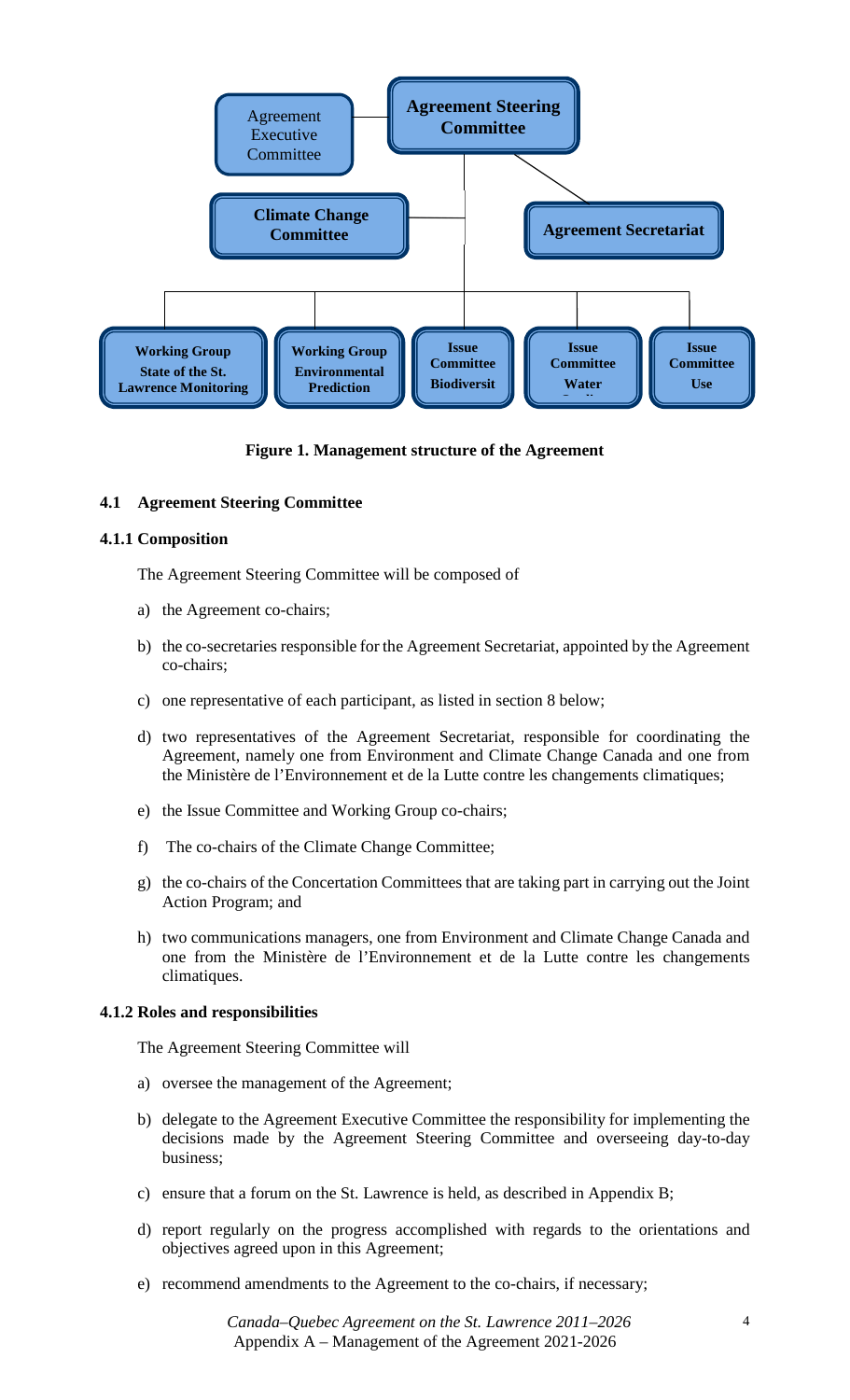- f) recommend any other measures required for implementing the Agreement to the cochairs;
- g) ensure that the Issue Committees, Working Groups and Concertation Committees regularly consider any opportunities for helping advance the tasks relating to the issues and programs; and
- h) discuss any other initiatives or concerns of the Parties regarding the St. Lawrence ecosystem and, if appropriate, recommend action that should be taken to the co-chairs.

## **4.1.3 Operations**

- a) If necessary during the course of the Agreement, each co-chair confirms in writing to his or her counterpart the names of the members of the Agreement Steering Committee.
- b) The annual schedule for meetings of the Agreement Steering Committee will be determined ahead of time. The Agreement Steering Committee will hold at least two meetings a year focusing respectively on the three priority issues identified in the Agreement, namely biodiversity conservation, sustainable use, and improved water quality.
- c) If a member of the Agreement Steering Committee is unable to attend a meeting, he or she will be replaced by his or her designated substitute. The designated substitute must be able to make decisions on behalf of the organization that he or she represents.
- d) Decisions by the members of the Agreement Steering Committee will be consensusbased whenever possible. If a consensus cannot be reached on a given topic, the decision will be made, also by consensus, by six members of the Agreement Steering Committee, namely three members chosen from each Party in accordance with the subject matter under discussion.

## **4.2 Agreement Executive Committee**

#### **4.2.1 Composition**

The Agreement Executive Committee will be composed of:

- a) the Agreement co-chairs;
- b) the co-secretaries; and
- c) two representatives of the Agreement Secretariat responsible for coordinating the Agreement, namely one from Environment and Climate Change Canada and one from the Ministère de l'Environnement et de la Lutte contre les changements climatiques.

## **4.2.2 Roles and responsibilities**

The Agreement Executive Committee will

- a) implement the decisions made by the Agreement Steering Committee and oversee dayto-day administrative business connected with the Agreement; and
- b) organize the meetings of the Agreement Steering Committee and ensure follow-up on action items.

#### **4.2.3 Change in Executive Committee composition**

If necessary during the course of the Agreement, each co-chair confirms in writing to his or her counterpart the names of the members of the Agreement Executive Committee.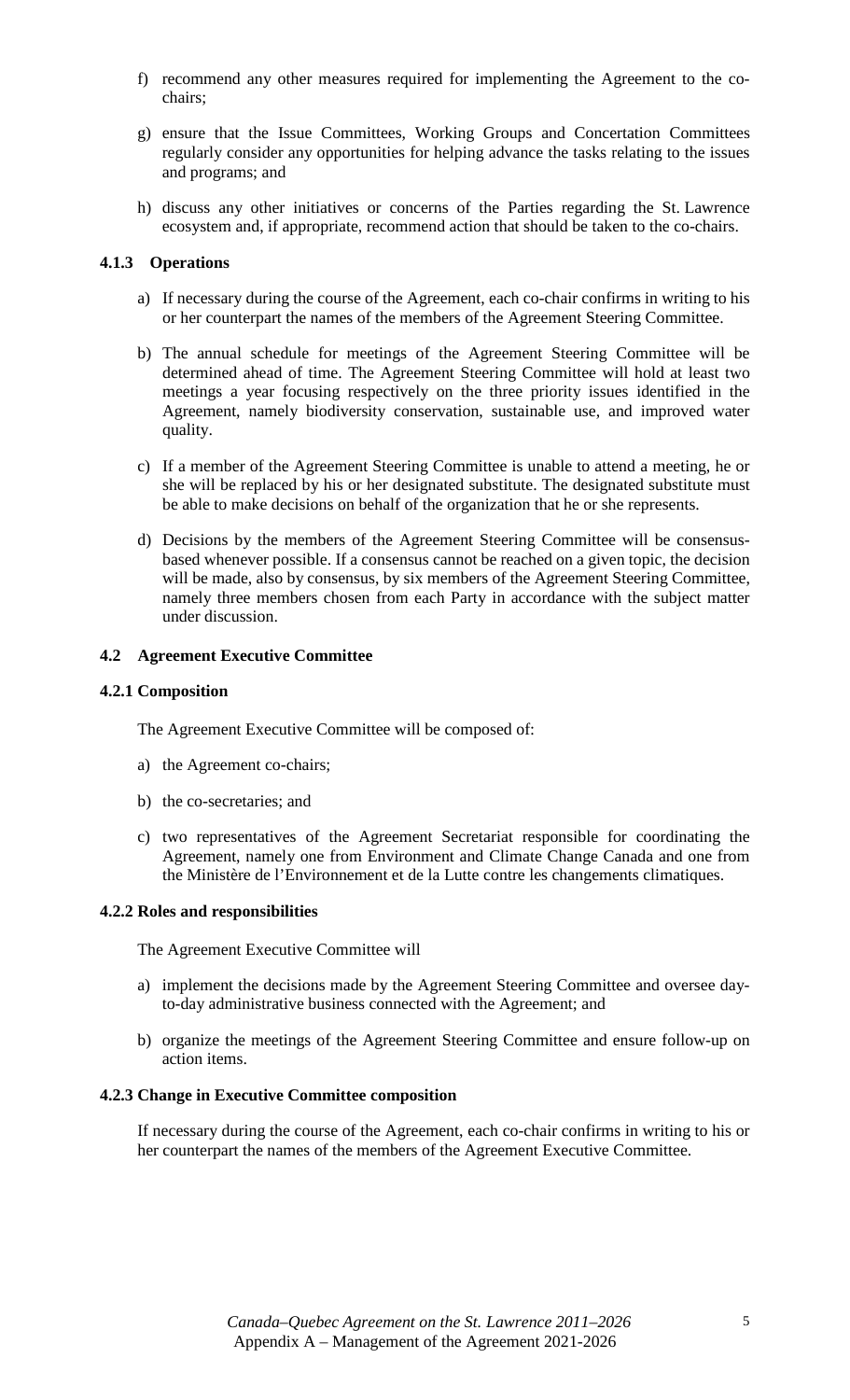## **4.3 Agreement Secretariat**

## **4.3.1 Composition**

The Agreement Secretariat will be composed of

- a) the co-secretaries;
- b) two representatives responsible for coordinating the Agreement, namely one from Environment and Climate Change Canada and one from the Ministère de l'Environnement et de la Lutte contre les changements climatiques;
- c) the leads for coordinating the Issue Committees and the Working Groups, namely one from Environment and Climate Change Canada and one from the Ministère de l'Environnement et de la Lutte contre les changements climatiques ; and
- d) two communications advisors, namely one from Environment and Climate Change Canada and one from the Ministère de l'Environnement et de la Lutte contre les changements climatiques.

## **4.3.2 Roles and responsibilities**

The Agreement Secretariat will

- a) continuously monitor the progress of the joint actions provided for in Appendices C, D and E with the co-chairs of the Issue Committees and Working Groups;
- b) provide coordination and logistical support to the three Issue Committees and two Working Groups;
- c) liaise with the Issue Committees, Working Groups, Concertation Committees as well as any other entity related to the St. Lawrence Action Plan 2011–2026;
- d) support the Agreement Steering Committee and Agreement Executive Committee in their responsibilities;
- e) coordinate the dissemination of information about the Agreement to the public; and
- f) subsequent to a Forum on the St. Lawrence, the Agreement Secretariat must plan and distribute the results, as applicable, especially to the participating stakeholders, Regional Round Tables and the Agreement Steering Committee.

## **4.3.3 Change in Secretariat composition**

If necessary during the course of the Agreement, each co-secretary confirms in writing to his or her counterpart the names of the members of the Agreement Secretariat.

## 4.4 **Climate Change Committee**

Article 4.2 of the Agreement indicates that climate change has an impact on the progress and dynamic of the issues prioritized in the Agreement. In this context, the Climate Change Committee is implemented in order to consider this impact and the accommodations to develop or implement as part of the Agreement, if applicable.

## **4.4.1 Make-up**

The make-up of the Climate Change Committee is as follows:

- a) The co-chairs of the Climate Change Committee, one representing Canada and the other Quebec, as designated by the co-chairs of the Agreement;
- b) The coordinators of the Climate Change Committee, one representing Canada and the other Quebec, as designated by the co-chairs of the Climate Change Committee;
- c) Participants or expert collaborators in the field of climate change.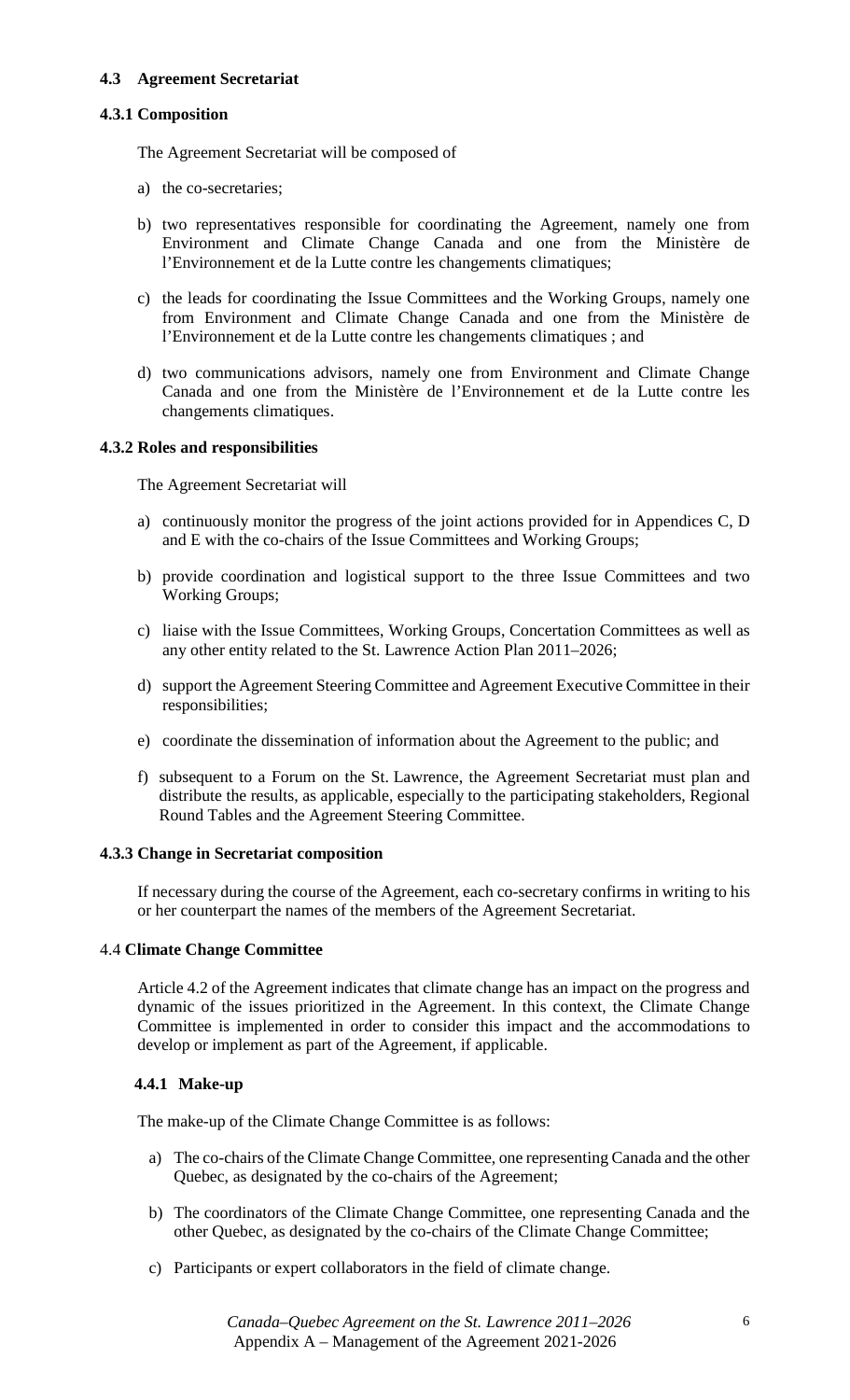#### **4.4.2 Roles and responsibilities**

The Climate Change Committee:

- a) Remains up-to-date on the issues related to the impact of climate change on the St. Lawrence and needs to develop knowledge on the impact and solutions ;
- b) Informs and advises members of the Agreement Steering Committee;
- c) Informs and advises members of the working groups introduced in Appendices C and D;
- d) Informs and advises project leads from the Joint Action Program outlined in Appendix E;
- e) Ensures that activities are held to disseminate knowledge on the impact of climate change on the St. Lawrence and adaptation to these changes.

#### **4.4.3 Changing members of the Climate Change Committee**

As needed, during the duration of the Agreement, each Agreement co-chair confirms in writing to their counterpart the identity of the co-chairs of the Climate Change Committee.

As needed, during the duration of the Agreement, the co-chairs of the Climate Change Committee confirm to the co-secretaries the identity of their members.

#### **4.5 Joint Action Program Issue Committees**

An Issue Committee will be established for each of the three priority issues of the Agreement, namely biodiversity conservation, sustainable use, and improved water quality. These committees will be responsible for monitoring the progress of the joint actions in Appendix E, reporting on the achievement of set objectives, identifying obstacles to the implementation of projects and opportunities for developing other projects, and reporting on their work to the Agreement Steering Committee.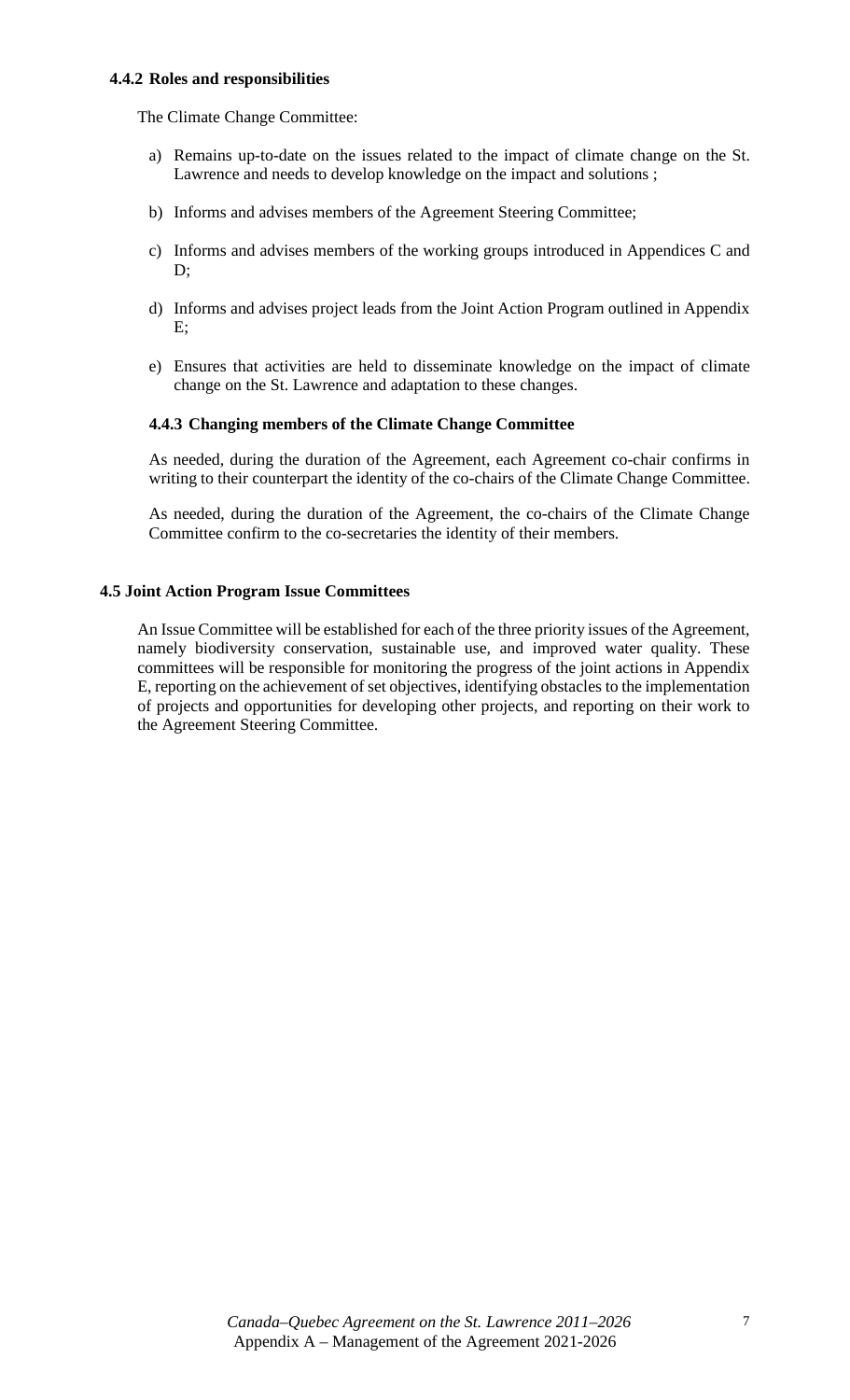## **4.5.1 Composition**

The Issue Committees will be composed of

- a) the Issue Committee co-chairs, namely one representing Canada and one representing Quebec, appointed by the Agreement co-chairs;
- b) representatives of the project leaders;
- c) two representatives of the Agreement Secretariat responsible for coordinating the Issue Committees, namely one from Environment and Climate Change Canada and one from the Ministère de l'Environnement et de la Lutte contre les changements climatiques; ;
- d) one communications advisor, namely one from Environment and Climate Change Canada and one from the Ministère de l'Environnement et de la Lutte contre les changements climatiques; ; and
- e) other participants or collaborators as necessary.

## **4.5.2 Roles and responsibilities**

Each Issue Committee will

- a) continuously monitor the progress of projects carried out under Appendix E with the project leaders and discuss the development of new projects and the linkages between them;
- b) report annually to the Agreement Steering Committee on the progress of the projects and the achievement of the objectives;
- c) communicate concerns stemming from its work to the Agreement Steering Committee; and
- d) delegate representatives to attend the Forum on the St. Lawrence.

## **4.5.3 Change in Issue Committee composition**

If necessary during the course of the Agreement, each co-chair confirms in writing to his or her counterpart the names of the co-chairs of the Issue Committees.

If necessary during the course of the Agreement, the co-chairs of each Issue Committee will confirm in writing to the co-secretaries the names of their members.

## **4.6 Working Groups**

The Working Groups will bring together experts from the federal government and the Quebec government with the goal of combining their efforts in state of the St. Lawrence monitoring and in environmental prediction. The results of their work will help support decision making regarding the St. Lawrence.

## **4.6.1 Composition**

Each Working Group will be composed of

- a) the Working Group co-chairs, namely one representing Canada and one representing Quebec, appointed by the Agreement co-chairs;
- b) one representative of each participant involved in appendices C or D of the Agreement;
- c) two representatives of the Agreement Secretariat responsible for coordinating the Working Groups, namely one from Environment and Climate Change Canada and one from the Ministère de l'Environnement et de la Lutte contre les changements climatiques; ;
- d) one communications advisor, from either Environment and Climate Change Canada or the Ministère de l'Environnement et de la Lutte contre les changements climatiques; and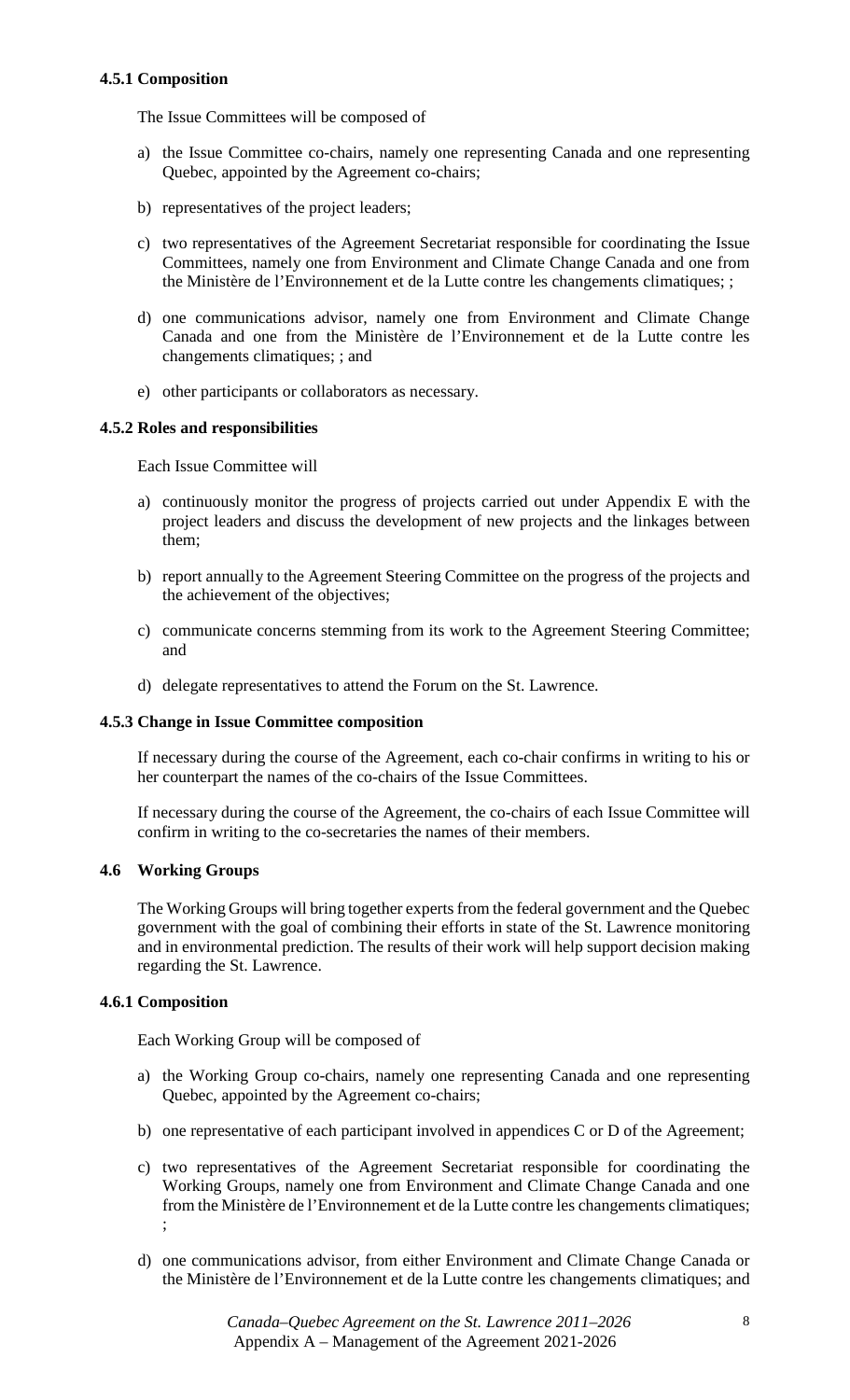e) other participants or collaborators, if necessary.

## **4.6.2 Roles and responsibilities**

Each working group will

- a) implement the programs set out in Appendices C or D;
- b) report annually to the Agreement Steering Committee on the progress of its work;
- c) communicate concerns stemming from its work to the Agreement Steering Committee; and
- d) delegate representatives to attend the Forum on the St. Lawrence.

## **4.6.3 Change in Working Group composition**

If necessary during the course of the Agreement, each co-chair confirms in writing to his or her counterpart the names of the co-chairs of the Issue Committees.

If necessary during the course of the Agreement, the co-chairs of each Working Group will confirm the names of their members in writing to the co-secretaries.

## **5. CONCERTATION COMMITTEES**

- **5.1** Thematic Concertation Committees will be acknowledged or established by the Agreement Steering Committee to address crosscutting or specific problematics. These committees will be composed of representatives of Canada and Quebec, as well as collaborators involved in the problematic in question.
- **5.2** These Concertation Committees will play an advisory role to the Agreement Steering Committee, as shown in Figure 2 below:



## **Figure 2: Relationship of the Concertation Committees to the Agreement management structure**

**5.3** In addition to promoting concertation with a view to developing action plans and intervention strategies, the Concertation Committees must also report to the Issue Committees on their projects under the Joint Action Program. Furthermore, the co-chairs of the Concertation Committees will be members of the Agreement Steering Committee, will communicate concerns stemming from their concertation, and will be invited to participate in the Forum on the St. Lawrence.

## **6. JOINT COMMUNICATIONS**

- **6.1** Since the St. Lawrence is a part of daily life for most Quebec residents and is the focus of growing interest among the public at large, it is vital to communicate the results of the Agreement to all clienteles, including participants, collaborators and users. The Parties therefore agree that
	- a) two advisors, namely one from Environment and Climate Change Canada and one from the Ministère de l'Environnement et de la Lutte contre les changements climatiques, will support all communications files, with the cooperation of the members of the Agreement Secretariat, Issue Committees and Working Groups; and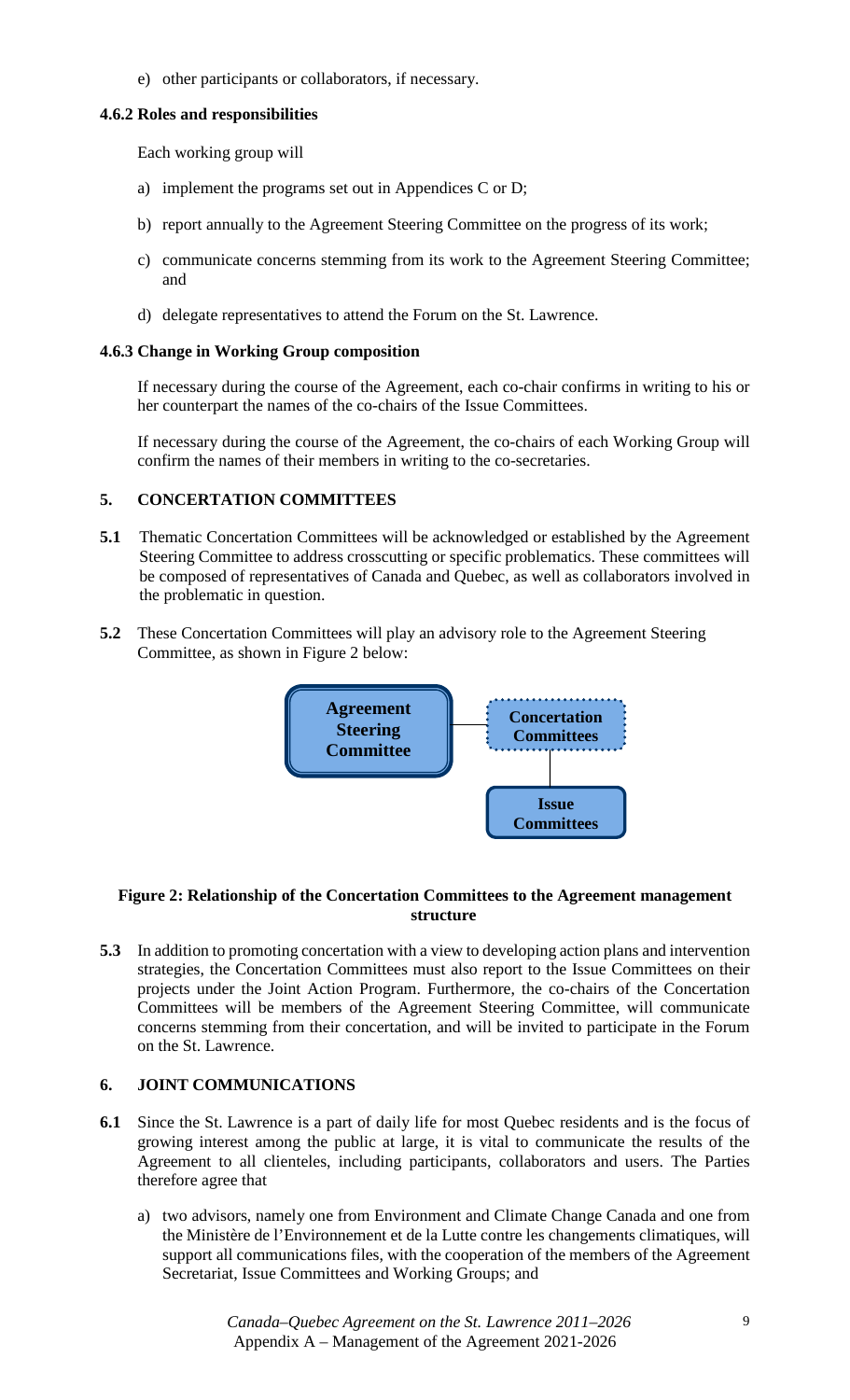- b) the main communication tool for promoting the Agreement and disseminating information on the work carried out under the Agreement will be a joint Canada–Quebec website with a style and structure specific to the St. Lawrence Action Plan. The Parties must agree on the site's content and terms of use, which are included in the communications protocol as set out in section 6.4.
- **6.2** Communications must comply with applicable legislation, including, without being limited to, access to information legislation, privacy legislation, and the terms of this Agreement.
- **6.3** Joint communications under the Agreement are of two types, namely general communications and sectoral communications. General communications are communications under the Agreement issued on behalf of the Parties to the Agreement. Sectoral communications are carried out under the Agreement on behalf of Issue Committees, Working Groups or Concertation Committees and convey information about specific projects or activities.
- **6.4** The communications protocol, approved by the Agreement Steering Committee, shall allow for:
	- setting out the guiding principles of communications with respect to advertising, promotion, media relations, corporate identity, event planning (such as press conferences, public announcements and other joint ceremonies) and publishing, including on the Internet;
	- helping all target audiences to have access to information that is of high quality, objective and comprehensive related to the mandates, activities and achievements of the Agreement;
	- equitable representation and visibility for Parties in the implementation of the Agreement and for the completion of joint activities; and
	- linkage of communications with the programs and initiatives of Quebec and Canada.
- **6.5** Communications advisors shall propose directions for communications annually, develop and update an annual communications plan, provide the necessary support for the implementation of communications activities as per the communications protocol.
- **6.6** The communications directors shall report to the Agreement Steering Committee.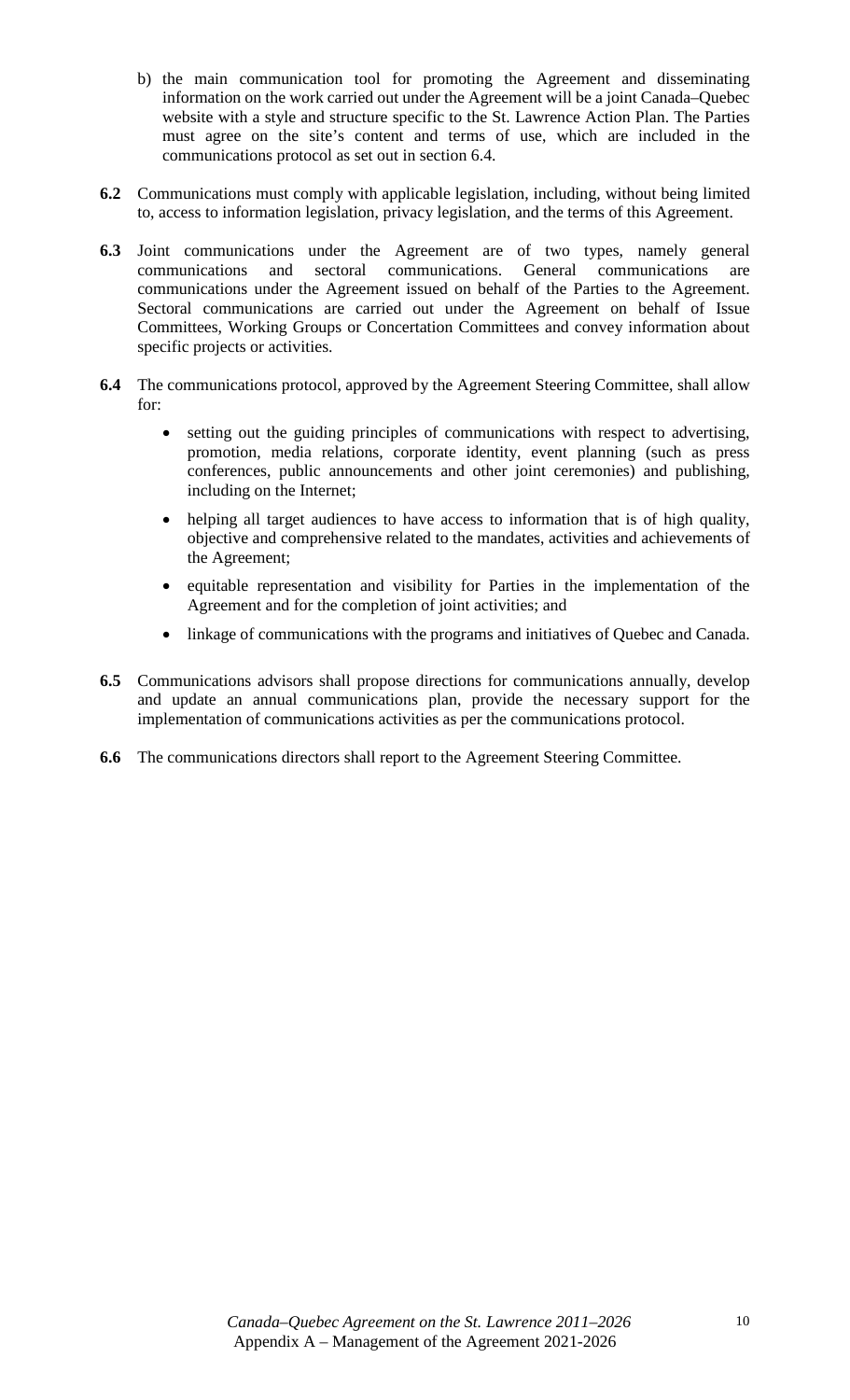## **7. 2021-2026 FINANCIAL COMMITMENTS**

The financial commitments for this appendix pertain to the implementation and operation of the Agreement Secretariat and to general communications under section 6. Budgets planned for sectoral communications as well as for participation of communications advisors in the Issue Committees, Working Groups, Agreement Executive Committee and Agreement Steering Committee are the financial responsibility of each participant concerned.

Table 1 below shows the forecasted budgets for each participant involved in this appendix.

|                                                     | Quebec       | Canada      |
|-----------------------------------------------------|--------------|-------------|
| <b>Objective</b>                                    | <b>MELCC</b> | <b>ECCC</b> |
| Secretariat: coordination and logistical<br>support | 814.6        | 2,650.0     |
| <b>Climate Change Committee</b>                     | 35.0         | 47.5        |
| General communications                              | 581.5        | 648.5       |
| <b>Total Quebec / Canada</b>                        | 1,431.1      | 3,346.0     |
| <b>TOTAL</b>                                        |              | 4,777.1     |

## **Table 1: Summary of Financial Commitments – 2021 to 2026 (\$K)**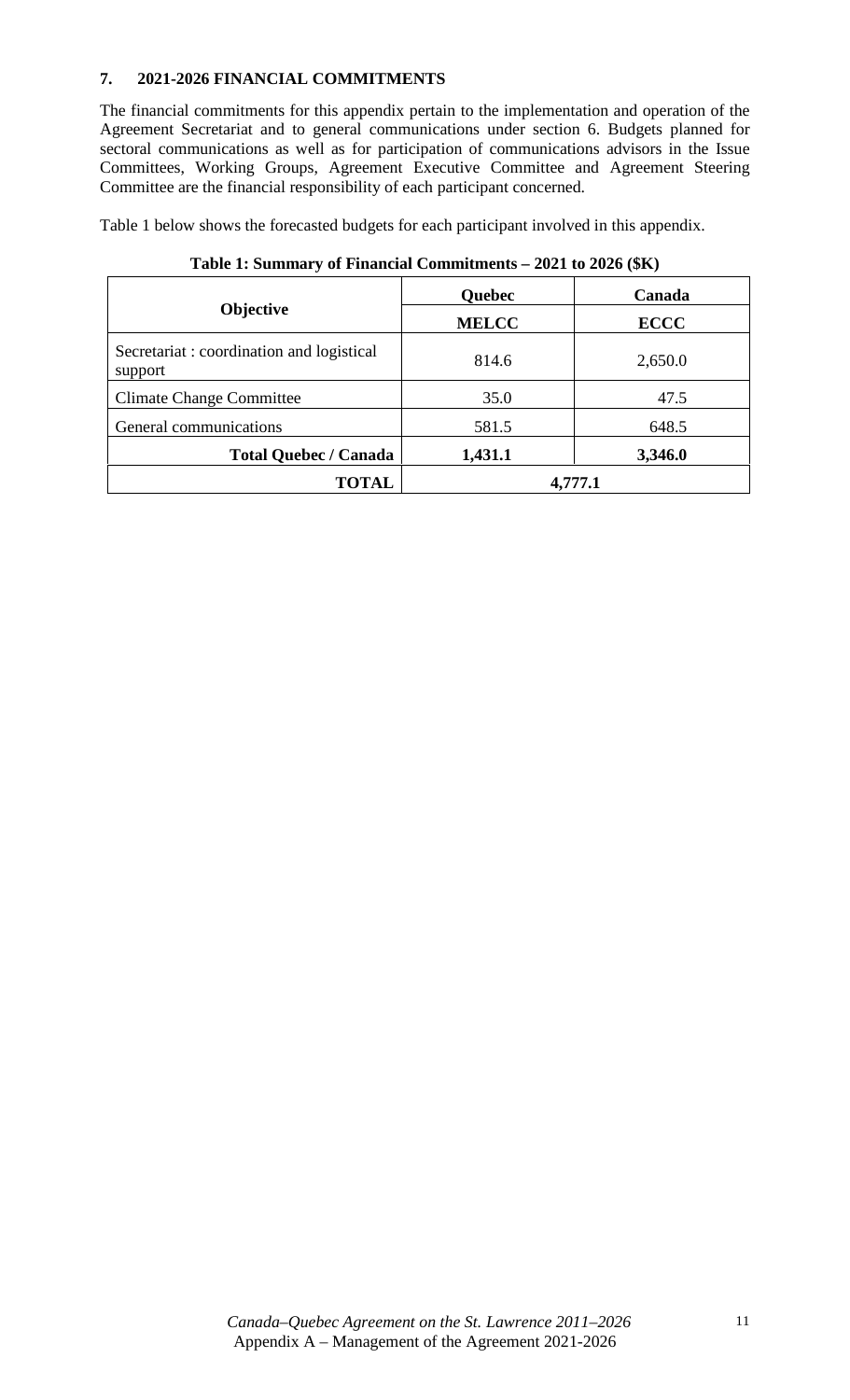# **8. LIST OF PARTICIPANTS**

| <b>AAFC</b>  | Agriculture and Agri-Food Canada                                                  |
|--------------|-----------------------------------------------------------------------------------|
| <b>CSA</b>   | <b>Canadian Space Agency</b>                                                      |
| <b>DFO</b>   | <b>Fisheries and Oceans Canada</b>                                                |
| <b>ECCC</b>  | Environment and Climate Change Canada                                             |
| HC           | <b>Health Canada</b>                                                              |
| <b>IAAC</b>  | <b>Impact Assessment Agency Canada</b>                                            |
| <b>MAMH</b>  | Ministère des Affaires municipales et de l'Habitation du Québec                   |
| <b>MAPAQ</b> | Ministère de l'Agriculture, des Pêcheries et de l'Alimentation du Québec          |
| <b>MELCC</b> | Ministère de l'Environnement et de la Lutte contre les changements<br>climatiques |
| <b>MERN</b>  | Ministère de l'Énergie et des Ressources naturelles du Québec                     |
| <b>MFFP</b>  | Ministère des Forêts, de la Faune et des Parcs du Québec                          |
| <b>MSP</b>   | Ministère de la Sécurité publique du Québec                                       |
| <b>MSSS</b>  | Ministère de la Santé et des Services sociaux du Québec                           |
| <b>MTO</b>   | Ministère du Tourisme du Québec                                                   |
| <b>MTQ</b>   | Ministère des Transports du Québec                                                |
| <b>PCA</b>   | Parks Canada                                                                      |
| <b>PHAC</b>  | Public Health Agency of Canada                                                    |
| <b>PSPC</b>  | <b>Public Services and Procurement Canada</b>                                     |
| <b>TC</b>    | <b>Transport Canada</b>                                                           |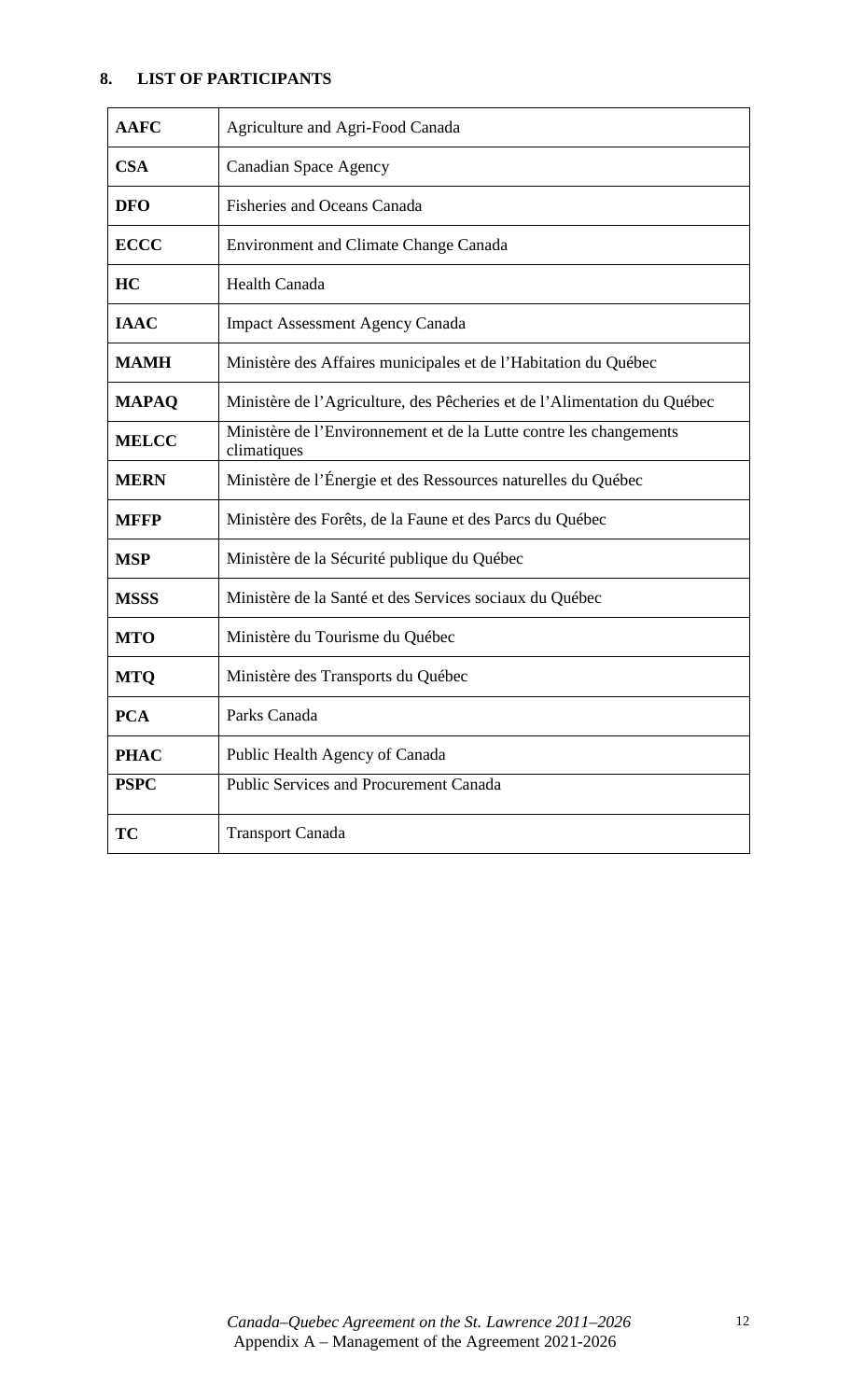### **APPENDIX B**

## **INTEGRATED MANAGEMENT OF THE ST. LAWRENCE**

## **1. PURPOSE**

- **1.1** The management of the St. Lawrence is a challenge. The governments of Canada and Quebec each have fields of jurisdiction allowing them to take action on the St. Lawrence. Each carries out activities under programs implemented by various government departments, ministries and agencies. Users of the St. Lawrence also carry out activities of their own. This situation calls for implementing a management approach that will reconcile all of these activities and thus ensure coherence among them.
- **1.2** The governments of Canada and Quebec base this approach on mechanisms for concertation among all decision makers and users of the St. Lawrence. The purpose of this appendix is to set out the terms and conditions of the approach.

## **2. OBJECTIVES**

The main objectives of this appendix are to

- a) define the terms and conditions for implementing integrated management of the St. Lawrence (IMSL); and
- b) identify the Parties' financial commitments in connection with this appendix.

## **3. INTEGRATED MANAGEMENT OF THE ST. LAWRENCE MECHANISMS**

- a) In order to ensure IMSL, the Parties agree to continue to implement the concertation process with the stakeholders involved in issues related to the St. Lawrence, in accordance with their respective jurisdictions. This process involves the organization of the Forum on the St. Lawrence and the implementation of Regional Round Tables (RRTs). As a complement to this process, the Priority Intervention Zones (PIZ) program is ongoing.
- b) For issues specifically concerning the Quebec portion of the Gulf of St. Lawrence, stakeholders will collaborate by means of the mechanisms developed and implemented under the Agreement, namely the Forum on the St. Lawrence (Forum), the RRTs, and the Concertation Committees operating under the Joint Action Program, as described in Appendix E.

## **3.1 Regional Round Tables**

- 3.1.1 RRTs are consensus-building fora whose goal is to get the various regional stakeholders involved in the management of the resources and uses of the St. Lawrence for optimal harmonization of their actions in order to contribute to IMSL.
- 3.1.2 The objectives are to
	- a) promote collaboration between the regional stakeholders involved in St. Lawrence issues in the targeted area, using the integrated management approach; and
	- b) ensure the development, adoption and monitoring of the implementation of a Regional Integrated Management Plan (RIMP) representative of the regional stakeholders' priorities and wishes.
- 3.1.3 Quebec will designate an organization to ensure the coordination of the RRT for each zone of the St. Lawrence. This organization will be responsible for ensuring that the interests of all stakeholders involved in St. Lawrence issues in a targeted area receive fair representation.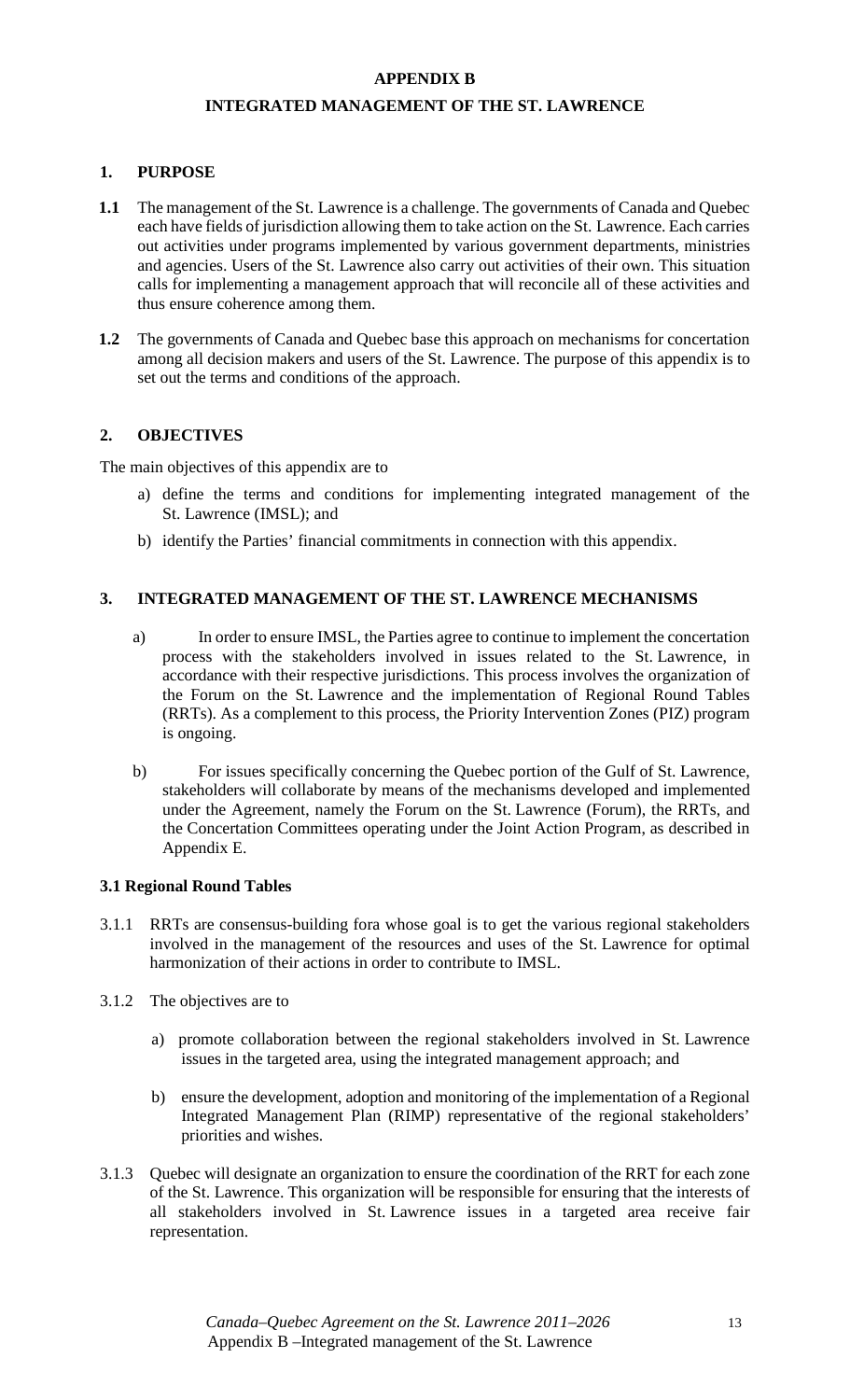- 3.1.4 Between now and March 31, 2026, all RRTs will be implemented in all integrated management zones of the St. Lawrence.
- 3.1.5 Under the *Act to affirm the collective nature of water resources and encourage better governance of water and associated areas*, CQLR c C-6.2, the Ministère de l'Environnement et de la Lutte contre les changements climatiques; approves the RIMP filed by each RRT. Environment and Climate Change Canada will collaborate, if need be, in the consultation with federal departments prior to this approval.

## **3.2 ZIP Program**

The ZIP Program will allow its beneficiaries to establish or participate in activities encouraging the concertation of St. Lawrence stakeholders targeting the priority issues identified in the Agreement, namely biodiversity conservation, sustainable use, and improved water quality while supporting IMSL implementation. Concertation activities held by the program's beneficiaries therefore complement concertation activities that the RRTs are tasked to conduct as part of IMSL.

## **3.3 Forum on the St. Lawrence**

The Forum on the St. Lawrence is an event put on by the Parties inviting St. Lawrence stakeholders from the First Nations, municipal, economic, community, environmental, recreational, research and education sectors along with governments who have responsibilities or interests connected with the management of its ecosystem, resources and uses.

**3.3.1** The Forum's general objective is to pool together the concerns, expertise, tools, resources, and possible solutions of stakeholders in order to encourage the concertation of stakeholders on St. Lawrence issues.

Specific objectives will be developed for each Forum depending on the chosen theme.

**3.3.2** The responsibility for organizing the event lies with the Agreement Secretariat, in collaboration with RRT coordinators, in accordance with their interests.

The Agreement co-chairs approve the content of the Forum content, which is then presented to the Agreement Steering Committee.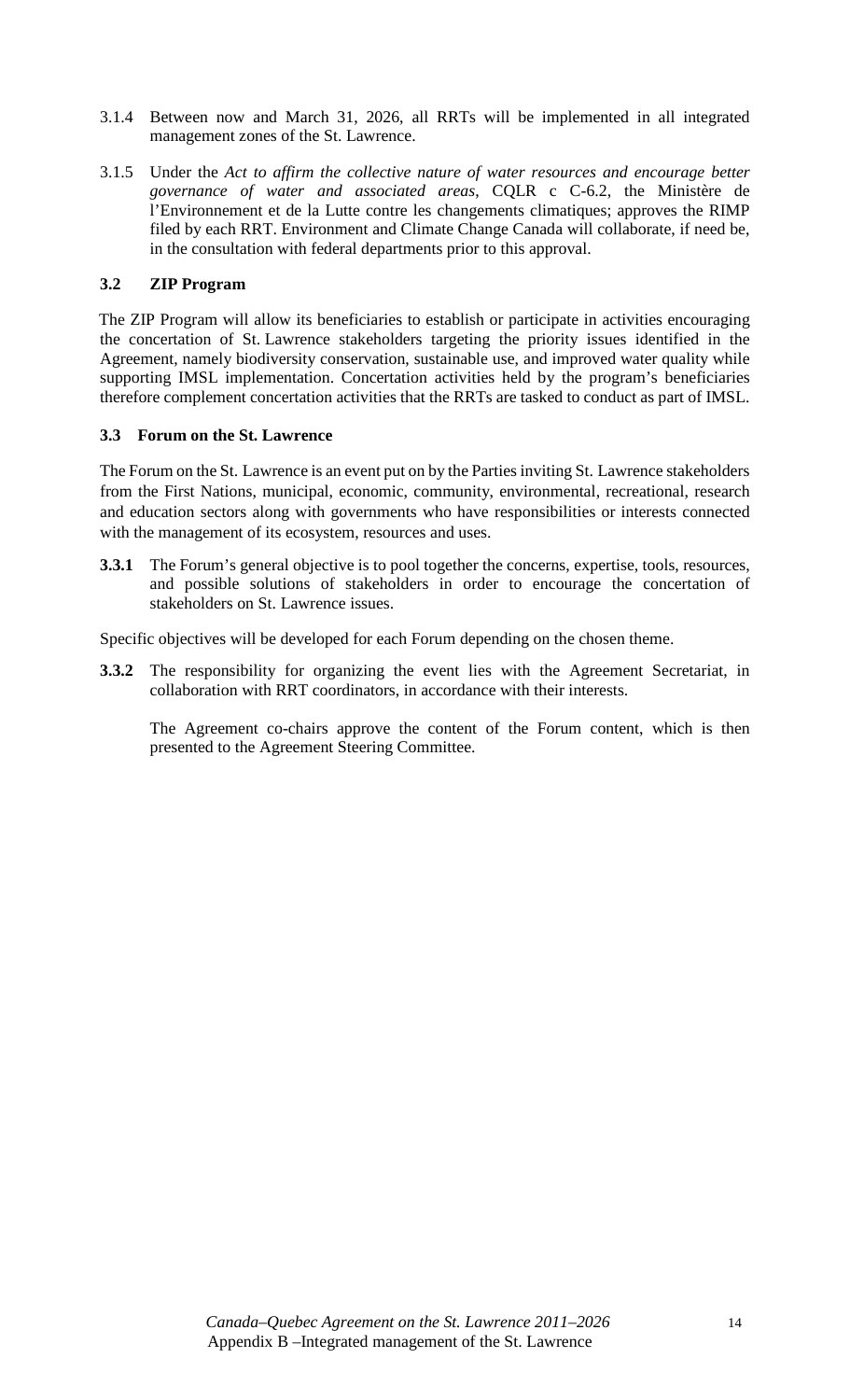## **4. 2021-2026 FINANCIAL COMMITMENTS**

4.1 The table below shows the forecasted budgets for each participant in connection with supporting the implementation of IMSL:

|                                        | <b>Budget</b> (\$K) |             |  |  |
|----------------------------------------|---------------------|-------------|--|--|
| <b>Objective</b>                       | Quebec              | Canada      |  |  |
|                                        | <b>MELCC</b>        | <b>ECCC</b> |  |  |
| Support the coordination of 12 RRTs    | 6,500.0             | $\Omega$    |  |  |
| Organize the Forum on the St. Lawrence | 250.0               | 125.0       |  |  |
| Support the implementation of IMSL     | 703.5               | $\Omega$    |  |  |
| Continue the ZIP Program               | $\Omega$            | 6,037.5     |  |  |
| <b>Total Quebec / Canada</b>           | 7,453.5             | 6,162.5     |  |  |
| <b>Total</b>                           | 13,616.0            |             |  |  |

**Table 1: Support for the Implementation of IMSL – 2021 to 2026**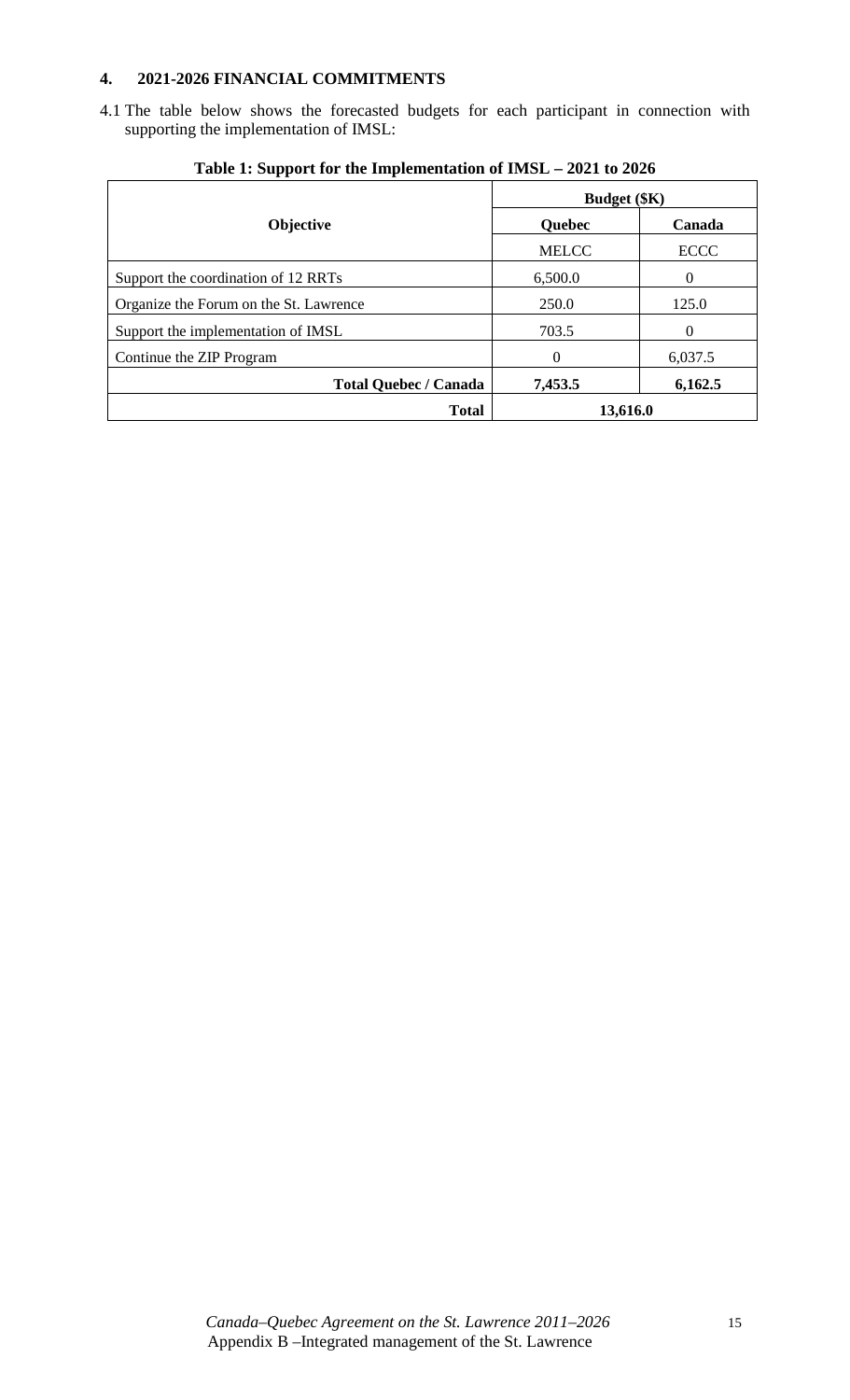## **APPENDIX C**

## **STATE OF THE ST. LAWRENCE MONITORING PROGRAM**

## **1. DEFINITIONS**

In addition to the definitions stated in the Agreement, the following definitions apply to this appendix:

#### **Environmental information**

All information resulting from the State of the St. Lawrence Monitoring Program (SSLMP) that can be used to describe, understand, monitor or explain the state of the St. Lawrence and document the need for intervention.

## **Environmental indicator**

A datum or statistic that makes it possible to qualify a characteristic of the environment. A set of environmental indicators that covers all components of the environment, including water, sediments, biological resources and shorelines, providing us with information about the state of an ecosystem and how it is changing.

#### **2. PURPOSE**

This appendix states the terms and conditions for the implementation and operation of the SSLMP. The purpose of this program is to coordinate the environmental monitoring activities carried out by the participants and their collaborators on the entire St. Lawrence and its riparian strip.

## **3. PRINCIPLES**

The Parties acknowledge that the following principles will guide all decisions made in implementing this appendix:

- a) **Flexible, efficient coordination ─** Given the diversity of the participants in implementation of this appendix and their autonomy in the collection, interpretation and dissemination of data or information, a coordination mechanism must be put in place to ensure coherence within the SSLMP. This coordination mechanism will apply on three levels: the implementation of monitoring activities; the integration and dissemination of information; and changes in the Monitoring Program.
- b) **Evolution ─** The participants in implementing this appendix agree that the SSLMP must evolve with changing scientific knowledge to allow for better definition of the monitoring elements, issues and client expectations.
- c) **Synergy and integration ─** The participants in implementing this appendix agree to implement the monitoring elements for which they have agreed to be responsible. They will provide regular status reports on changes in the St. Lawrence as a whole, leveraging the synergy created by all of the participants. This type of status report on the St. Lawrence will not materialize unless an effective integration mechanism is set up to link the various monitoring activities undertaken individually by the participants. These links will be established through consultations among the participants.
- d) **Promptness ─** The Working Group on State of the St. Lawrence Monitoring, which will be responsible for coordinating and implementing the SSLMP, will act quickly to promote collaboration among the participants.
- e) **Complementarity ─** The SSLMP participants agree that effective, efficient environmental monitoring of the St. Lawrence must be complementary to the efforts of all SSLMP participants, to avoid duplicating their respective monitoring activities.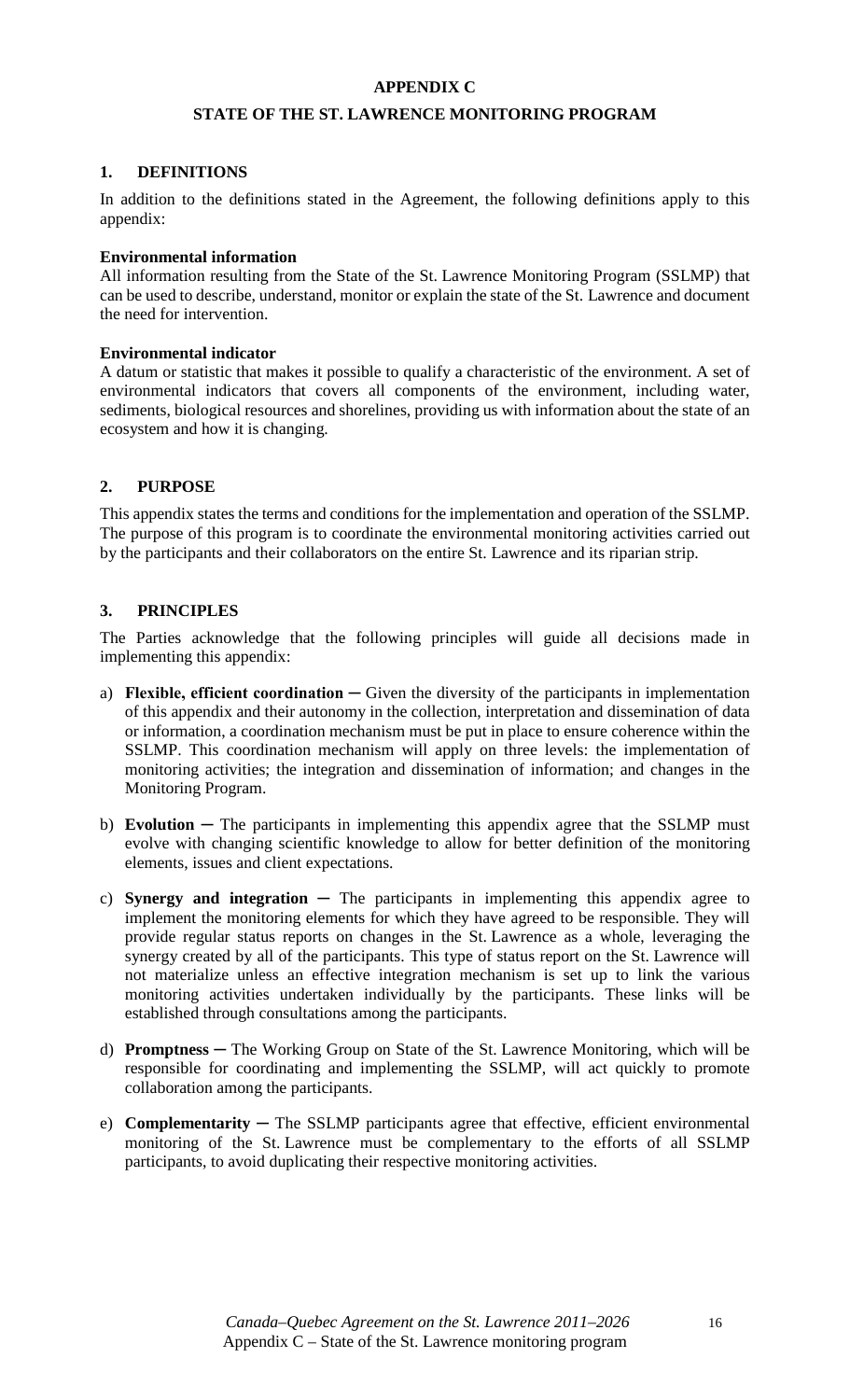## **4. OBJECTIVES**

The purpose of this appendix is to confirm the participants' commitment to ensuring the sustainability of the SSLMP by maintaining environmental monitoring and information dissemination activities.

The resulting environmental data and information will be used to facilitate decision making and determine appropriate measures for promoting St. Lawrence conservation. The data required pertain to a set of environmental variables representing the main environmental components and are based on sufficient temporal and spatial coverage.

The monitoring program promotes achievement of the following objectives:

- **4.1** To report on the state and evolution of the St. Lawrence using scientific information generated by the SSLMP by
	- a) coordinating the environmental monitoring activities carried out on the St. Lawrence by the participants, selected on the basis of their relevance for the entire St. Lawrence and its riparian strip;
	- b) optimizing the participants' acquisition of environmental data on the St. Lawrence to avoid duplication of efforts; and
	- c) maximizing the environmental information that is obtained by interpreting it in light of the data collected through other SSLMP monitoring activities.
	- d) ensuring leadership in integrated environmental monitoring program management, in particular the periodic review of the program in order to preserve relevance, according to users' needs and in harmony with the mandates and resources of each participant.

The monitoring activities agreed upon by the participants in implementing this Appendix are listed in Table 1 below. For each monitoring element, the table lists the corresponding component, the data collection frequency, and the next deadline for collecting new data.

- **4.2** To regularly disseminate information to decision makers and riverside communities about the health of and changes in the St. Lawrence River using means that are tailored to their needs and that facilitate access to information by
	- a) providing decision makers with integrated environmental information allowing changes in the state of the St. Lawrence to be presented in order to support decision making with regard to the St. Lawrence;
	- b) providing the public with integrated environmental information and an overview of the health of and changes in the St. Lawrence; and
	- c) regularly producing and disseminating information stemming from the various environmental indicators of which the SSLMP is composed.

Table 2 below shows the schedule for dissemination activities during the course of the SSLMP.

**4.3** The tables referred to in this appendix are as follows:

Table 1, showing the monitoring activities planned by the participants in implementing the SSLMP from 2016 to 2026; and

Table 2, showing the schedule for dissemination of the results of the SSLMP from 2016 to 2026.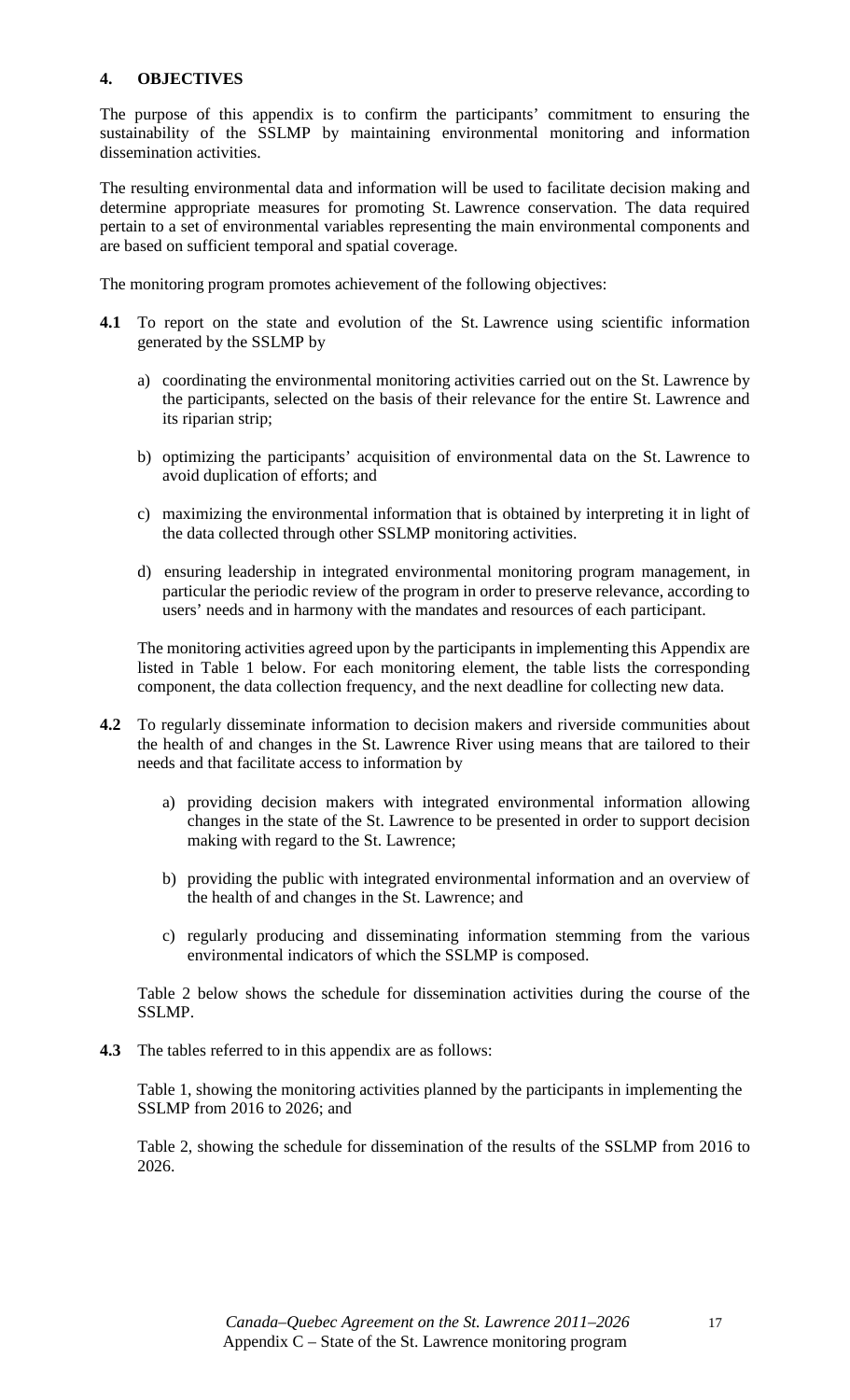|  | Table 1: State of the St. Lawrence Monitoring Activities – 2021 to 2026 |
|--|-------------------------------------------------------------------------|
|  |                                                                         |

| $\#$            | <b>COMPONENT</b>        |              | <b>ELEMENT</b>                                                                             | <b>COLLECTION</b>                                                                     | <b>COLLECTION</b> | <b>PARTICIPANT</b> |
|-----------------|-------------------------|--------------|--------------------------------------------------------------------------------------------|---------------------------------------------------------------------------------------|-------------------|--------------------|
|                 |                         |              |                                                                                            | <b>FREQUENCY</b>                                                                      | <b>DEADLINE</b>   | <b>RESPONSIBLE</b> |
|                 | Water                   |              | Water flows and levels through the hydrometric network                                     | 15 min. as scheduled                                                                  |                   | ECCC/MELCC/        |
|                 |                         |              |                                                                                            |                                                                                       |                   | DFO <sup>1</sup>   |
| $\overline{2}$  | Water                   |              | Water contamination by toxins in the river                                                 | Monthly                                                                               |                   | <b>ECCC</b>        |
| $\overline{3}$  | Water                   |              | Water contamination by organic toxins at the mouths of the Richelieu and<br>Yamaska rivers | 3 times/year (continuously for 2 weeks)                                               |                   | <b>MELCC</b>       |
| $\overline{4}$  | Water                   | $\ast$       | Physico-chemical and bacteriological parameters of the water in the river                  | Monthly                                                                               |                   | <b>MELCC</b>       |
| $5\overline{)}$ | Water                   | $\mathbb{Z}$ | Physico-chemical parameters of the water in the estuary and gulf                           | Annually                                                                              |                   | <b>DFO</b>         |
| 6               | Water                   |              | Shellfish water quality in the estuary and gulf                                            | Every two months to annually                                                          |                   | <b>ECCC</b>        |
|                 | Water                   |              | Monitoring of potential swimming sites                                                     | Weekly (summer)                                                                       |                   | <b>MELCC</b>       |
| $8\,$           | Water                   |              | Monitoring of pesticides                                                                   | Annually                                                                              |                   | MELCC/ECCC         |
| 9               | Sediments<br>(riverbed) |              | Toxic contamination in sediments in the fluvial lakes                                      | Spread out over 2 years per lake visited<br>every 10 years (rotating between 3 lakes) | 2023              | <b>ECCC</b>        |
| 10              | <b>Bio. Resources</b>   |              | Composition of freshwater wetlands                                                         | Annually (plant communities and every<br>10 years (comprehensive mapping)             |                   | <b>ECCC</b>        |
| 11              | <b>Bio. Resources</b>   |              | Benthic macro-invertebrate communities in Lac Saint-Pierre                                 | Annually                                                                              |                   | <b>ECCC</b>        |
| 12              | <b>Bio. Resources</b>   |              | Monitoring of freshwater fish communities                                                  | Annually (rotation of the six sectors / 5                                             |                   | <b>MFFP</b>        |
|                 |                         |              |                                                                                            | years)                                                                                |                   |                    |
| 13              | <b>Bio. Resources</b>   | $\ast$       | Contamination of freshwater fish by toxins                                                 | Annually (rotation of the six sectors / 5                                             |                   | <b>MELCC</b>       |
|                 |                         |              |                                                                                            | years)                                                                                |                   |                    |
| 14              | <b>Bio. Resources</b>   | $\mathbb{Z}$ | Phytoplankton communities in the estuary and gulf                                          | Annually                                                                              |                   | <b>DFO</b>         |
| 15              | <b>Bio. Resources</b>   | $\mathbb{Z}$ | Zooplankton communities in the estuary and gulf                                            | Annually                                                                              |                   | <b>DFO</b>         |
| 16              | <b>Bio. Resources</b>   | $\mathbb{E}$ | Monitoring of toxic algae in the estuary and gulf                                          | Annually                                                                              |                   | <b>DFO</b>         |
| 17              | <b>Bio. Resources</b>   |              | Status of seabird populations                                                              | 5 years                                                                               | 2025              | <b>ECCC</b>        |
| 18              | <b>Bio. Resources</b>   |              | Status of the Northern Gannet population                                                   | 5 years                                                                               | 2024              | <b>ECCC</b>        |
| 19              | <b>Bio. Resources</b>   |              | Status of the Great Blue Heron population                                                  | 4 years                                                                               | 2023              | <b>ECCC</b>        |
| 20              | <b>Bio. Resources</b>   |              | Status of the beluga population                                                            | Annually (Carcass program) and 5 years                                                | 2024              | DFO/PCA            |
|                 |                         |              |                                                                                            | (aerial inventory)                                                                    |                   |                    |
| 21              | <b>Bio. Resources</b>   |              | Status of the striped bass population                                                      | Annually                                                                              |                   | <b>MFFP</b>        |
| $22\,$          | Bio. resources          |              | Monitoring of invasive aquatic plant species in the St. Lawrence                           | Annually (visit of stations every three                                               | 2023              | MELCC/DFO          |
|                 |                         |              |                                                                                            | years)                                                                                |                   |                    |
| 23              | <b>Bio. Resources</b>   |              | Monitoring of invasive aquatic animal species                                              | Annually                                                                              | 2022              | <b>DFO</b>         |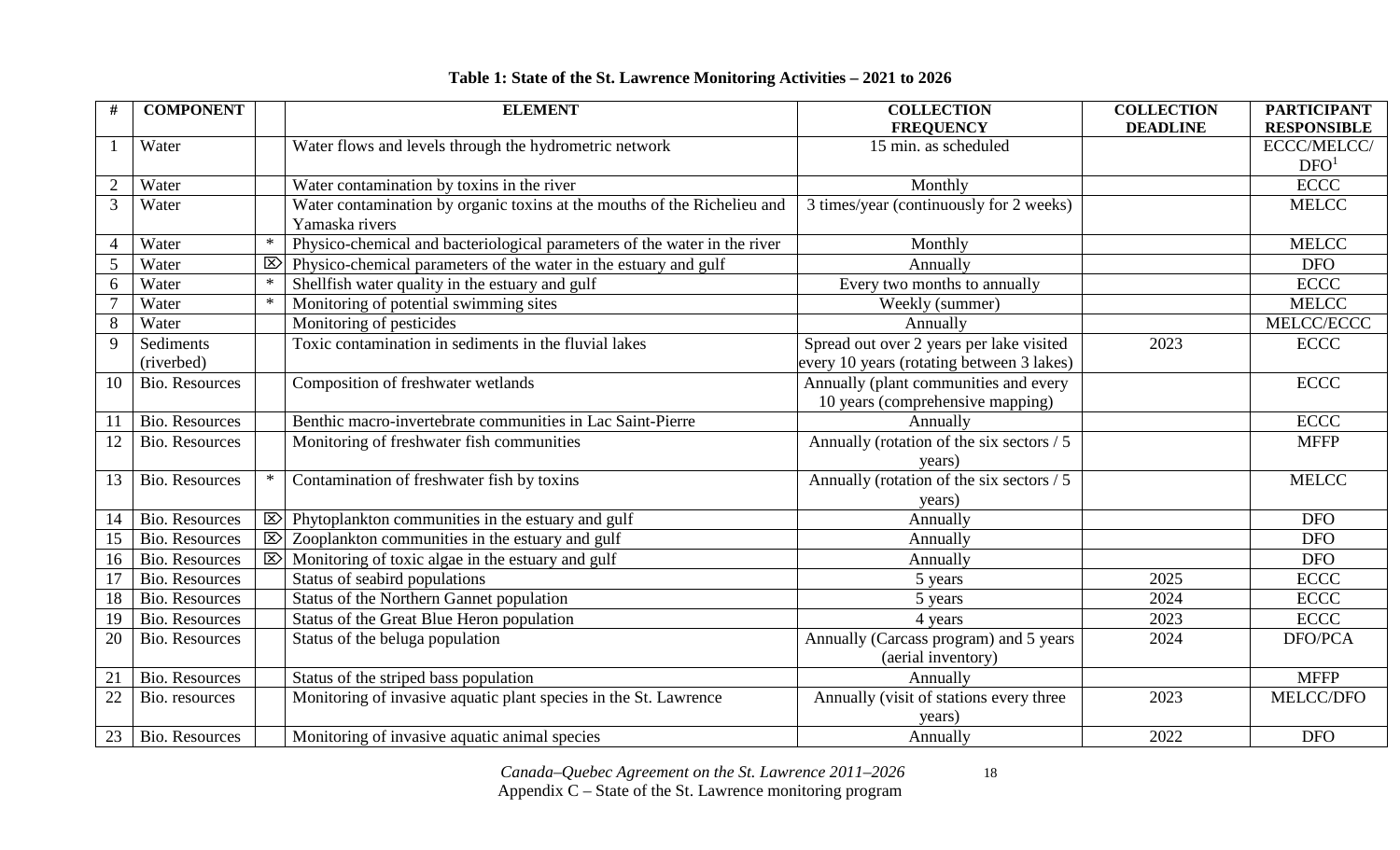| oreline<br>5no                                                                                                                                                                                                                                                                                  | and<br>onitoring.<br>COVE | 71001<br>.<br>vu | $\sim$ $\sim$ $\sim$<br>$\Delta U \Delta v$ | ╶<br>- |  |
|-------------------------------------------------------------------------------------------------------------------------------------------------------------------------------------------------------------------------------------------------------------------------------------------------|---------------------------|------------------|---------------------------------------------|--------|--|
| --<br>Hydrologie.<br>Informc<br>t with other collaboratoi<br>e monitoring of the Nt<br>$H$ vdrc<br>$q$ uranca<br>$\sum_{i=1}^{n}$<br>Seauav<br>$\alpha$ n<br>اومسماموذا د<br>2011221<br>ATITQ<br>∩rl<br>பet≙<br>$\mu$ 14686.<br>$P_{\text{OML}}$<br>$\Lambda$ uthorut<br><br>1C<br>$\mathbf{r}$ |                           |                  |                                             |        |  |

Hydrologic monitoring of the St. Lawrence is conducted with other collaborators: Hydro-Québec, US Geological Survey, New York Power Authority / Ontario Power, St. Lawrence Seaway.

\* Monitoring of these elements is based on criteria for public use

These components are part of DFO's Atlantic Zone Monitoring Program.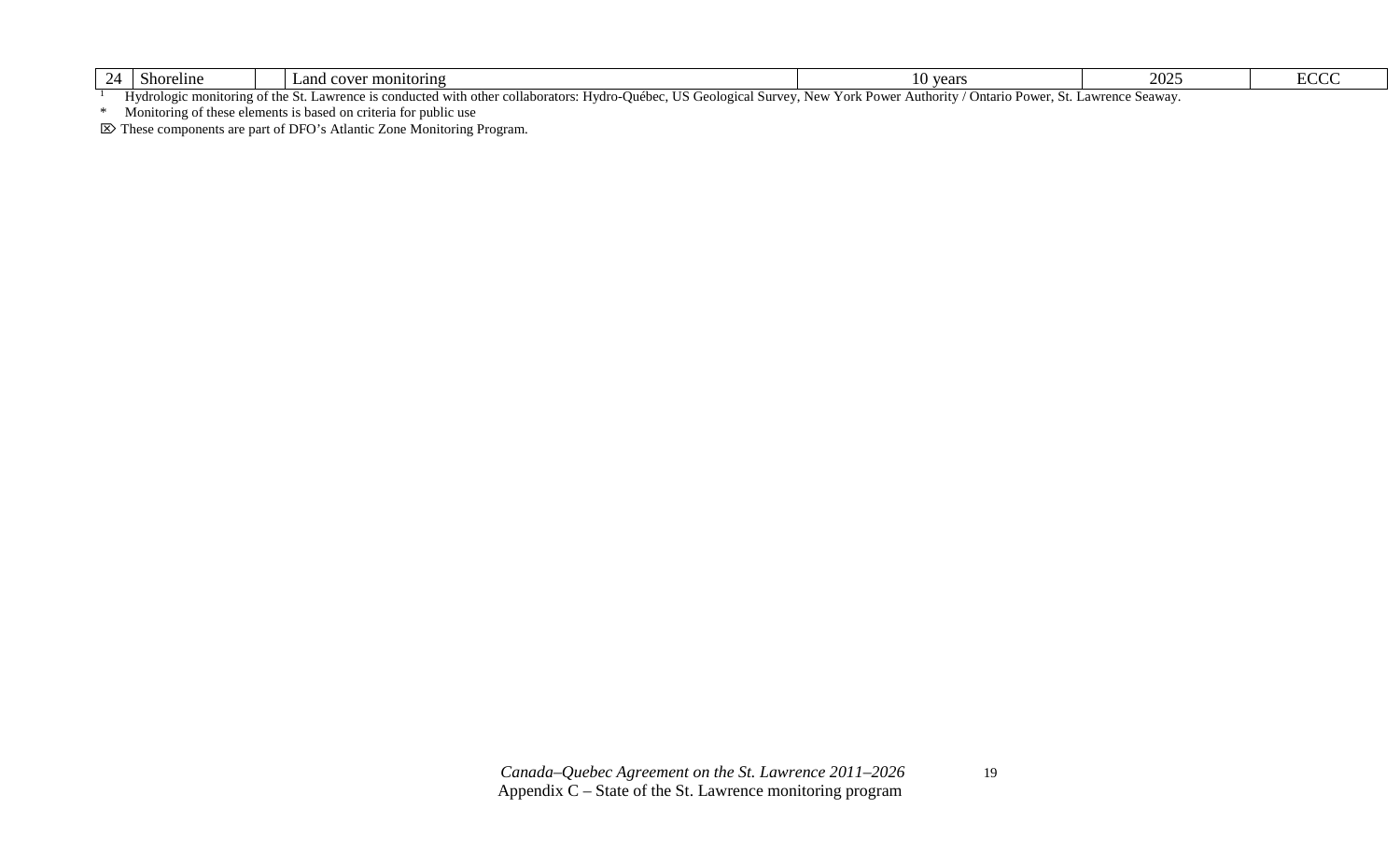| Compo-    | Participant<br><b>Monitoring Activity</b>                                                              |                | 2021           | 2022        | 2023 | 2024           | 2025                  |
|-----------|--------------------------------------------------------------------------------------------------------|----------------|----------------|-------------|------|----------------|-----------------------|
| nent      |                                                                                                        | responsible    | 2022           | 2023        | 2024 | 2025           | 2026                  |
|           | <b>Factsheet</b>                                                                                       |                |                |             |      |                |                       |
| Water     | Water flows and levels through the hydrometric network                                                 | ECCC/MELCC/DFO |                |             |      |                | $\mathbf X$           |
| Water     | Water contamination by toxins in the river                                                             | <b>ECCC</b>    |                |             |      |                | $\overline{X}$        |
| Water     | Water contamination by organic toxins at the mouths of the<br>Richelieu and Yamaska rivers             | <b>MELCC</b>   |                |             |      | X              |                       |
| Water     | Physico-chemical and bacteriological parameters of the<br>water in the river                           | <b>MELCC</b>   | X              |             |      |                |                       |
| Water     | Physico-chemical parameters of the water in the estuary and<br>gulf                                    | <b>DFO</b>     |                |             |      | $\mathbf X$    |                       |
| Water     | Shellfish water quality in the estuary and gulf                                                        | <b>ECCC</b>    |                |             |      |                | $\mathbf X$           |
| Water     | Monitoring of potential swimming sites                                                                 | <b>MELCC</b>   |                |             |      |                | $\mathbf X$           |
| Water     | Monitoring of pesticides                                                                               | MELCC/ECCC     |                |             |      | $\overline{X}$ |                       |
| Sediments | Sediment contamination by toxins in the fluvial lakes                                                  | ECCC           |                |             |      |                | $\overline{X}$        |
| Bio. res. | Composition of freshwater wetlands                                                                     | <b>ECCC</b>    | $\mathbf X$    |             |      | X              |                       |
| Bio. res. | Benthic macro-invertebrate communities in Lac Saint-<br>Pierre                                         | <b>ECCC</b>    | $\overline{X}$ |             |      | $\mathbf X$    |                       |
| Bio. res. | Monitoring of freshwater fish communities                                                              | <b>MFFP</b>    |                |             |      |                | X                     |
| Bio. res. | Contamination of freshwater fish by toxins                                                             | <b>MELCC</b>   |                |             |      |                | $\overline{X}$        |
| Bio. res. | Phytoplankton, toxic algae and zooplankton in the estuary<br>and gulf of the St. Lawrence <sup>2</sup> | <b>DFO</b>     |                |             |      | $\mathbf X$    |                       |
| Bio. res. | Status of seabird populations                                                                          | <b>ECCC</b>    |                |             |      | $\mathbf X$    |                       |
| Bio. res. | Status of the Northern Gannet population                                                               | <b>ECCC</b>    |                |             |      |                | $\mathbf X$           |
| Bio. res. | Status of the Great Blue Heron population                                                              | <b>ECCC</b>    |                |             |      |                | $\overline{\text{X}}$ |
| Bio. res. | Status of the beluga population                                                                        | DFO/PCA        |                |             |      |                | $\overline{\text{X}}$ |
| Bio. res. | Status of the striped bass population                                                                  | <b>MFFP</b>    |                |             |      |                | $\overline{\text{X}}$ |
| Bio. res. | Monitoring of invasive aquatic plant species                                                           | <b>MELCC</b>   |                | $\mathbf X$ |      |                |                       |
| Bio. Res. | Monitoring of invasive aquatic animal species                                                          | <b>DFO</b>     |                | $\mathbf X$ |      |                |                       |
| Shoreline | Land cover monitoring                                                                                  | <b>ECCC</b>    |                |             |      |                | $\mathbf X$           |
|           | Publications - Overview (5 years)                                                                      |                |                |             |      | X              |                       |
|           | Event – Organization of a meeting (4 years)                                                            |                |                |             |      |                | X                     |

## **Table 2: Schedule of Activities for Disseminating the Results of the SSLMP – 2021 to 2026**

**Event – Organization of a meeting (4 years)**<br><sup>1</sup> Hydrologic monitoring of the St. Lawrence is conducted with other collaborators: Hydro-Québec, US Geological Survey, New York Power Authority / Ontario Power, St. Lawrence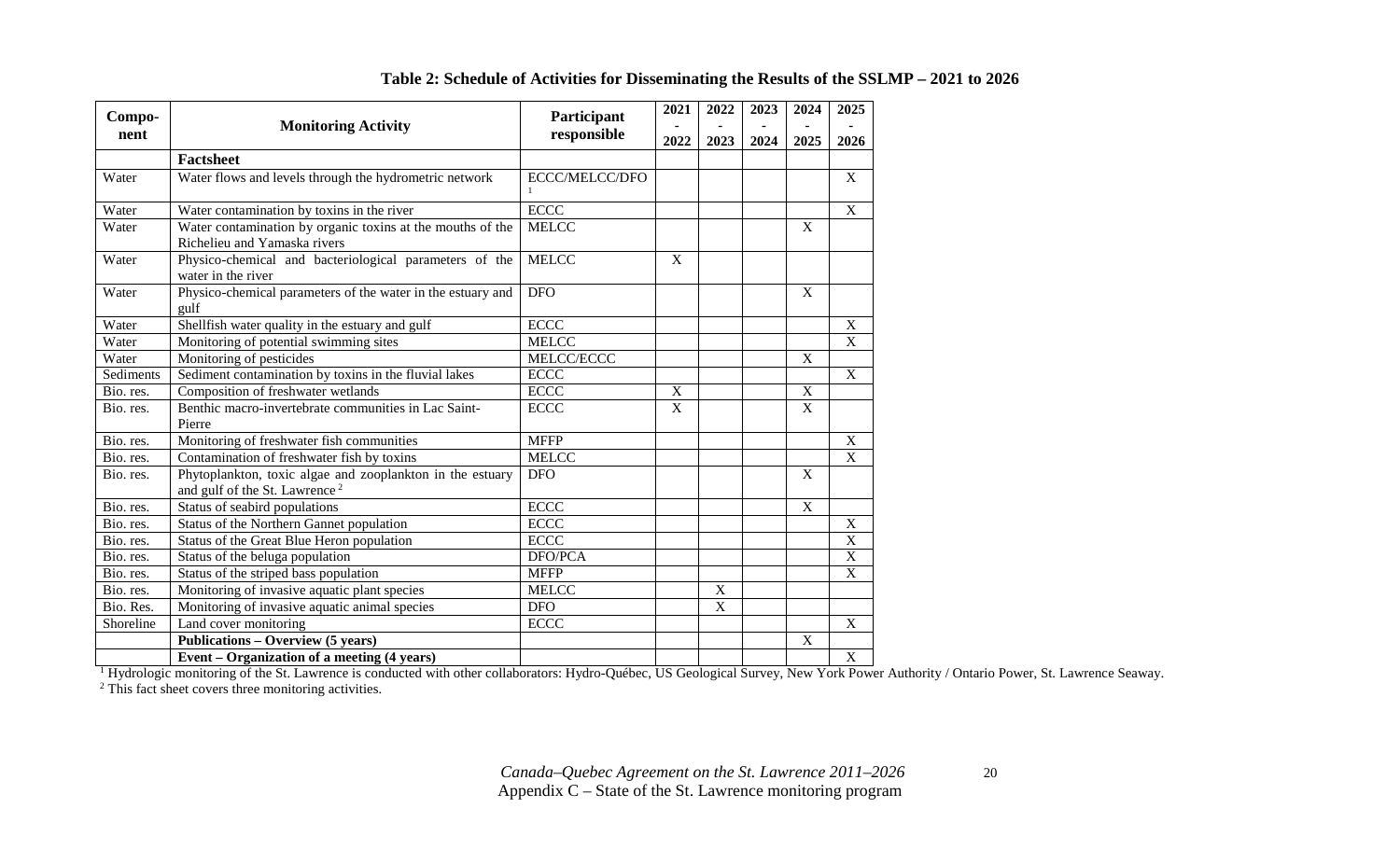## **5. ADMINISTRATIVE CONDITIONS**

The implementation of the SSLMP will be overseen by the Working Group on State of the St. Lawrence Monitoring. The composition, roles and responsibilities of the Working Group are set out in Appendix A – Management of the Agreement.

## **6. RESPONSIBILITIES**

The responsibilities of the participants in implementing this appendix include the processing and storage of and access to the data they have on state of the St. Lawrence monitoring, as well as data interpretation and dissemination. These are defined as follows:

## **6.1 Acquisition and processing**

Each participant agrees to oversee the acquisition of data pertaining to its own St. Lawrence monitoring activities and to document the environmental indicators for which it is responsible, using appropriate, recognized scientific data processing methods.

## **6.2 Storage**

Each participant agrees to store the data collected and environmental information generated for which it is responsible, using appropriate long-term storage methods.

## **6.3 Data access and intellectual property**

The terms governing data access and intellectual property are set out in Appendix  $F -$ Information Sharing and Intellectual Property Rights.

## **6.4 Production and Dissemination**

- a) The participants in implementing this appendix agree to produce and disseminate the environmental information that they obtain according to the frequency stated in Table 2 and specific to the characteristics of the monitoring activities for which they are responsible. The participants agree to carry out the data dissemination activities set out in this appendix so as to provide clients with objective, integrated information on the state and evolution of the St. Lawrence and to enable an accurate assessment of the St. Lawrence based on its current state.
- b) The participants in implementing this appendix will encourage community organizations to take part in the dissemination of environmental information stemming from the SSLMP, particularly information relevant to riverside communities.

## **7. FINANCIAL COMMITMENTS**

- **7.1** The participants in the implementation of this appendix are responsible for achieving the set objectives and managing their budgets, and each remains accountable for the budgetary resources that it plans to invest.
- **7.2** Each participant in the implementation of this Appendix commits to prioritizing the allocation of the necessary funds to the maintenance of the various SSLMP activities for which it is responsible, as far as its mandates, powers and resources allow. In addition, a participant may, at any time, dedicate additional funds to its own SSLMP activities.
- **7.3** The Working Group on State of the St. Lawrence Monitoring is seeking additional funding for the achievement of the SSLMP objectives. If additional funding is obtained, the Working Group will allocate it to the various participants according to the terms and conditions agreed upon by the group.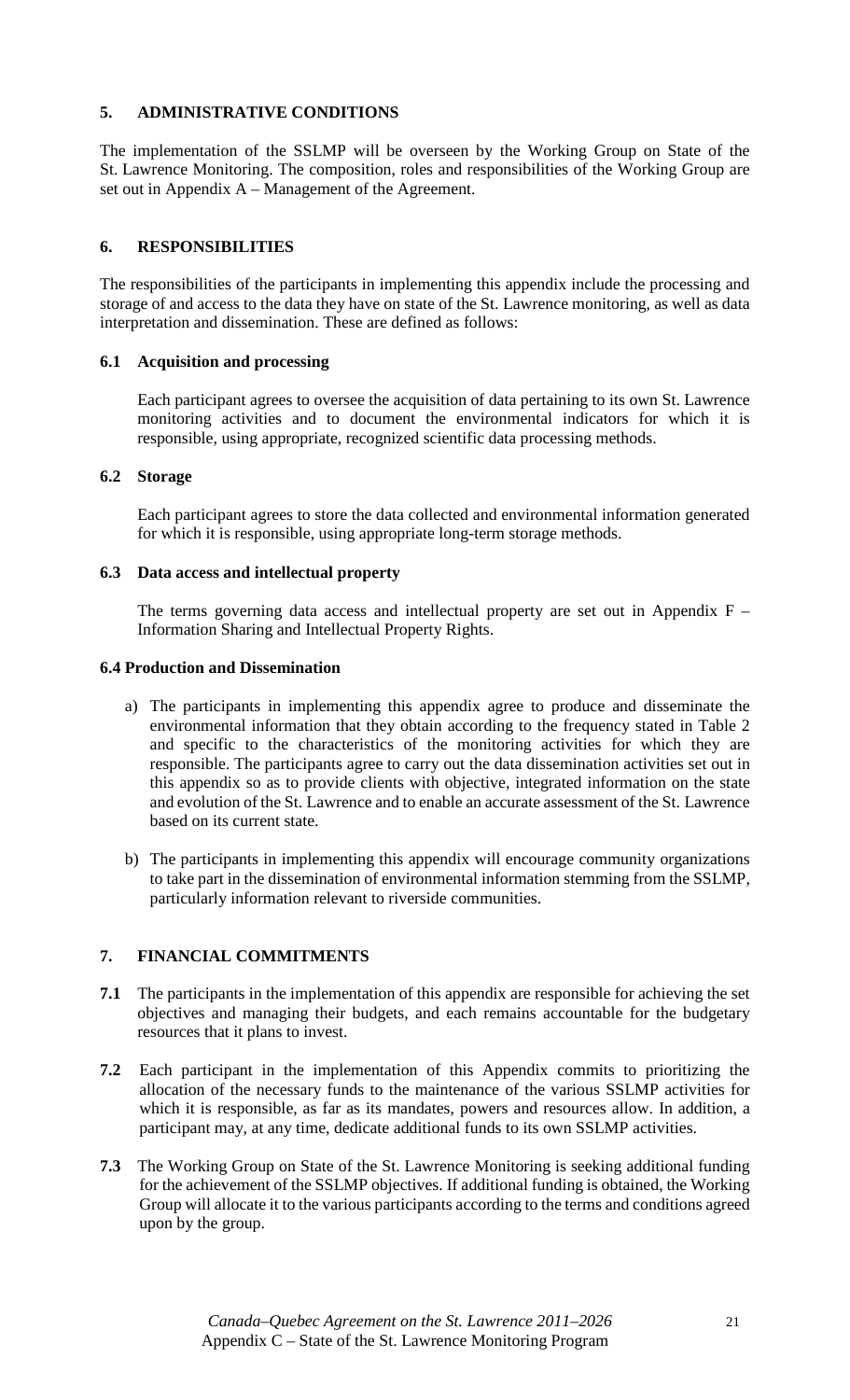|                                                                                                                                                                                                                                                 | <b>Budget</b> (\$K)   |                       |             |            |            |  |
|-------------------------------------------------------------------------------------------------------------------------------------------------------------------------------------------------------------------------------------------------|-----------------------|-----------------------|-------------|------------|------------|--|
| <b>Objectives</b>                                                                                                                                                                                                                               | Quebec                |                       |             |            |            |  |
|                                                                                                                                                                                                                                                 | <b>MELCC</b>          | <b>MFFP</b>           | <b>ECCC</b> | <b>DFO</b> | <b>PCA</b> |  |
| 1- Report on the state and<br>evolution of the St. Lawrence<br>using the scientific information<br>generated by the SSLMP                                                                                                                       | 1,945.4<br>$*465.0$   | 1,950.0<br>$*285.0$   | 3,995.1     | 13,316.0   | 90.0       |  |
| 2- Regularly disseminate<br>information to decision makers<br>and riverside communities<br>about the state and evolution of<br>the St. Lawrence using means<br>that are tailored to their needs<br>and that facilitate access to<br>information | 267.0                 | 69.0                  | 412.8       | 65.0       | 10.0       |  |
| 3- Provide leadership in integrated<br>environmental monitoring<br>program management                                                                                                                                                           | 85.8                  | 17.5                  | 190.6       | 17.5       | 5.0        |  |
| <b>Total participant</b>                                                                                                                                                                                                                        | 2,763.2<br>$(*465.0)$ | 2,321.5<br>$(*285.0)$ | 4,598.5     | 13,398.5   | 105.0      |  |
| <b>Total Quebec/Canada</b>                                                                                                                                                                                                                      | 5,084.7<br>$(*750.0)$ |                       |             | 18,102.0   |            |  |
| <b>Total</b>                                                                                                                                                                                                                                    |                       |                       | 23 186.7    |            |            |  |

**Table 3: Financial Planning Summary for the SSLMP – 2021 to 2026** 

\* Contribution from Environment and Climate Change Canada pursuant to Appendix G – Financial Contribution from Environment and Climate Change Canada to the Quebec Ministère de l'Environnement et de la Lutte contre les changements climatiques

**7.4** Canada will invest \$18,102.8K over five years to contribute to the achievement of the objectives set out in this appendix. Quebec will invest \$4,335K; this figure includes a federal transfer of \$750K from Environment and Climate Change Canada. The Parties plan to jointly invest \$23,186.7K over five years.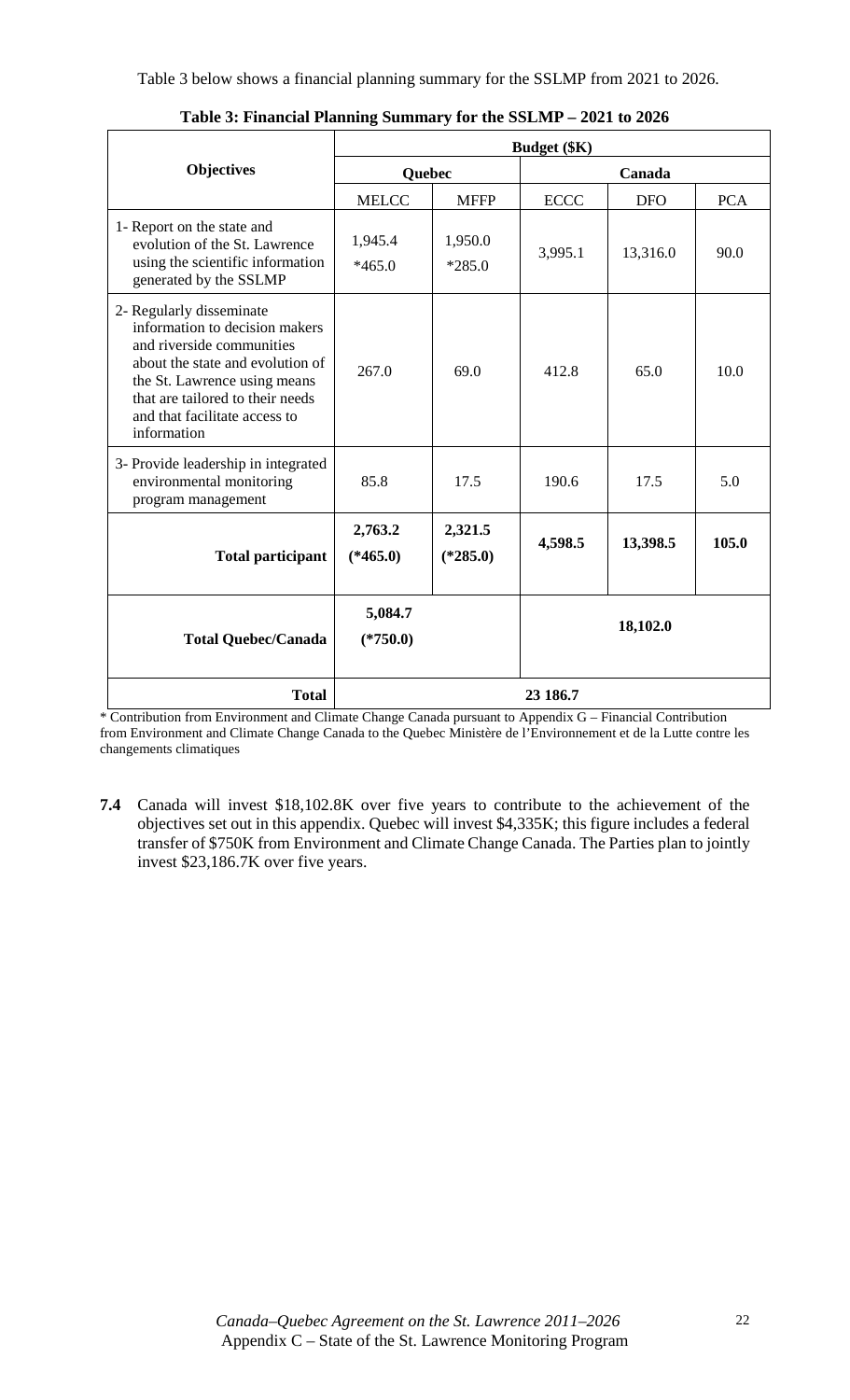#### **APPENDIX D**

## **NUMERICAL ENVIRONMENTAL PREDICTION PROGRAM FOR THE ST. LAWRENCE**

#### **1. DEFINITIONS**

In addition to the definitions stated in the Agreement, the following definitions apply to this appendix:

**Atmospheric modelling:** Numerical modelling of atmospheric processes, encompassing temperature, pressure, winds, humidity, clouds and precipitation. Atmospheric modelling integrates many observations in computer programs that apply the laws governing the evolution of the atmosphere.

**Ecohydraulic modelling:** Numerical modelling of spatialized relationships between fluvial hydrodynamics and living organisms in order to quantify the effects of different water level scenarios on various physical, chemical and biological components.

**Hydrodynamic modelling:** Numerical modelling of flow processes in the St. Lawrence and the resulting variables (speeds, levels, waves, tracer concentrations, water temperature, erosion/sedimentation processes).

**Hydrologic modelling and routing:** Numerical modelling of water transport processes in the St. Lawrence watershed (overland flow) and in tributaries to the St. Lawrence (watercourse flows and effects of collection and retention structures) and the resulting variables (flows, tracer concentrations, water temperature in watercourses, etc.).

**Numerical environmental prediction:** Numerical modelling activities based on observed data, aimed at forecasting changes in the physical, chemical and biological parameters of which the terrestrial and aquatic environment of the St. Lawrence and its watershed are composed.

**Numerical modelling:** Computer program that simulates physical, biological or chemical processes in mathematical form.

**Ocean-ice modelling:** Numerical modelling of ocean processes occurring in the estuary and Gulf of St. Lawrence (currents, water levels, temperature and salinity, ice and waves).

**Surface modelling:** Numerical modelling of the vertical processes (vertical transfer of mass and energy) in the St. Lawrence watershed and the resulting variables (snow density, thickness and temperature; water content and temperature in soil; soil and vegetation temperature; tracer concentrations).

## **2. PURPOSE**

The purpose of the Numerical Environmental Prediction Program for the St. Lawrence is to coordinate and integrate the activities developed by each participant in implementing this appendix in order to gain a better understanding of the St. Lawrence ecosystem as a whole and to provide decision support tools for IMSL. The coordination of the activities is primarily based on shortterm, operational, real-time prediction systems.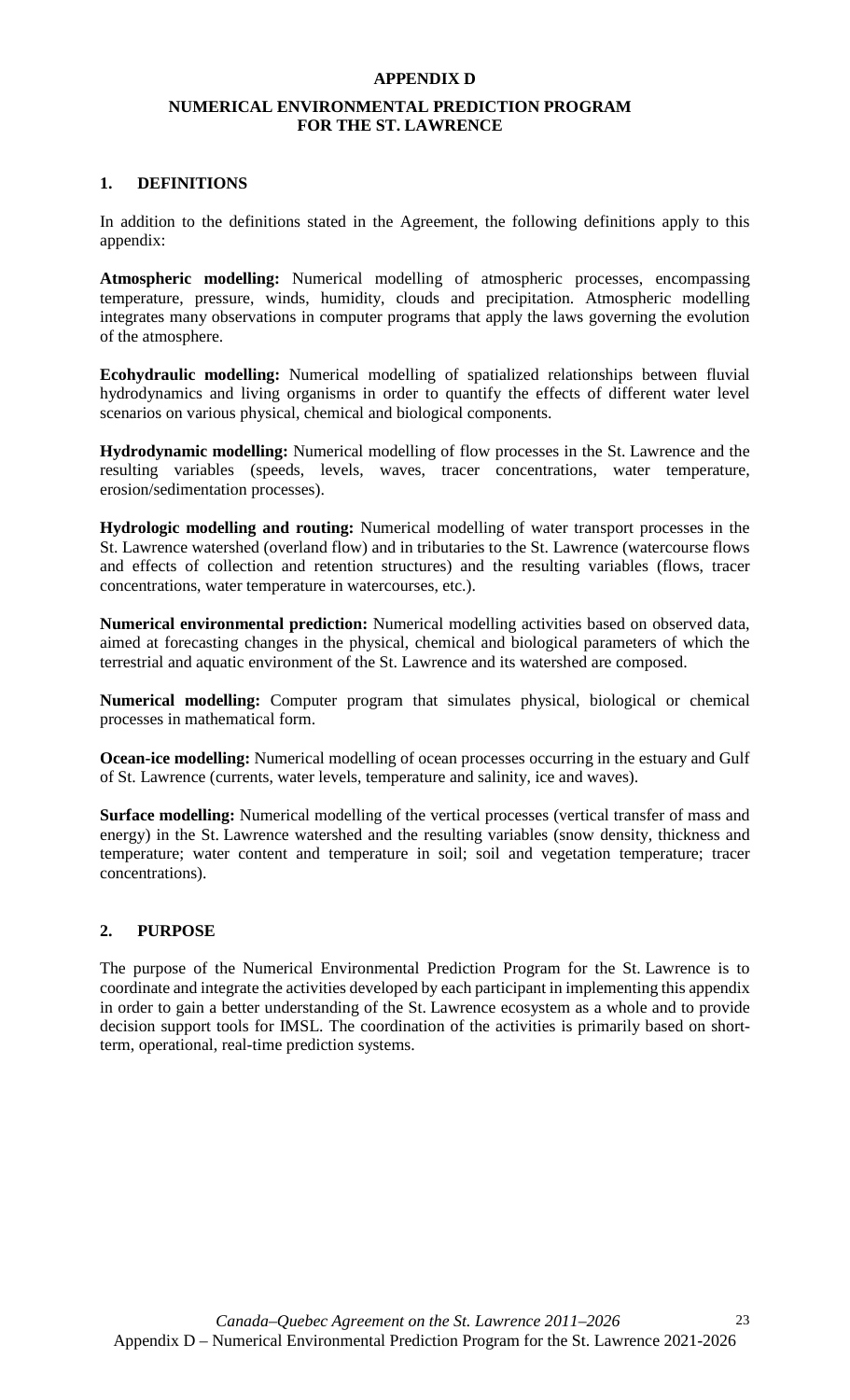## **3. OBJECTIVES**

- **3.1** The main objectives of this appendix are as follows:
- **3.1.1** Develop integrated, compatible tools to support decision making and water management planning with regard to the St. Lawrence and its watershed, including its tributaries, by
	- a) providing a database of quantitative information for objective, rational decision making and planning;
	- b) adding complementary data to the data obtained through St. Lawrence measurement, tracking and monitoring programs;
	- c) simulating possible changes in physical, chemical and biological parameters; and
	- d) considering applications requiring short- and medium-term predictions or long-term projections simulating the impact of climate change.
- **3.1.2** Develop and implement scientific and technical mechanisms for coordinating numerical atmospheric, terrestrial, aquatic and ecosystem models in a shared, integrated numerical environmental prediction system.

Table 1 below lists the activities and expected results for objectives 3.1.1 and 3.1.2.

- **3.1.3** Work together on the orientations of the 2021-2026 Joint Action Program as listed in Appendix E and subsequent programming and objectives of the State of the St. Lawrence River Monitoring Program listed in Appendix C (Table 2).
- **3.2** The establishment of a complete environmental prediction system is a long-term task. Over a 15-year planning horizon, the work began, from a territorial perspective, in 2010 with pilot studies on the watersheds of tributaries to the St. Lawrence and on targeted segments of the St. Lawrence. Then, the objective is to cover the entire St. Lawrence watershed. The tasks to be undertaken towards that objective will be defined annually in a work plan. Regarding the targeted derived products, quantity-related products will be analyzed more exhaustively, while advances in quality-, thermodynamics- and ecosystem-related products may be addressed on more of an ad hoc basis. Short time frames (up to 30 days) will be preferred initially, although the tools will be intended for use over as much as a seasonal time frame and could also eventually be used on a complementary basis for climatic analysis purposes over longer time frames.

Table 1 lists the activities and expected results from 2021 to 2026 under the Numerical Environmental Prediction Program for the St. Lawrence.

| <b>Theme/Activity</b> | <b>Results / Derived Products</b>          | <b>Application examples</b>            |
|-----------------------|--------------------------------------------|----------------------------------------|
| <b>Evaluation</b> and | Observation products of surface conditions | Input data for hydrology<br>$\bullet$  |
| spatial               | on a grid.                                 | monitoring, prediction                 |
| interpolation of      |                                            | and projection                         |
| surface data          | Variables:                                 | Specialized products for<br>$\bullet$  |
| covering the          | Precipitation (rain and snowfall);         | urban areas                            |
| watersheds of         | Air temperature;                           | Specialized products for               |
| St. Lawrence          | Snow water equivalence, depth and          | forestry and agriculture               |
| tributaries           | density on the ground;                     | (flammability indices,                 |
|                       | Wind speed and direction;                  | soil moisture indices)                 |
|                       | Soil Moisture/Temperature;                 |                                        |
|                       | Vegetation temperature and vegetation      |                                        |
|                       | conditions (evapotranspiration, foliage    |                                        |
|                       | density);                                  |                                        |
|                       | Water evaporation from lake surfaces.      |                                        |
| Hydrologic            | Modelling and assimilation tools that can  | Flood response support<br>$\bullet$    |
| modelling of the      | be used for hydraulic monitoring,          | products                               |
| watersheds of         | hydrologic prediction and hydroclimatic    | Integrated water resource<br>$\bullet$ |
| tributaries to the    | projection.                                | management support                     |
| St. Lawrence and      |                                            | products                               |
| assimilation of       | Variables:                                 | Water control structure                |
| flow observations     | Overland flows;                            | management support                     |

**Table 1: Activities and Expected Results – 2021 to 2026** 

*Canada–Quebec Agreement on the St. Lawrence 2011–2026*  Appendix D – Numerical Environmental Prediction Program for the St. Lawrence 2021-2026

24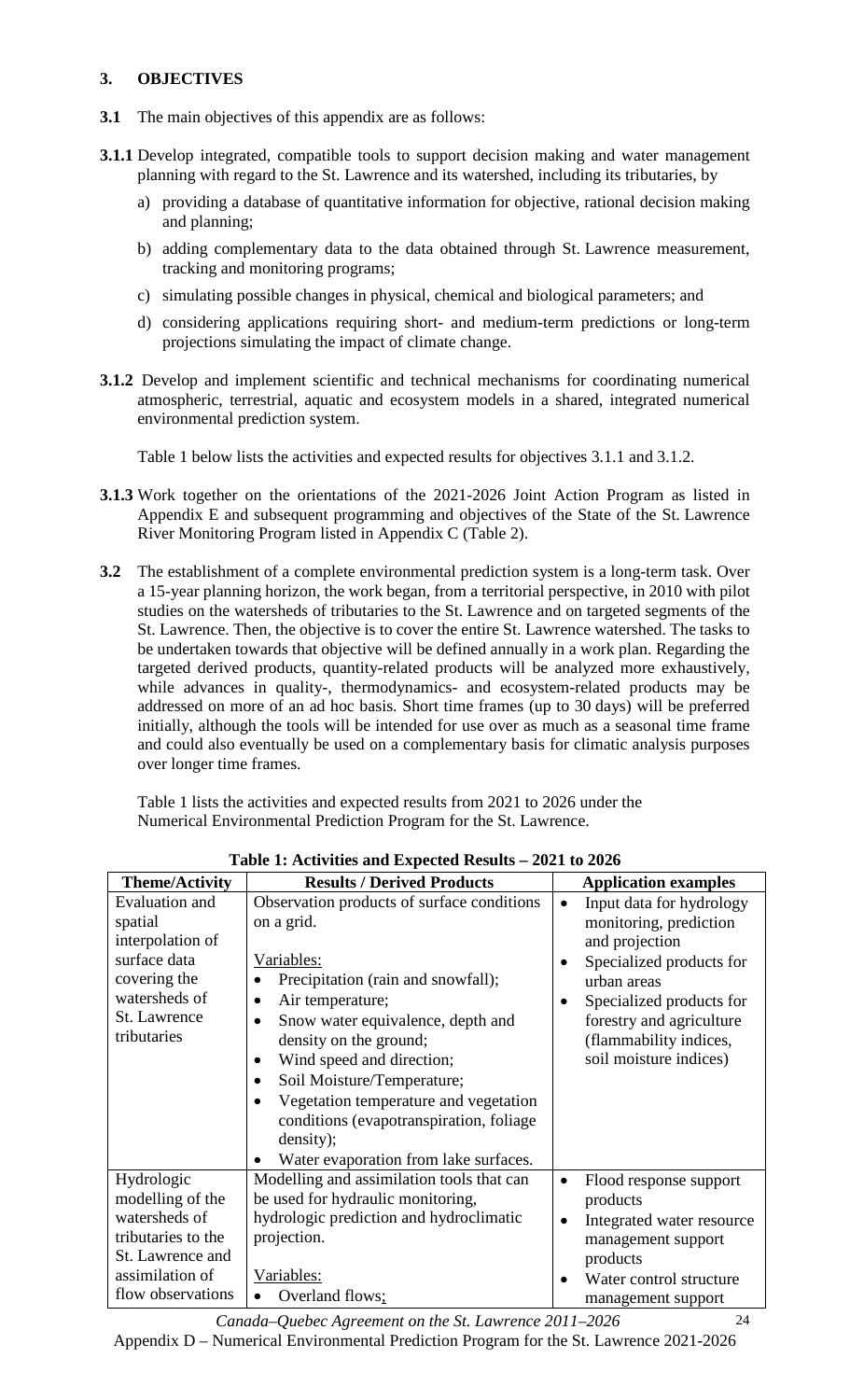| and surface data                                                                                                                                                                     | Watercourse flows.                                                                                                                                                                                                                                                                                                                   | products<br>Water availability<br>$\bullet$                                                                                                                                                                                                                                                                                                       |
|--------------------------------------------------------------------------------------------------------------------------------------------------------------------------------------|--------------------------------------------------------------------------------------------------------------------------------------------------------------------------------------------------------------------------------------------------------------------------------------------------------------------------------------|---------------------------------------------------------------------------------------------------------------------------------------------------------------------------------------------------------------------------------------------------------------------------------------------------------------------------------------------------|
| Hydrodynamic<br>modelling of the<br>river system of<br>the<br>St. Lawrence,*<br>Richelieu and<br>Ottawa and<br>assimilation of<br>flow and level<br>observations and<br>surface data | Modelling and assimilation tools that can<br>be used for hydraulic monitoring,<br>prediction and scripting scenarios.<br>Variables:<br>Water levels;<br>Velocity of currents;<br>$\bullet$<br>Water masses and pathway;<br>$\bullet$<br>Flooded zones and flood depths;<br>$\bullet$<br>Temperatures;<br>$\bullet$<br>Waves;<br>Ice. | indicators<br><b>Search and Rescue</b><br>$\bullet$<br>program support<br>products<br>Accidental chemical or<br>$\bullet$<br>petroleum spill support<br>products<br>Water control activity<br>$\bullet$<br>support products<br>Drinking water intake<br>$\bullet$<br>protection zone<br>Water availability and<br>$\bullet$<br>quality indicators |
| Modelling<br>characterizing the<br>dynamics of the<br>main<br>St. Lawrence<br>ecosystems                                                                                             | Modelling and assimilation tools that can<br>be used for hydraulic monitoring,<br>prediction and scripting scenarios of<br>changes in the state of ecosystems.<br>Variables:<br>Animal and plant habitats;<br>Water quality.                                                                                                         | Floodplain mapping<br>$\bullet$<br>Ecosystem health<br>$\bullet$<br>indicators<br>Analyses of socio-<br>$\bullet$<br>economic impacts<br>(navigation, various uses,<br>$etc.$ )                                                                                                                                                                   |
| Ocean-ice<br>modelling of the<br>estuary and Gulf<br>of St. Lawrence.                                                                                                                | Modelling and assimilation tools that can<br>be used for hydraulic monitoring,<br>prediction and scripting scenarios<br>Variables:<br>Ice (concentration, thickness,<br>$\bullet$<br>pressures);<br>Oceanographic parameters<br>(temperature, currents, salinity).                                                                   | Improved atmospheric<br>$\bullet$<br>forecasts (days to<br>seasons)<br>Accidental chemical or<br>$\bullet$<br>petroleum spill support<br>products<br>Search and Rescue<br>$\bullet$<br>program support<br>products                                                                                                                                |

\* St. Lawrence river system: St. Lawrence River, Lac des Deux-Montagnes, Lac Saint-Louis, Lac Saint-Pierre, Lac Saint-François, Mille-Iles and Prairies rivers, and the Sainte-Anne, Vaudreuil and Beauharnois channels.

## **4. ADMINISTRATIVE CONDITIONS**

- **4.1** The implementation of the Numerical Environmental Prediction Program is overseen by the Working Group on Numerical Environmental Prediction. Its composition, roles and responsibilities are set out in Appendix A – Management of the Agreement.
- **4.2** The terms governing information sharing and intellectual property rights are set out in Appendix F – Information Sharing and Intellectual Property Rights.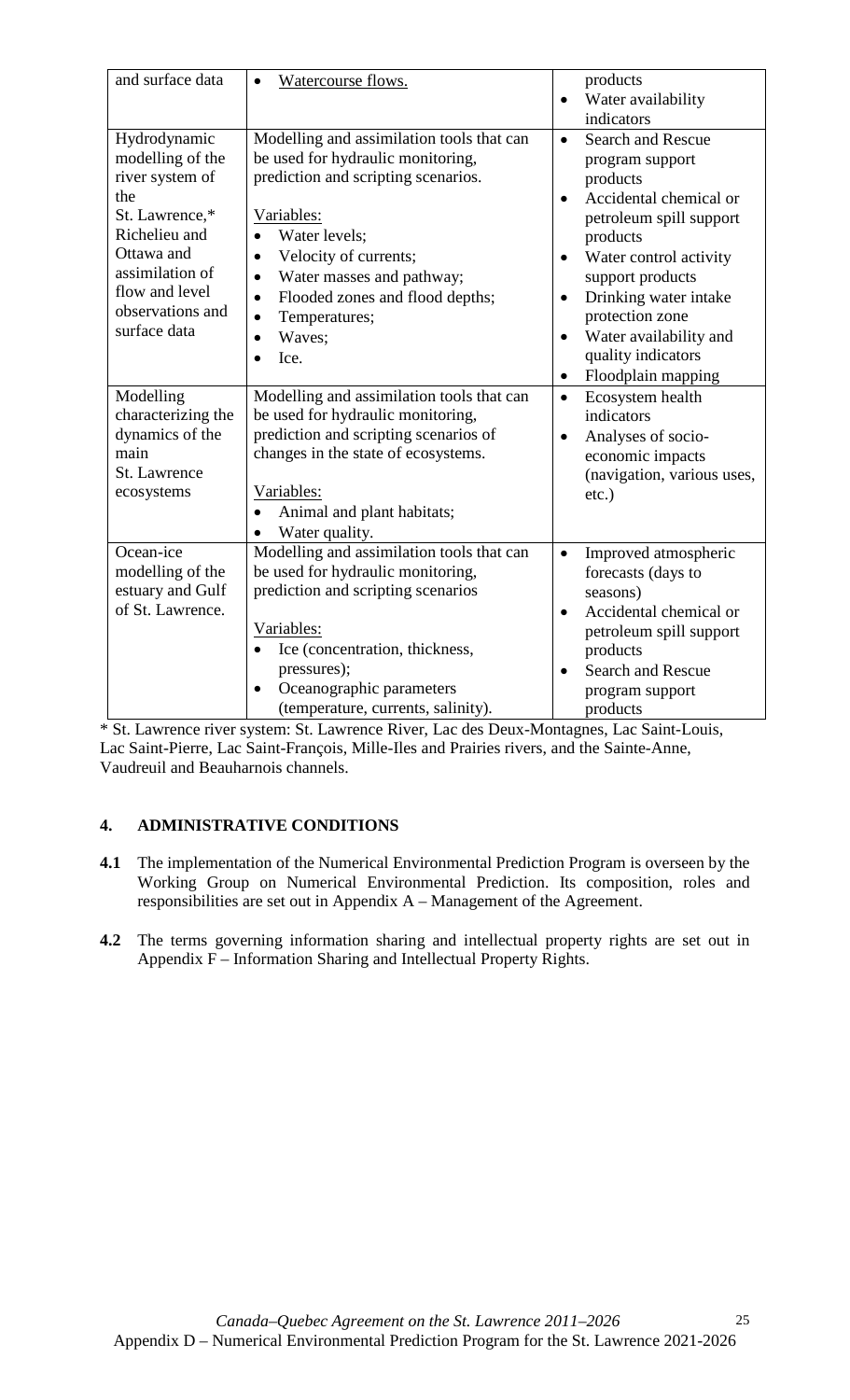## **5. ROLES AND RESPONSIBILITIES**

The roles and responsibilities of the participants in this appendix are as follows:

## **5.1 Environment and Climate Change Canada**

- a) Develop and integrate an operational data and forecast assimilation system that can be used to estimate the hydrologic and thermodynamic cycle of the St. Lawrence watershed (atmosphere, soil, snow, vegetation, hydrology, lakes, ice, oceans, hydrodynamics);
- b) Develop and consolidate an integrated St. Lawrence River modelling system, using two-dimensional hydrodynamic simulations that cover the entire river, combined with simulations of natural waves, water quality and sedimentation;
- c) Develop a high-definition numerical terrain model that provides a precise representation of the river;
- d) Identify and integrate the relationships between fluvial physics and living organisms; and
- e) Develop and implement decision support tools, such as the posting of dynamic indicators of the state of the fluvial ecosystem online, the addition of water quality assessment capabilities, and the assessment of the impact of climate change on various uses of the St. Lawrence River.
- **5.2 Ministère** de l'Environnement et de la Lutte contre les changements climatiques
	- a) Develop and integrate mechanisms for the spatial interpolation of meteorological and snow data to build its capacity to produce climate information to support various activities affecting human security, sustainable development and long-term knowledge of the climate of Quebec;
	- b) Develop and integrate hydrologic modelling and routing mechanisms for the watersheds of tributaries to the St. Lawrence to build its capacity to create operational applications for predicting and projecting flows and various other applications in hydrological modelling; and
	- c) Develop and integrate hydraulic modelling mechanisms for simulating river outflows to tributaries to the St. Lawrence to build its capacity to create applications to delimit flood areas and various other applications in hydraulic modelling.

## **5.3 Fisheries and Oceans Canada**

- a) Develop and integrate an operational ocean-ice modelling system covering the estuary and Gulf of St. Lawrence;
- b) Develop and integrate an operational 1D modelling system for the St. Lawrence River; and
- c) Develop and implement decision support tools, such as spatial interpolation of data levels, use of current forecasts for the Coast Guard and the DFO Science and assessment of climate change impacts on water levels and flows of the St. Lawrence River.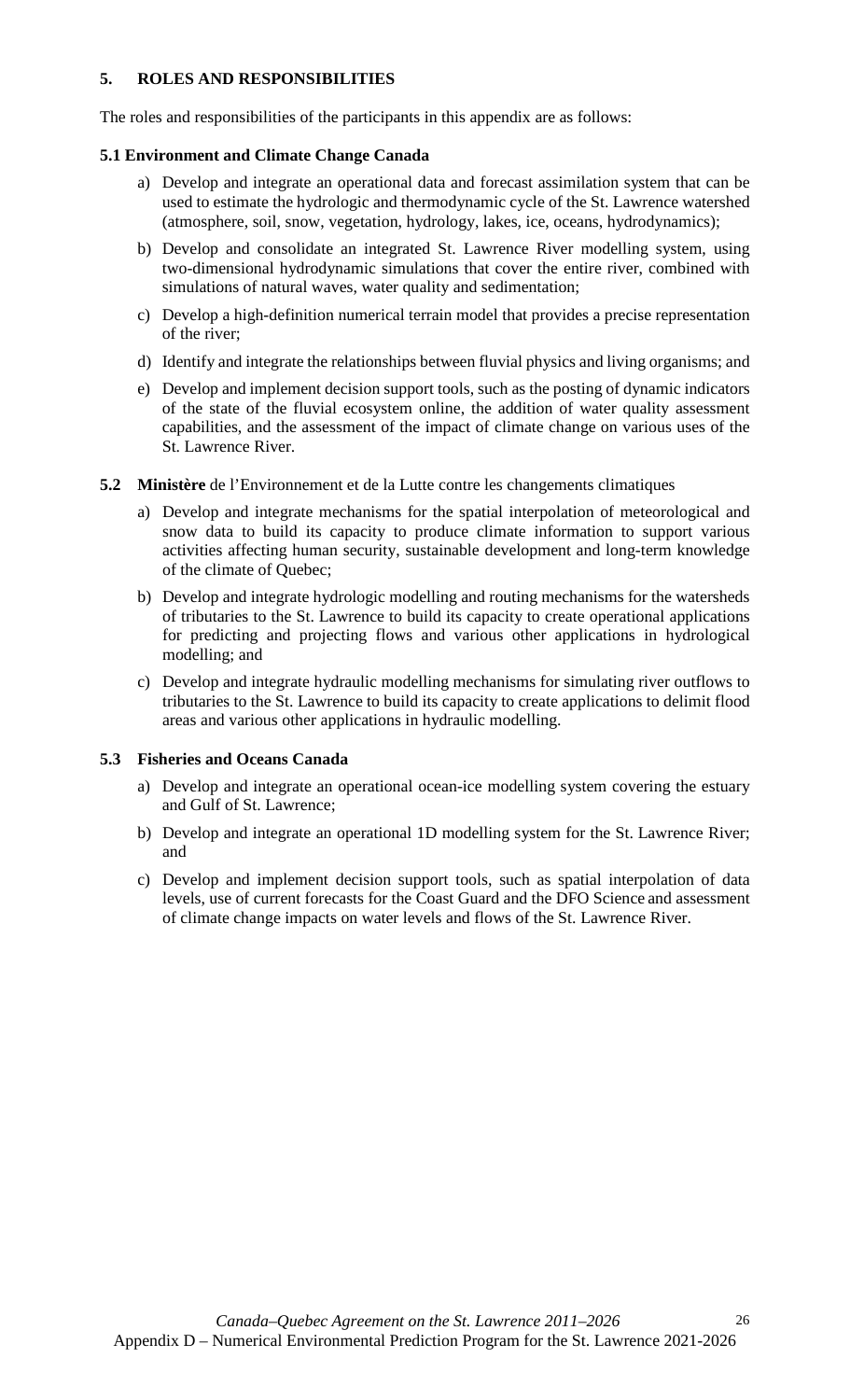Table 2 below shows a financial planning summary for the Numerical Environmental Prediction Program from 2021 to 2026.

|                                                                                                                                                                                         | <b>Budget</b> (\$K) |             |            |  |
|-----------------------------------------------------------------------------------------------------------------------------------------------------------------------------------------|---------------------|-------------|------------|--|
| Objective                                                                                                                                                                               | <b>Quebec</b>       | Canada      |            |  |
|                                                                                                                                                                                         | <b>MELCC</b>        | <b>ECCC</b> | <b>DFO</b> |  |
| 1 - Develop integrated, compatible tools to support<br>decision making and water management planning<br>with regard to the St. Lawrence and its watershed,<br>including its tributaries |                     | 0           |            |  |
| 2 - Develop and implement scientific and technical<br>mechanisms for coordinating numerical models                                                                                      | 0                   | 0           |            |  |
| 3 - Support the orientations in Appendix E and the<br>activities of the Working Group on the Overview<br>of the State of the St. Lawrence                                               | 0                   | 0           | $\theta$   |  |
| <b>Total participants</b>                                                                                                                                                               |                     |             |            |  |
| <b>Total Quebec/Canada</b>                                                                                                                                                              | 0                   |             |            |  |
| <b>Total</b>                                                                                                                                                                            |                     |             |            |  |

**Table 2: Financial Planning Summary – 2021 to 2026**

\* Contribution from Environment and Climate Change Canada pursuant to Appendix G – Financial Contribution from Environment and Climate Change Canada to the Quebec Ministère de l'Environnement et de la Lutte contre les changements climatiques du Québec

No joint project was identified during the review of the Agreement in 2020-2021. However, some may be added during the period 2021-2026.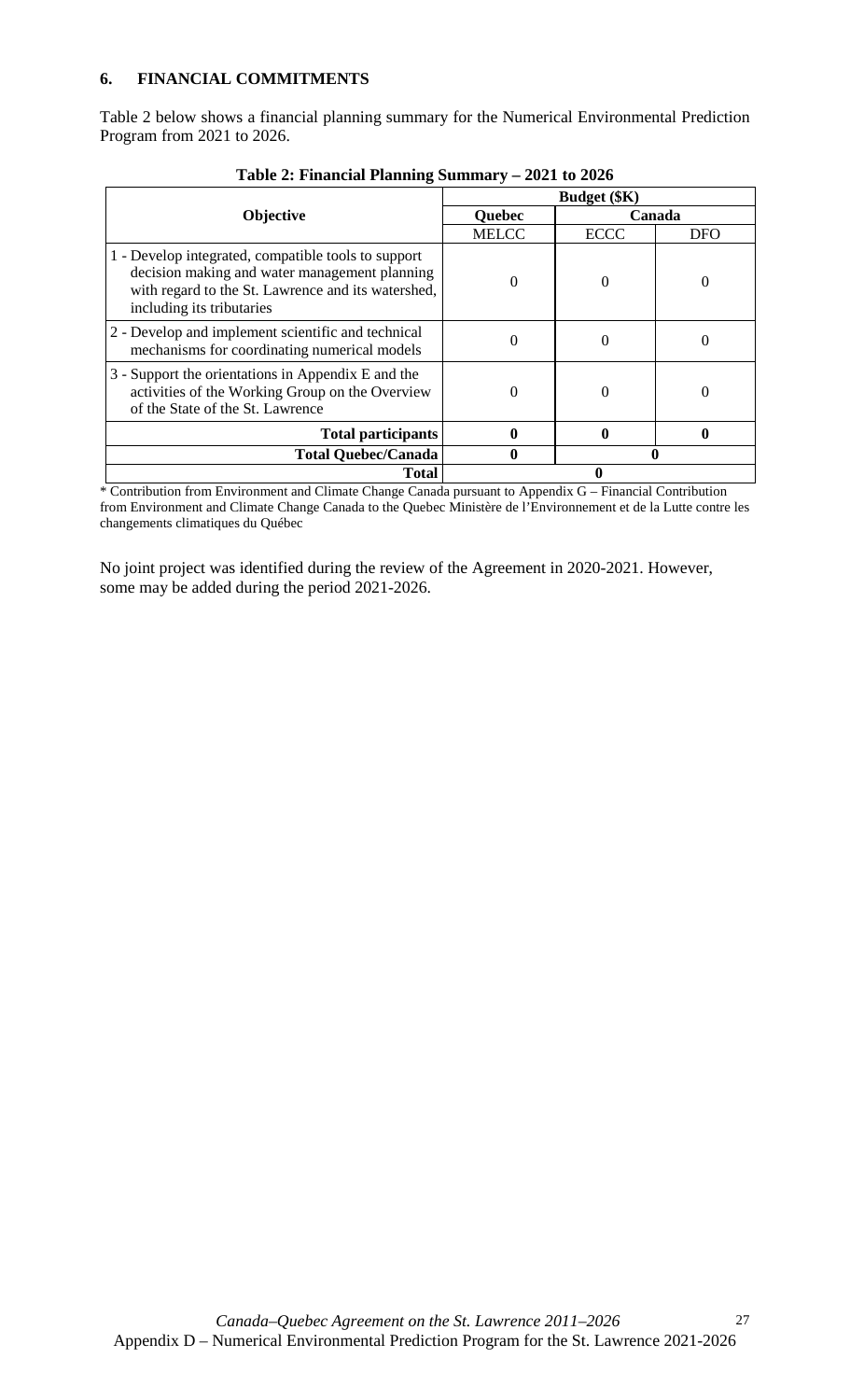### **APPENDIX E**

#### **JOINT ACTION PROGRAM ON THE ST. LAWRENCE 2016-2021**

#### **1. PURPOSE**

This appendix sets out the orientations for the three priority issues on which the Parties wish to focus their efforts, as well as the Parties' financial commitments in connection with this appendix.

## **2. PRINCIPLES**

The Parties acknowledge that the following principles will guide all decisions made in implementing this appendix:

**Joint actions** — The projects developed under the program involve at least one Quebec ministry and one federal department or agency and are integrative, valued-added projects in relation to the participants' regular activities.

User concerns — The projects developed under the program take into account concerns expressed by stakeholders during the Forum on the St. Lawrence.

**Climate change** *─* Climate change will be taken into consideration throughout when addressing issues and developing joint program projects.

#### **3. OBJECTIVES**

The Parties have identified 12 orientations relating to the three priority issues to guide the participants' joint actions up to 2026. Since climate change affects the evolution and dynamics of these issues, it is taken into account throughout the treatment of the issues. Furthermore, the Parties will support the riverside communities of the St. Lawrence in the implementation of projects aimed at biodiversity conservation, sustainable use, and improved water quality through the Community Interaction Program (CIP).

#### **A- Biodiversity conservation**

Since the main threats to the biodiversity of the St. Lawrence are habitat loss and fragmentation, the introduction of invasive alien species and the impact of climate change, the joint actions will focus on the following three orientations:

Orientation 1: *Identify, protect, restore and enhance environments of ecological importance*

The participants agree to develop common tools for identifying environments that are conservation priorities and to consolidate the protected areas network as well as to manage and restore sensitive habitats.

#### Orientation 2: *Prevent the introduction and control the spread of invasive alien species*

The participants agree to implement prevention tools and control measures to limit the abundance and spread of such species and to improve information management.

#### Orientation 3: *Assess the impact of climate change on ecosystems*

The participants agree to develop and use indicators to characterize the impact of climate change on the ecosystems of the St. Lawrence and to more precisely assess the impact of climate change on wetlands. At the moment, no joint project is planned under this orientation but one might be developed during the 2021-2026 period.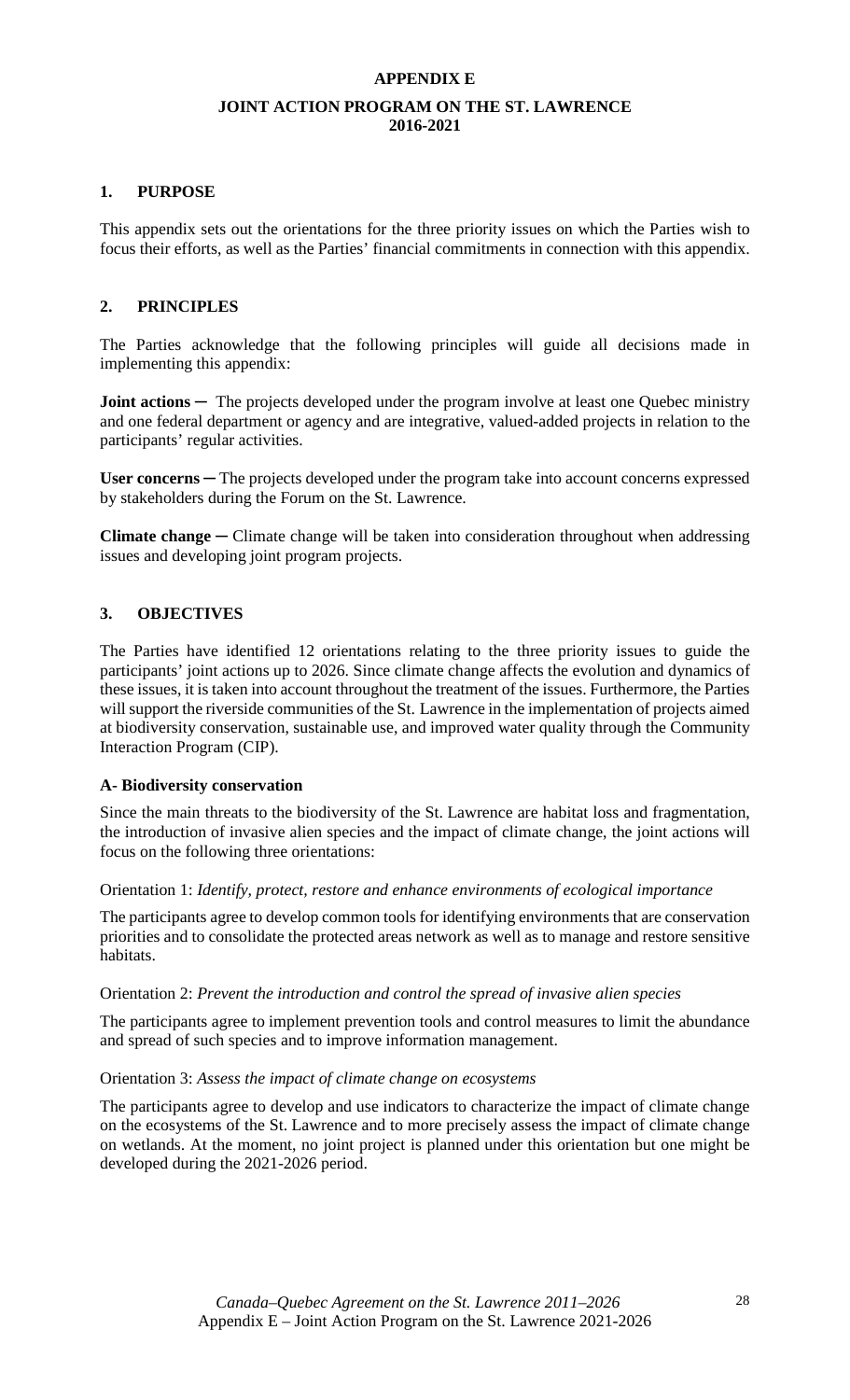Table 1 below shows the forecasted budgets for the Biodiversity Conservation issue.

|                       | <b>Quebec</b> |             |            | Canada      |            |  |
|-----------------------|---------------|-------------|------------|-------------|------------|--|
|                       | <b>MELCC</b>  | <b>MFFP</b> | <b>MTQ</b> | <b>ECCC</b> | <b>DFO</b> |  |
| Orientation 1         | 1,957.1       | 1,042.3     | $\Omega$   | 1,476.0     | 321.2      |  |
|                       | $*226.0$      | *419.0      |            |             |            |  |
| Orientation 2         |               | 425.0       | $\theta$   | 0           | 637.5      |  |
|                       | 245.0         | $*70.0$     |            |             |            |  |
| Orientation 3**       |               | $\Omega$    | $\theta$   | $\Omega$    | $\Omega$   |  |
| <b>Total</b>          | 2,428.1       | 1,956.3     | 0          | 1,476.0     | 958.7      |  |
| participant           | $*226.0$      | $*489.0)$   |            |             |            |  |
| <b>Total Quebec /</b> | 4,384.4       |             |            |             | 2,434.7    |  |
| Canada                |               |             |            |             |            |  |
| <b>TOTAL</b>          |               |             | 6,819.1    |             |            |  |
|                       |               |             |            |             |            |  |

| Table 1: 2021–2026 Budget – Biodiversity Conservation (\$K) |  |  |
|-------------------------------------------------------------|--|--|
|                                                             |  |  |

\*

Contribution from Environment and Climate Change Canada pursuant to Appendix G – Financial Contribution from Environment and Climate Change Canada to the Quebec Ministère de l'Environnement et de la Lutte contre les changements climatiques

\*\*No project was defined for this orientation at the time this Supplementary Agreement #1 was signed.

#### **B- Sustainable use**

Urban development, shoreline artificialization, and aquatic and riparian habitat degradation have resulted in the loss of many recreational sites and are threatening the harvest of certain resources, particularly fishery resources. Certain recreational, commercial, industrial and public uses of the St. Lawrence, as well as the quality of life of riverside residents, have been compromised by water quality and natural environment degradation, user conflicts, shoreline erosion, major water level fluctuations, transportation of dangerous goods within the St. Lawrence, and climate change. In light of these observations, the participants have agreed to focus on the following orientations:

#### Orientation 4: *Promote sustainable management of fisheries resources*

The participants agree to conduct an inventory of existing information on the state of St. Lawrence fishery resources with a view to sharing and disseminating this information.

## Orientation 5: *Identify and enhance public access points*

The participants agree to consolidate the inventory of public access sites and to develop information and outreach tools on the sustainable use of these sites. At the moment, no joint project is planned under this orientation but one might be developed during the 2021-2026 period.

#### Orientation 6: *Maintain and promote sustainable navigation*

The participants agree to maintain the collaboration of stakeholders in the St. Lawrence and Great Lakes with respect to navigation by means of the Concertation Committee on Navigation. The participants agree to develop information and outreach tools promoting sustainable navigation intended for St. Lawrence users and the general public. For dredging and sediment management activities, the participants agree to aim for a more integrated approach.

## Orientation 7: *Promote sustainable management of water levels and flows in a context of climate change*

The participants agree to implement management tools to consolidate data-sharing mechanisms and to develop decision-making tools for sustainable water management. No joint project is currently planned under this orientation, but it is not ruled out that one will be developed during the 2021–2026 period.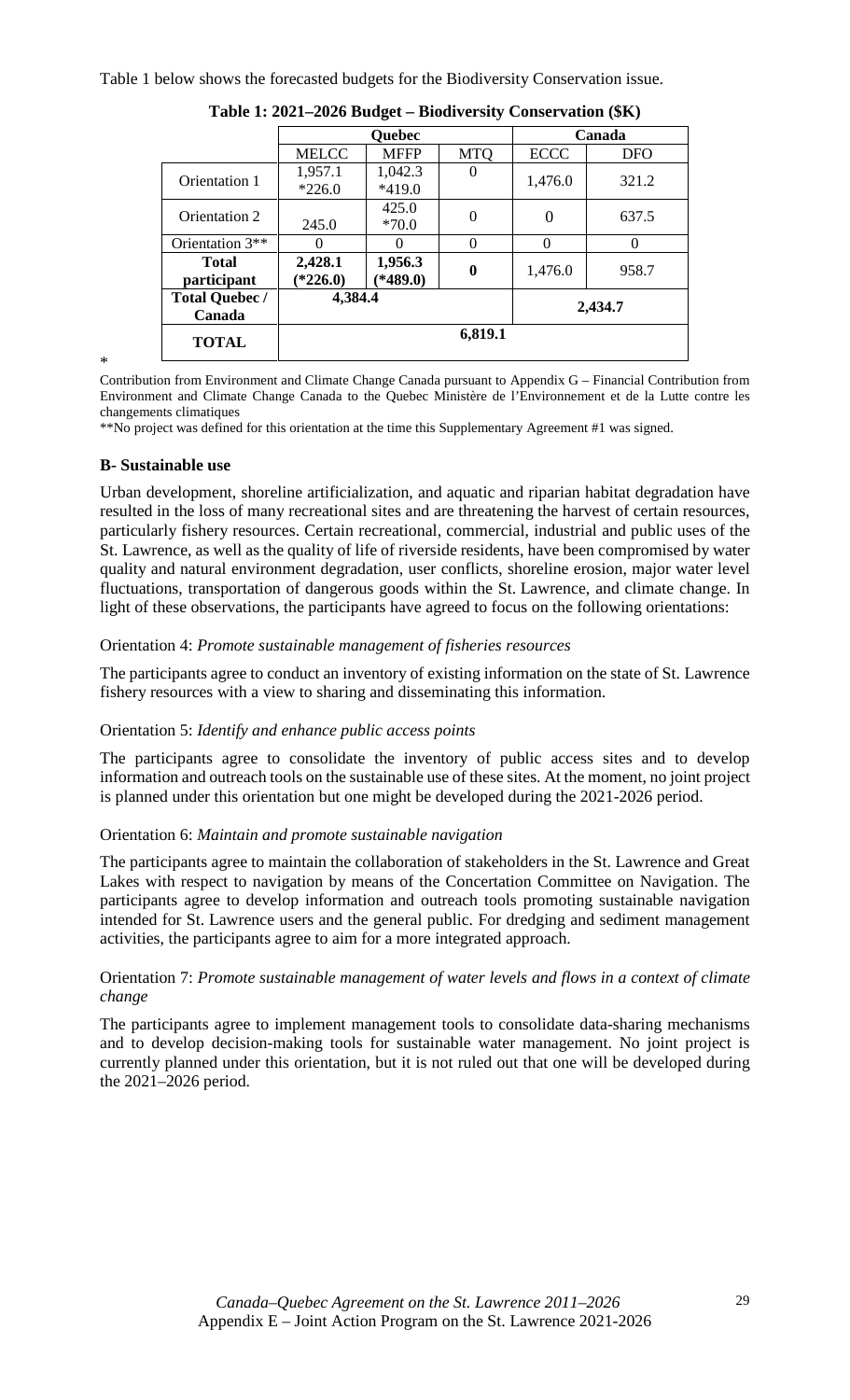Orientation 12: *Improve knowledge related to the transportation of dangerous goods within the St. Lawrence system*

The participants agree to work together to improve the dissemination of expertise, data exchange, identification of gaps and acquisition of new knowledge regarding the management of ecological risks related to marine transportation of dangerous goods such as hydrocarbons within the St. Lawrence system.

Table 2 below shows the forecasted budgets for the Sustainable Use issue.

|                               | $\frac{1}{2}$<br>$D$ <i>uptumumi</i> c $CDU$ |                       |                     |                |                |                |                |                  |                |                  |                  |
|-------------------------------|----------------------------------------------|-----------------------|---------------------|----------------|----------------|----------------|----------------|------------------|----------------|------------------|------------------|
|                               | Quebec                                       |                       |                     |                |                | Canada         |                |                  |                |                  |                  |
|                               | MELCC                                        | <b>MFFP</b>           | <b>MTQ</b>          | <b>MTO</b>     | <b>MSP</b>     | ECCC           | <b>DFO</b>     | TC               | <b>IAAC</b>    | <b>PSPC</b>      | ${\rm P}{\bf C}$ |
| Orientation 4                 | $\overline{0}$                               | 2,165.0<br>$*350.0$   | $\Omega$            | $\overline{0}$ | $\mathbf{0}$   | $\overline{0}$ | 552.6          | $\overline{0}$   | $\theta$       | $\mathbf{0}$     | $\overline{0}$   |
| Orientation 5**               | $\overline{0}$                               | $\overline{0}$        | $\overline{0}$      | $\overline{0}$ | $\overline{0}$ | $\overline{0}$ | $\overline{0}$ | $\overline{0}$   | $\mathbf{0}$   | $\overline{0}$   | $\overline{0}$   |
| Orientation 6                 | 195.8                                        | 31.3                  | 165.0<br>$(*131.5)$ | 10.0           | 7.0            | 197.5          | 72.2           | 245.5            | 4.4            | 10.0             | 5.0              |
| Orientation 7**               | $\overline{0}$                               | $\overline{0}$        | $\overline{0}$      | $\overline{0}$ | $\overline{0}$ | $\overline{0}$ | $\overline{0}$ | $\overline{0}$   | $\mathbf{0}$   | $\mathbf{0}$     | $\overline{0}$   |
| Orientation 12                | 160.0                                        | 17.5                  | $\mathbf{0}$        | $\mathbf{0}$   | 57.5           | 36.3           | 36.2           | $\boldsymbol{0}$ | $\overline{0}$ | $\boldsymbol{0}$ | $\mathbf{0}$     |
| <b>Total</b><br>participant   | 355.8                                        | 2,563.8<br>$(*350.0)$ | 296.5<br>$(*131.5)$ | 10.0           | 64.5           | 233.8          | 661.0          | 245.5            | 4.4            | 10.0             | 5.0              |
| <b>Total</b><br>Quebec/Canada |                                              |                       | 3,290.6             |                |                |                |                |                  | 1,159.7        |                  |                  |
| <b>TOTAL</b>                  | 4,450.3                                      |                       |                     |                |                |                |                |                  |                |                  |                  |

**Table 2: 2021–2026 Budget – Sustainable Use (\$K)** 

\* Contribution from Environment and Climate Change Canada pursuant to Appendix G – Financial Contribution from Environment and Climate Change Canada to the Quebec Ministère de l'Environnement et de la Lutte contre les changements climatiques

\*\*No project was defined for this orientation at the time this Supplementary Agreement #1 was signed.

## **C- Improved water quality**

The main threats to St. Lawrence water quality that require priority action are agricultural nonpoint source pollution and the risks associated with contaminated sediments and with the presence of toxins. The joint actions for improving water quality will therefore focus on the following three orientations:

#### Orientation 8: *Reduce agricultural and urban non-point source pollution*

The participants agree to support and coordinate actions aimed at reducing agricultural and urban non-point source pollution and to improve their knowledge of the effects of such pollution on freshwater and marine ecosystems. Participants agree to continue to cooperation of the St. Lawrence stakeholders in terms of agriculture through the agriculture consultation committee.

#### Orientation 9: *Improve contaminated sediment management tools*

The participants agree to improve the risk assessment and management tools associated with the St. Lawrence sectors containing contaminated sediments.

## Orientation 10: *Assess the presence and impact of emerging contaminants and toxins on the ecosystem*

The participants agree to assess the presence and impact of contaminants associated with municipal wastewater, characterize the contamination of Lac Saint-Pierre, and study the effects of toxins on the food chain. The participants also agree to improve their knowledge of emerging toxins.

## Orientation 11: *Assess the riverine inputs to the St. Lawrence Estuary*

The participants agree to better understand and assess the contribution of riverine inputs on hypoxia, acidification and the appearance of toxic algae in the estuary.

> *Canada–Quebec Agreement on the St. Lawrence 2011–2026*  Appendix E – Joint Action Program on the St. Lawrence 2021-2026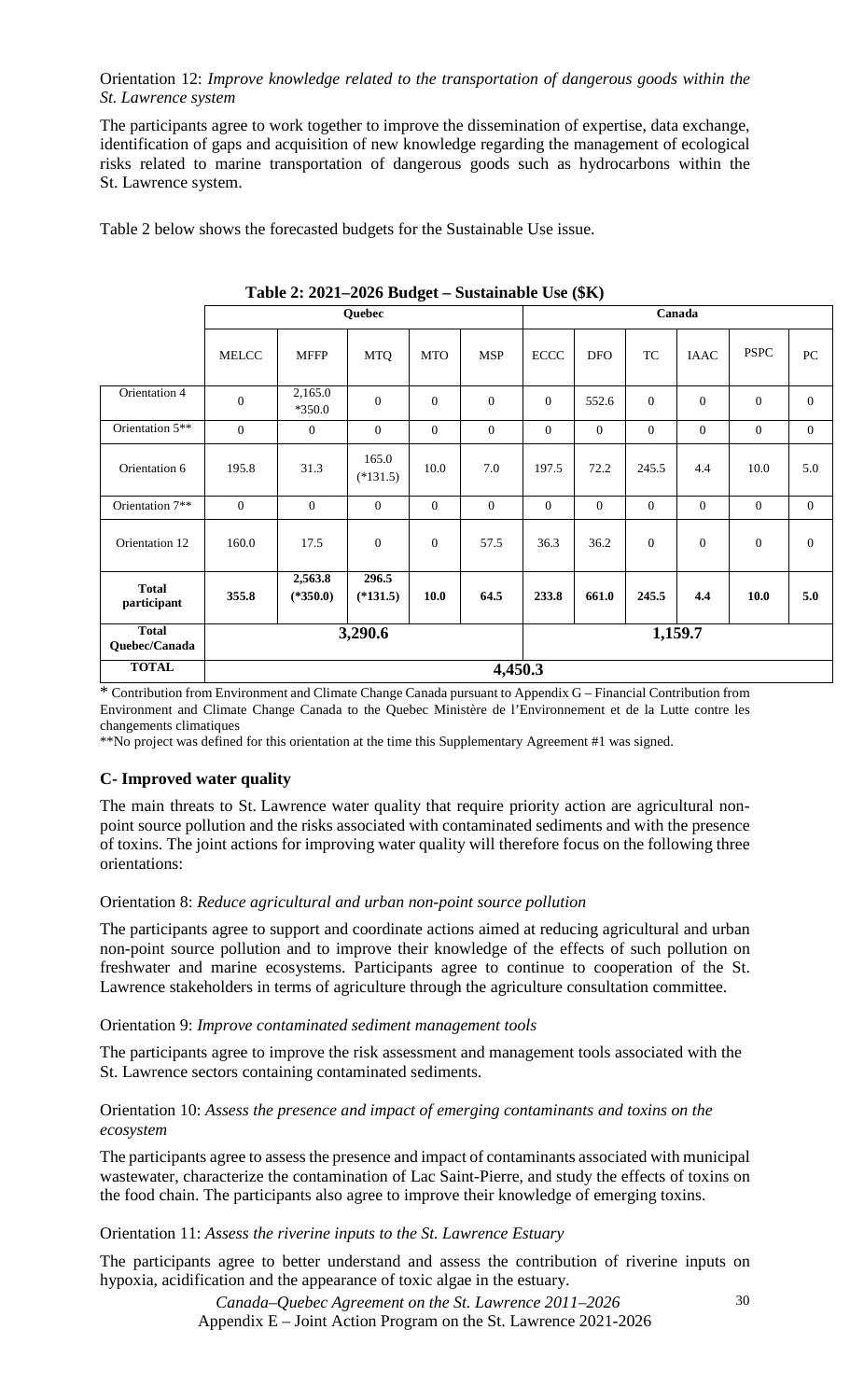Table 3 shows the forecasted budgets for the Improved Water Quality issue.

|                                 | Quebec                |                    |                | Canada       |              |              |          |              |                  |
|---------------------------------|-----------------------|--------------------|----------------|--------------|--------------|--------------|----------|--------------|------------------|
|                                 | <b>MELCC</b>          | <b>MFFP</b>        | <b>MSSS</b>    | <b>MAPAQ</b> | <b>ECCC</b>  | <b>DFO</b>   | HC       | <b>CSA</b>   | AAFC             |
| Orientation 8                   | 933.1<br>$*171.8$     | 300.0<br>$*85.0$   | $\overline{0}$ | 33.5         | 1 3 3 1 .0   | $\mathbf{0}$ | $\theta$ | 78.4         | 145.0            |
| Orientation 9                   | 95.0<br>$*46.7$       | $\theta$           | $\overline{0}$ | $\mathbf{0}$ | 500.0        | $\mathbf{0}$ | 10.1     | $\theta$     | $\boldsymbol{0}$ |
| Orientation 10                  | 396.0                 | $\theta$           | $\overline{0}$ | $\mathbf{0}$ | 2,709.0      | $\mathbf{0}$ | $\Omega$ | $\mathbf{0}$ | $\boldsymbol{0}$ |
| Orientation 11                  | 25.0                  | $\mathbf{0}$       | $\overline{0}$ | $\mathbf{0}$ | $\mathbf{0}$ | 292.5        | $\Omega$ | $\mathbf{0}$ | $\boldsymbol{0}$ |
| <b>Total</b><br>participant     | 1,667.6<br>$(*218.5)$ | 397.5<br>$(*85.0)$ | $\bf{0}$       | 33.5         | 4,540.0      | 292.5        | 10.1     | 78.4         | 145.0            |
| <b>Total Quebec</b><br>/ Canada |                       | 2,098.6            |                |              |              |              | 5,066.0  |              |                  |
| <b>TOTAL</b>                    |                       |                    |                |              | 7,164.6      |              |          |              |                  |

**Table 3: 2021–2026 Budget – Improved Water Quality (\$K)** 

\* Contribution from Environment and Climate Change Canada pursuant to Appendix G – Financial Contribution from Environment and Climate Change Canada to the Quebec Ministère de l'Environnement et de la Lutte contre les changements climatiques

## **D- Community Mobilization**

More and more communities are mobilizing to protect and develop the resources and uses of the St. Lawrence. The Parties support community actions related to the priority issues by means of the CIP.

Table 5 below shows the forecasted budgets for the CIP.

| Table 5: 2021–2026 Budget – Community Interaction Program (\$K) |  |  |
|-----------------------------------------------------------------|--|--|
|                                                                 |  |  |

|                                                                       | Quebec       | Canada      |  |
|-----------------------------------------------------------------------|--------------|-------------|--|
| <b>Purpose</b>                                                        | <b>MELCC</b> | <b>ECCC</b> |  |
| Support the implementation of community and environmental<br>projects | 1,650.0      | 2,712.5     |  |
| <b>TOTAL</b>                                                          | 4,362.5      |             |  |
|                                                                       |              |             |  |

## **4. ADMINISTRATIVE CONDITIONS**

- **4.1** An Issue Committee will be put in place for each issue. The composition, roles and responsibilities of the Issue Committees are set out in Appendix A – Management of the Agreement.
- **4.2** The terms governing information sharing and intellectual property rights are set out in Appendix F – Information Sharing and Intellectual Property Rights.
- **4.3** Activities carried out under the Program will be monitored.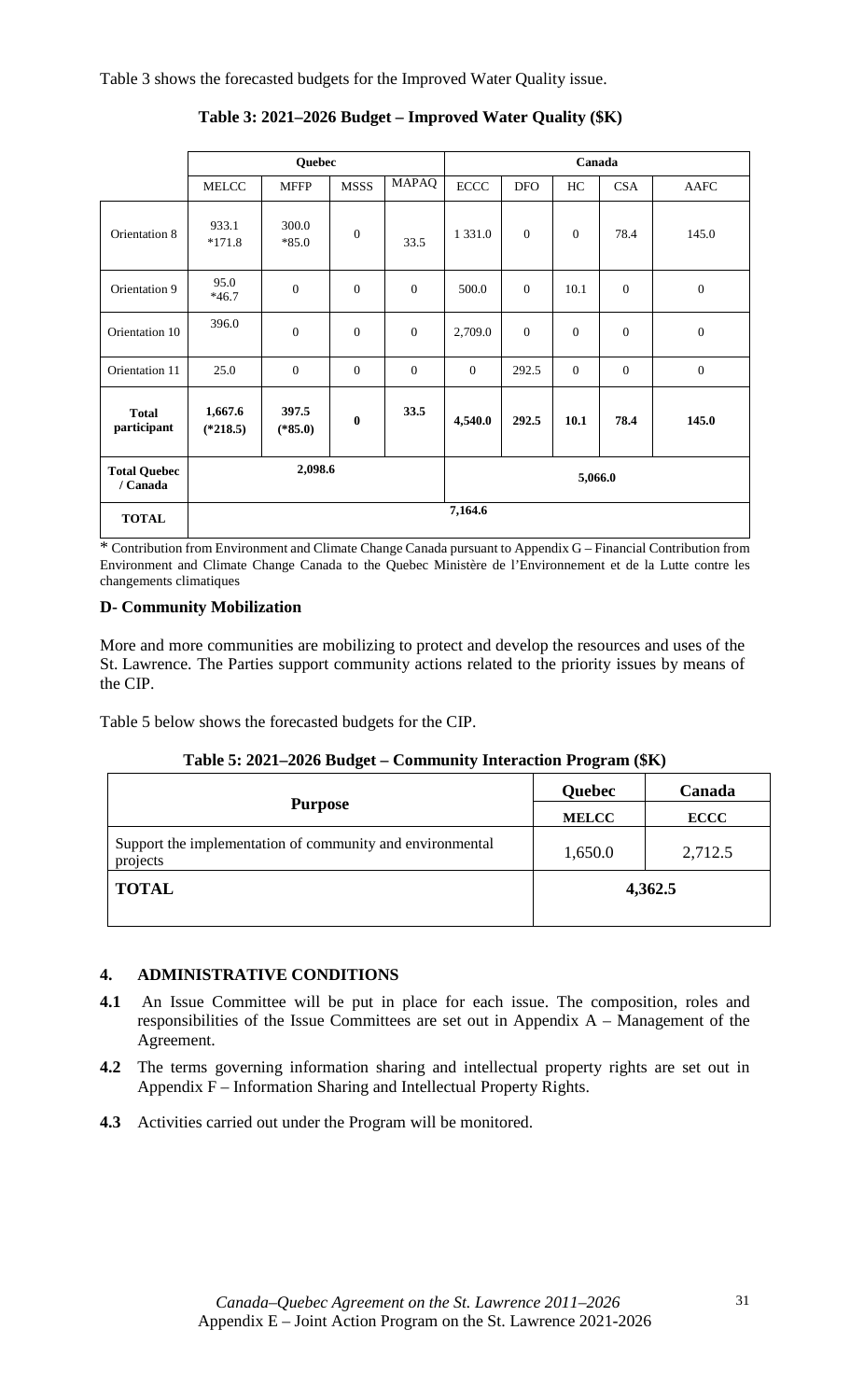## **5. FINANCIAL COMMITMENTS**

Table 6 below shows all of the investments of each department in connection with the Joint Action Program.

|                                              | <b>MINISTRIES/</b> | FINANCIAL COMMITMENTS (\$K)  |                       |                           |                           |                          |  |  |
|----------------------------------------------|--------------------|------------------------------|-----------------------|---------------------------|---------------------------|--------------------------|--|--|
|                                              | <b>DEPARTMENTS</b> | Biodiversity<br>conservation | Sustainable<br>use    | Improved<br>water quality | Community<br>mobilization | <b>Total</b>             |  |  |
|                                              | <b>MELCC</b>       | 2,428.1<br>$*226.0$          | 355.8                 | 1,667.6<br>$*218.5$       | 1,650                     | 6,101.5                  |  |  |
|                                              | <b>MAPAQ</b>       | $\boldsymbol{0}$             | $\overline{0}$        | 33.5                      | $\mathbf{0}$              | 33.5                     |  |  |
| Q<br>$\mathbf U$<br>$\bf{E}$<br>$\, {\bf B}$ | <b>MFFP</b>        | 1,956.3<br>*489.0            | 2,563.8<br>$*350.0$   | 397.5<br>$*85.0$          | $\boldsymbol{0}$          | 4,917.6                  |  |  |
| ${\bf E}$<br>$\mathbf C$                     | <b>MTO</b>         | $\boldsymbol{0}$             | 10.0                  | $\boldsymbol{0}$          | $\mathbf{0}$              | 10.0                     |  |  |
|                                              | <b>MTQ</b>         | $\boldsymbol{0}$             | 296.5<br>$*131.5$     | $\boldsymbol{0}$          | $\mathbf{0}$              | 296.5                    |  |  |
|                                              | <b>MSP</b>         | $\boldsymbol{0}$             | 64.5                  | $\boldsymbol{0}$          | $\boldsymbol{0}$          | 64.5                     |  |  |
| Sub-<br>total                                |                    | 4,384.6<br>$(*715.0)$        | 3,290.6<br>$(*481.5)$ | 2,098.6<br>$(*303.5)$     | 1,650.0                   | 11,423.6                 |  |  |
|                                              | <b>ECCC</b>        | 1,476.0                      | 233.8                 | 4,540.0                   | 2,712.5                   | 8,962.3                  |  |  |
|                                              | <b>DFO</b>         | 958.7                        | 661.0                 | 292.5                     | $\boldsymbol{0}$          | 1,912.2                  |  |  |
| $\mathbf C$                                  | <b>PSPC</b>        | $\boldsymbol{0}$             | 10.0                  | $\boldsymbol{0}$          | $\overline{0}$            | 10.0                     |  |  |
| $\boldsymbol{\rm{A}}$<br>$\mathbf N$         | <b>TC</b>          | $\boldsymbol{0}$             | 245.5                 | $\boldsymbol{0}$          | $\boldsymbol{0}$          | 245.5                    |  |  |
| $\mathbf A$                                  | HC                 | $\boldsymbol{0}$             | $\boldsymbol{0}$      | 10.1                      | $\boldsymbol{0}$          | 10.1                     |  |  |
| $\mathbf D$                                  | <b>PHAC</b>        | $\boldsymbol{0}$             | $\overline{0}$        | 78.4                      | $\mathbf{0}$              | 78.4                     |  |  |
| $\mathbf{A}$                                 | PC                 | $\overline{0}$               | 5.0                   | $\boldsymbol{0}$          | $\boldsymbol{0}$          | 5.0                      |  |  |
|                                              | <b>AAFC</b>        | $\boldsymbol{0}$             | $\Omega$              | 145.0                     | $\mathbf{0}$              | 145.0                    |  |  |
|                                              | <b>IAAC</b>        | $\boldsymbol{0}$             | 4.4                   | $\boldsymbol{0}$          | $\boldsymbol{0}$          | 4.4                      |  |  |
| Sub-<br>total                                |                    | 2,434.7                      | 1,159.7               | 5,066.0                   | 2,712.5                   | 11,372.9                 |  |  |
| <b>TOTAL</b>                                 |                    | 6,819.1<br>$(*715.0)$        | 4,450.3<br>$(*481.5)$ | 7,164.6<br>$(*303.5)$     | 4,362.5                   | 22,796.5<br>$(*1,500.0)$ |  |  |

**Table 6: Total Investment of Each Participant – 2021 to 2026** 

\* Contribution from Environment and Climate Change Canada pursuant to Appendix G – Financial Contribution from Environment and Climate Change Canada to the Quebec Ministère de l'Environnement et de la Lutte contre les changements climatiques

Canada will invest \$11,372.9K over five years to contribute to the achievement of the objectives set out in this appendix. Quebec will invest \$11,423.6K; this figure includes a federal transfer of \$1,500.0K from Environment and Climate Change Canada. The Parties plan to jointly invest \$22,796.5K over five years.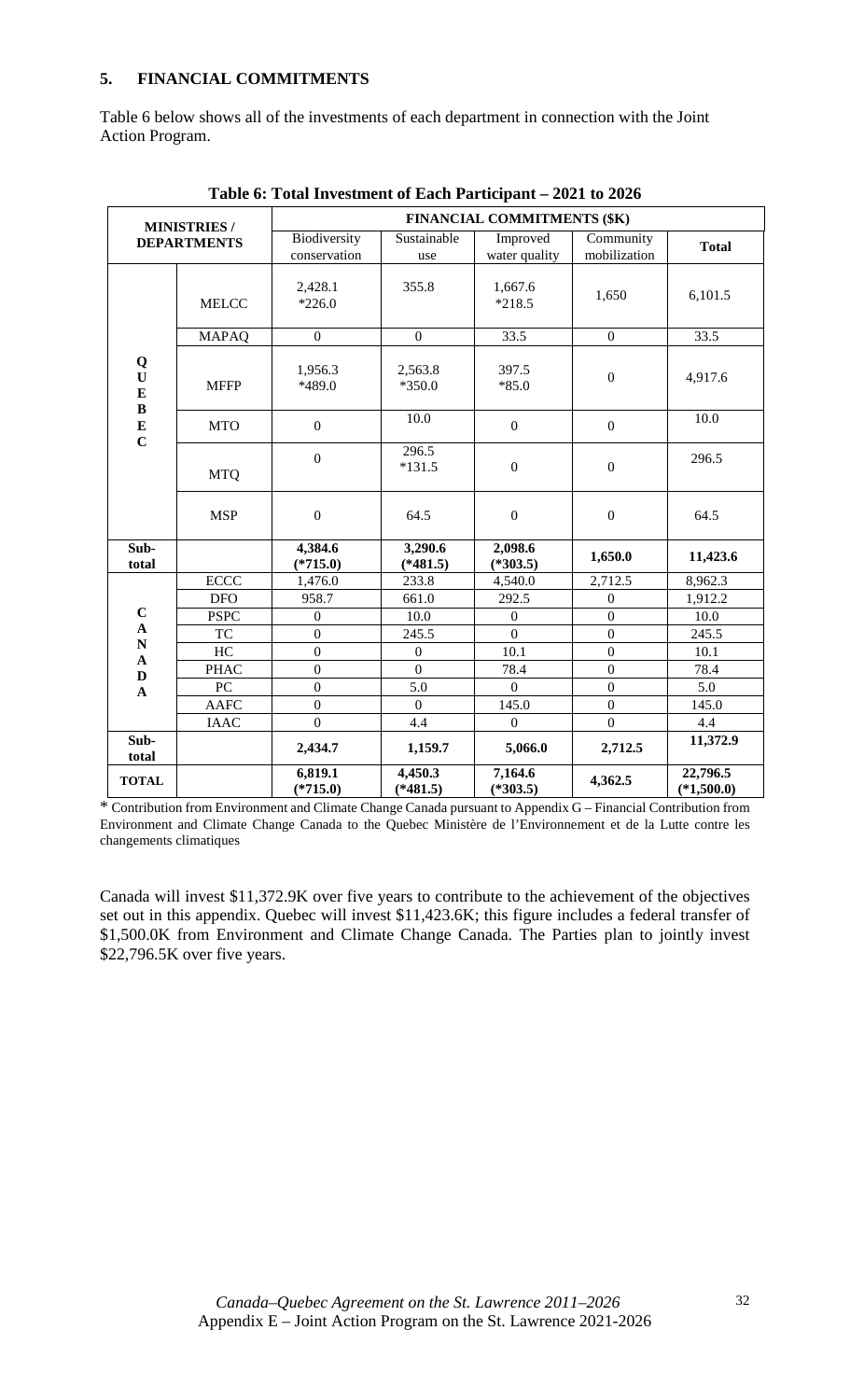## **APPENDIX F**

## **INFORMATION SHARING AND INTELLECTUAL PROPERTY RIGHTS**

## **1. PURPOSE**

Whereas the participants in the Agreement have, or will have, access to information that can be used for projects, and whereas the participants wish to share this information amongst themselves for such purposes, this appendix sets out the terms and conditions whereby the participants will share such information amongst themselves. This appendix also sets out the terms and conditions governing intellectual property created under this Agreement.

## **2. DEFINITIONS**

In addition to the definitions stated in the Agreement, the following definitions apply to this appendix:

## **Data**

Value resulting from a laboratory analysis or a measurement taken in the field to characterize a parameter. Such data include, but are not limited to, any compilation of numeric data.

#### **Derived product**

Product developed under the Agreement, by one or more participants using, made functional by or incorporating, in whole or in part, information from Canada or Quebec.

#### **Information**

All information, such as data, metadata, software, models or documents that could give rise to intellectual property rights held by Canada or Quebec, including confidential information.

#### **Intellectual property**

Any creation of the mind, including literary and artistic works, collections, inventions, symbols, trademarks, industrial designs, trade secrets, technical information, confidential information and any other registered or unregistered intellectual property, protected by legislation or by law.

#### **Intellectual property rights**

All rights, present and future, over intellectual property recognized by legislation or by law.

## **Metadata**

All information used to document and describe data, especially with respect to the location of data sampling, the sampling method, the conservation methods and the analytical methods.

## **Model**

Representation of a process aimed at producing a simulation, using data, with the goal of making an environmental impact prediction.

## **Project**

Any project carried out collaboratively by Canada and Quebec under the Agreement.

## **Software**

All computer programs, in source code or object code, all computer program documentation recorded in any form or on any medium, and all computerized databases, including all modifications.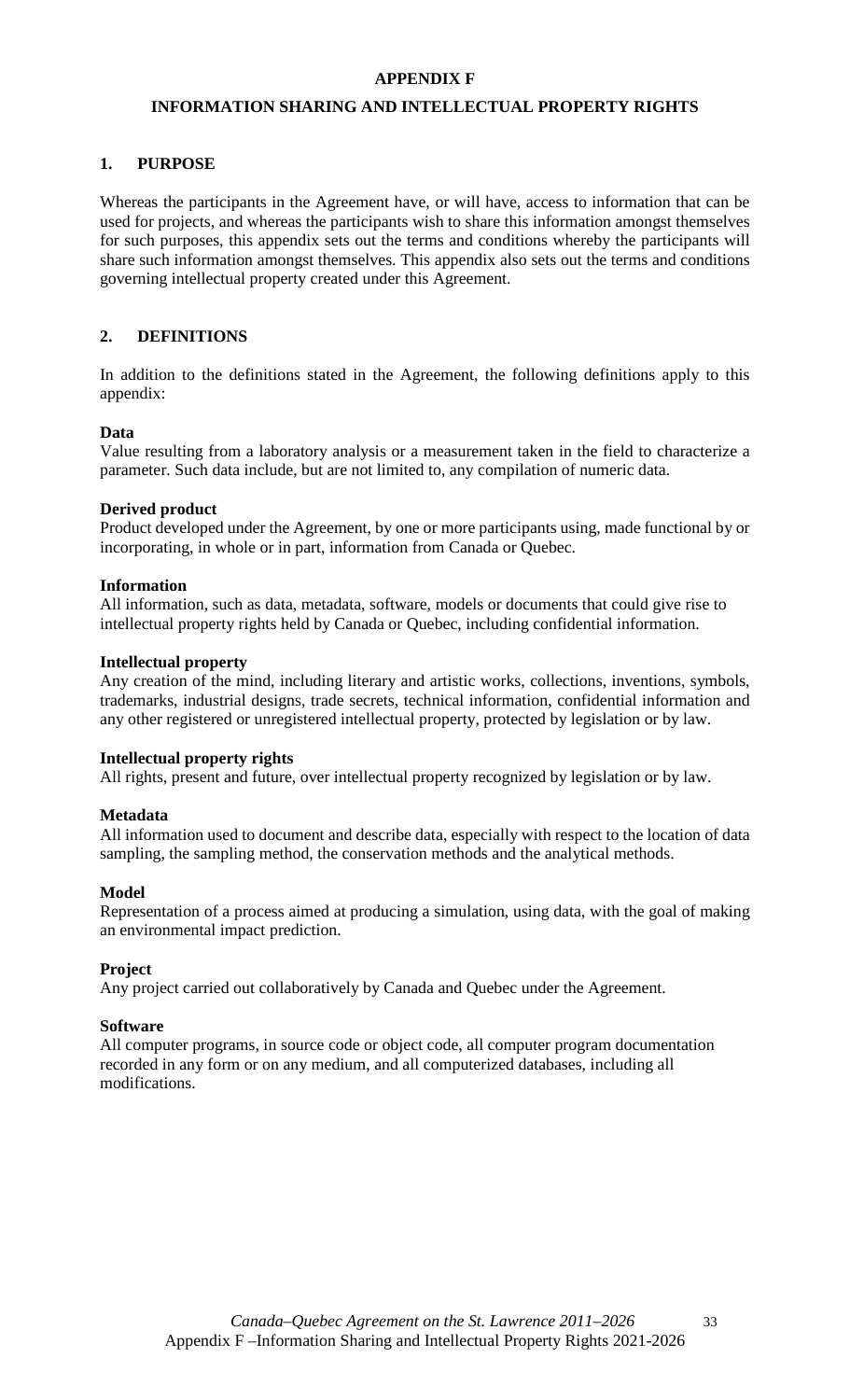## **3. INFORMATION SHARING**

- **3.1** Subject to the following restrictions, each participant involved in a project undertakes to share with the other participants involved in the project the information to which it has access, provided that
	- a) it believes that the information is relevant to the project;
	- b) it believes that sharing the information will not be detrimental to its business or operational needs or contravene its policies or directives;
	- c) it believes that the following elements do not prevent it from sharing the information:
		- i. the legislation applicable to this participant;
		- ii. the policies or directives of this participant including, but not limited to, security and information management policies;
		- iii. agreements or contracts binding the participant to third parties; and
	- d) it believes that sharing this information will not compromise the security of its operations or of any person.
- **3.2** Before sharing the information, the participants concerned confirm, in writing, the following points:
	- a) the information that will be shared;
	- b) the project(s) for which the information is being shared;
	- c) the sharing method (may include, without being limited to, a copy on CD or access via a designated server); and
	- d) if applicable, all rights granted for the information, in addition to the rights set out in this appendix or any limitations that would restrict the rights granted.

## **4. LICENCES**

- **4.1** Except as provided in section 8.3 of the Agreement, and subject to the terms and conditions set out in section 4.2 of this appendix, the participant that shares information under section 3.1 grants the receiving participants a world-wide, non exclusive, royalty-free, fully paid, irrevocable and non-assignable licence
	- a) to use, reproduce and translate the information, in particular to develop derived products; and
	- b) to grant sub-licences for this information, provided that these sub-licences include the same terms and conditions as those set out in this appendix.
- **4.2** Subject to section 4.4 of this appendix, the licence granted under section 4.1 can only be used for projects for which the information is shared, and thus ends when the projects are completed. However, when the information is incorporated into derived products, the duration of the licence granted under section 4.1 will be perpetual.
- **4.3** Any uses other than those set out in sections 4.1 and 4.2 will have to be expressly authorized by the participant concerned.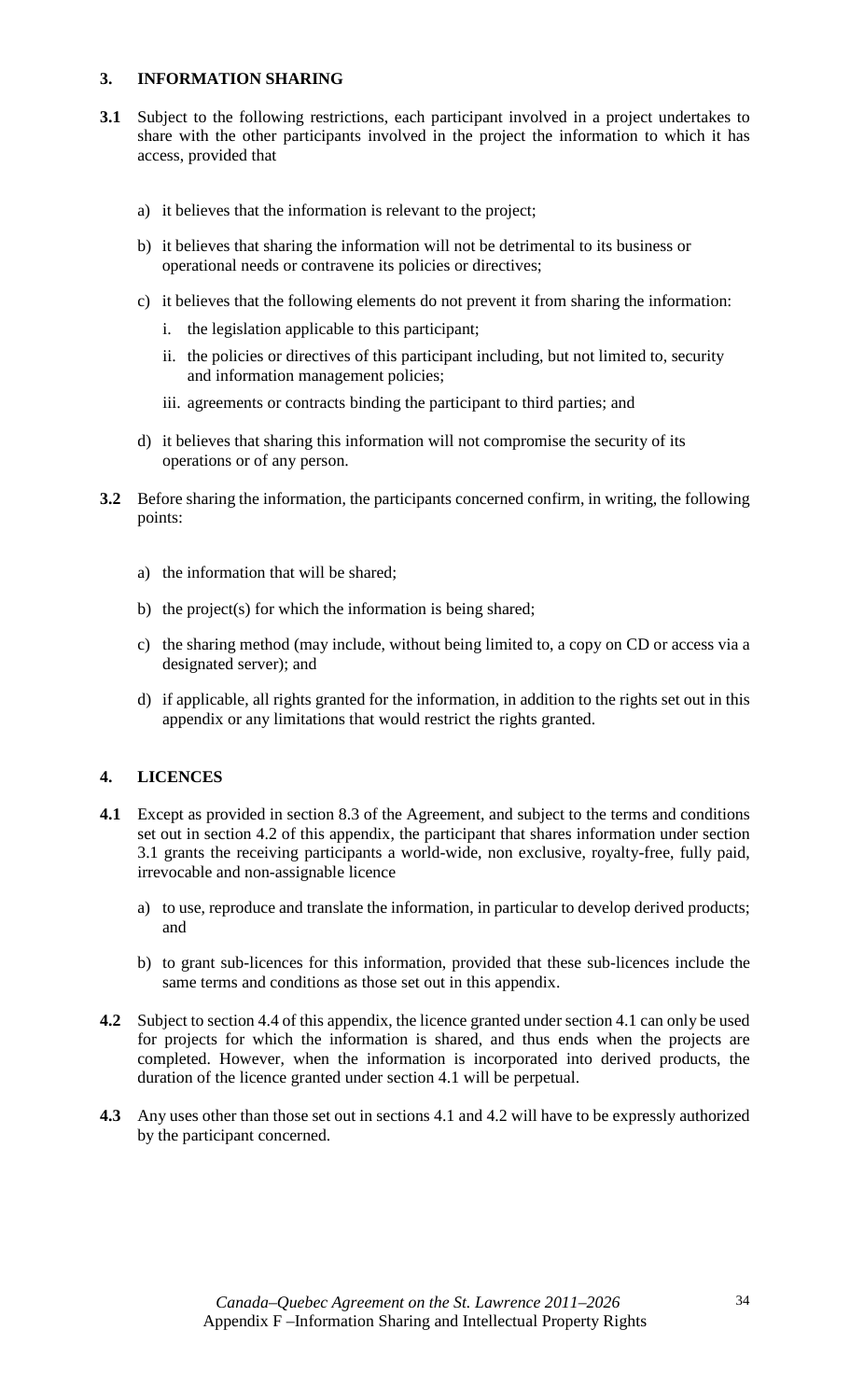- **4.4** In the event that one Party terminates the Agreement in accordance with section 8.3 of the Agreement
	- a) the licence granted under section 4.1, as well as any sub-licences granted under section 4.1(b), are automatically revoked;
	- b) however, the participant may continue to use any derived products completed before the termination date, for internal and non-commercial purposes.

## **5. DERIVED PRODUCTS**

- **5.1** The intellectual property rights arising from the development of derived products by Canada will belong to Canada. The intellectual property rights arising from the development of derived products by Quebec will belong to Quebec. If the derived product made by Canada incorporates information from Quebec, Canada undertakes to only use, reproduce and translate the derived product, in whole or in part, solely for internal and non-commercial purposes. If the derived product made by Quebec incorporates information from Canada, Quebec undertakes to only use, reproduce and translate the derived product, in whole or in part, solely for internal and non-commercial purposes.
- **5.2** If the derived product developed by Quebec incorporates information from Canada, Quebec grants the participants from Canada involved in the project a world-wide, perpetual, nonexclusive, royalty-free, fully paid and irrevocable licence authorizing these participants to use, reproduce and translate the derived product, in whole or in part, for internal and noncommercial purposes.
- **5.3** If the derived product developed by Canada incorporates information from Quebec, Canada grants the participants from Quebec involved in the project a world-wide, perpetual, nonexclusive, royalty-free, fully paid and irrevocable licence authorizing these participants to use, reproduce and translate the derived product, in whole or in part, for internal and noncommercial purposes.
- **5.4** For derived products developed in collaboration or jointly by the Parties, Canada and Quebec are co-owners of the intellectual property rights for these derived products; the proportion of ownership is to be determined by the Parties. The Parties mutually authorize each other to use, reproduce and translate these derived products, in whole or in part, for internal and noncommercial purposes. Such authorization is valid only for the participants involved in the project for which the derived product was developed.
- **5.5** Any uses other than those set out in sections 5.1 to 5.4 will have to be expressly authorized by Quebec or Canada, as applicable. However, it is understood that no authorization will be granted for the publication or communication of confidential information.
- **5.6** For derived products developed in collaboration or jointly between the Parties, neither Canada nor Quebec may assign its rights and obligations without the consent of the other Party, and neither Party may institute proceedings against a third party to have its intellectual property rights respected without the consent of the other.
- **5.7** The derived products that are published or communicated must include the following statement: "Produced under the St. Lawrence Action Plan - 2011-2026." They must also include the following statement if they incorporate information: "This product incorporates [...] provided by [relevant participant]."
- **5.8** It is understood that the terms and conditions under sections 5.1 to 5.7 are subject to all applicable legislation including, without being limited to, access to information laws and judicial orders.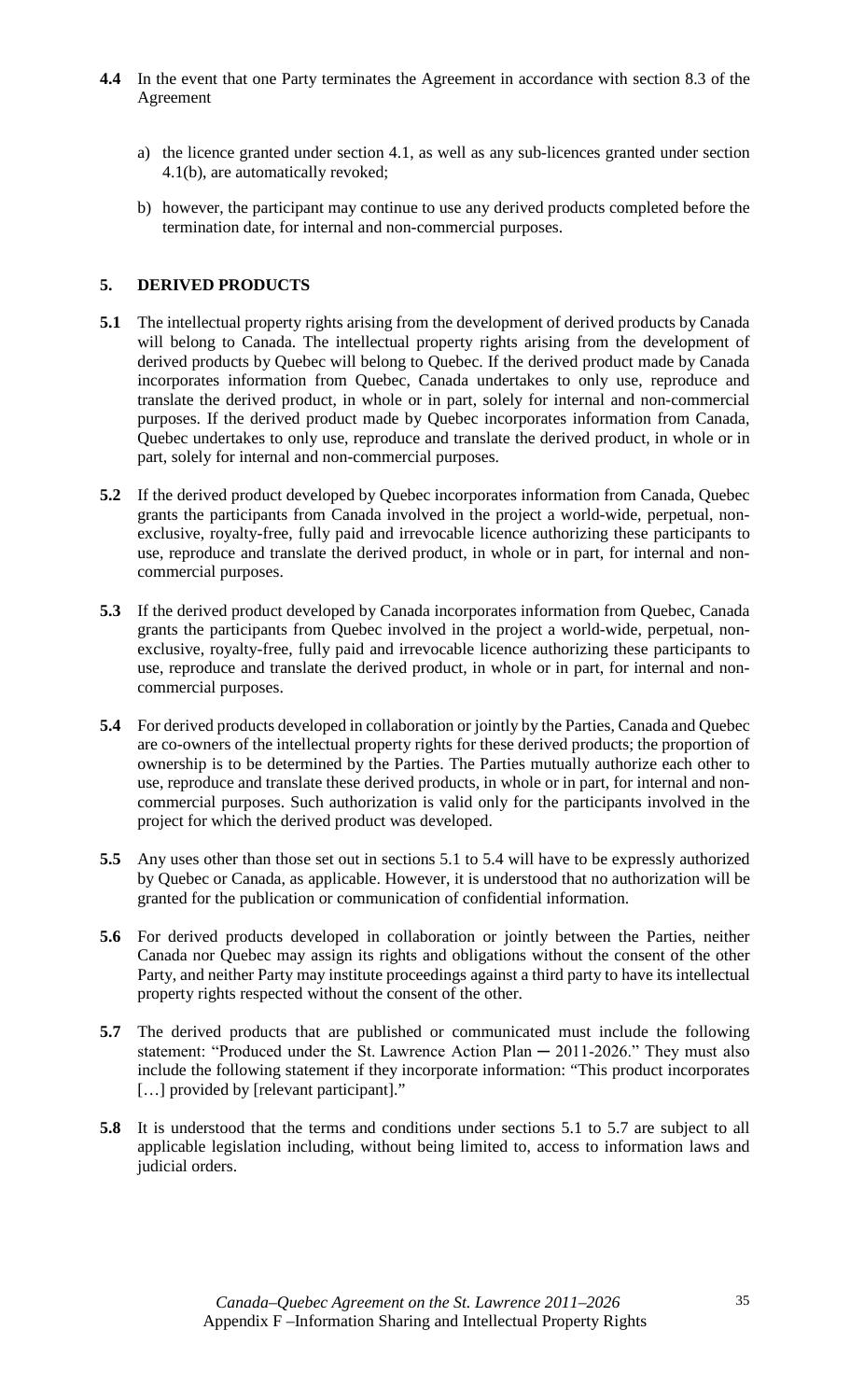## **6. COSTS AND RETURN OF INFORMATION**

- **6.1** Each participant will be responsible for its own expenses arising from the sharing of information or derived products.
- **6.2** When licences granted under this appendix expire, the participants who have received information from other participants will return or destroy this information, subject to all applicable legislation.

## **7. REPRESENTATIONS, WARRANTIES AND INDEMNITIES**

- **7.1** If a participant agrees to share information under section 3.1, it states and declares that it has no knowledge of any contractual or other commitment or any actual or possible judicial proceeding or order relating to the information that might restrict or hamper the exercise of the rights granted under section 4.1.
- **7.2** The participants make no representation and give no warranty with respect to the accuracy, usefulness, novelty, validity, scope, completeness or currency of the information and disclaim any liability in this regard.
- **7.3** Each Party shall indemnify and hold harmless the other Party, its employees and agents from all actions, suits, claims, demands, losses, damages or costs, in proportion to its own fault, or that of its employees and agents, arising from a breach of the terms and conditions of this appendix or from the creation or use of derived products that it has developed.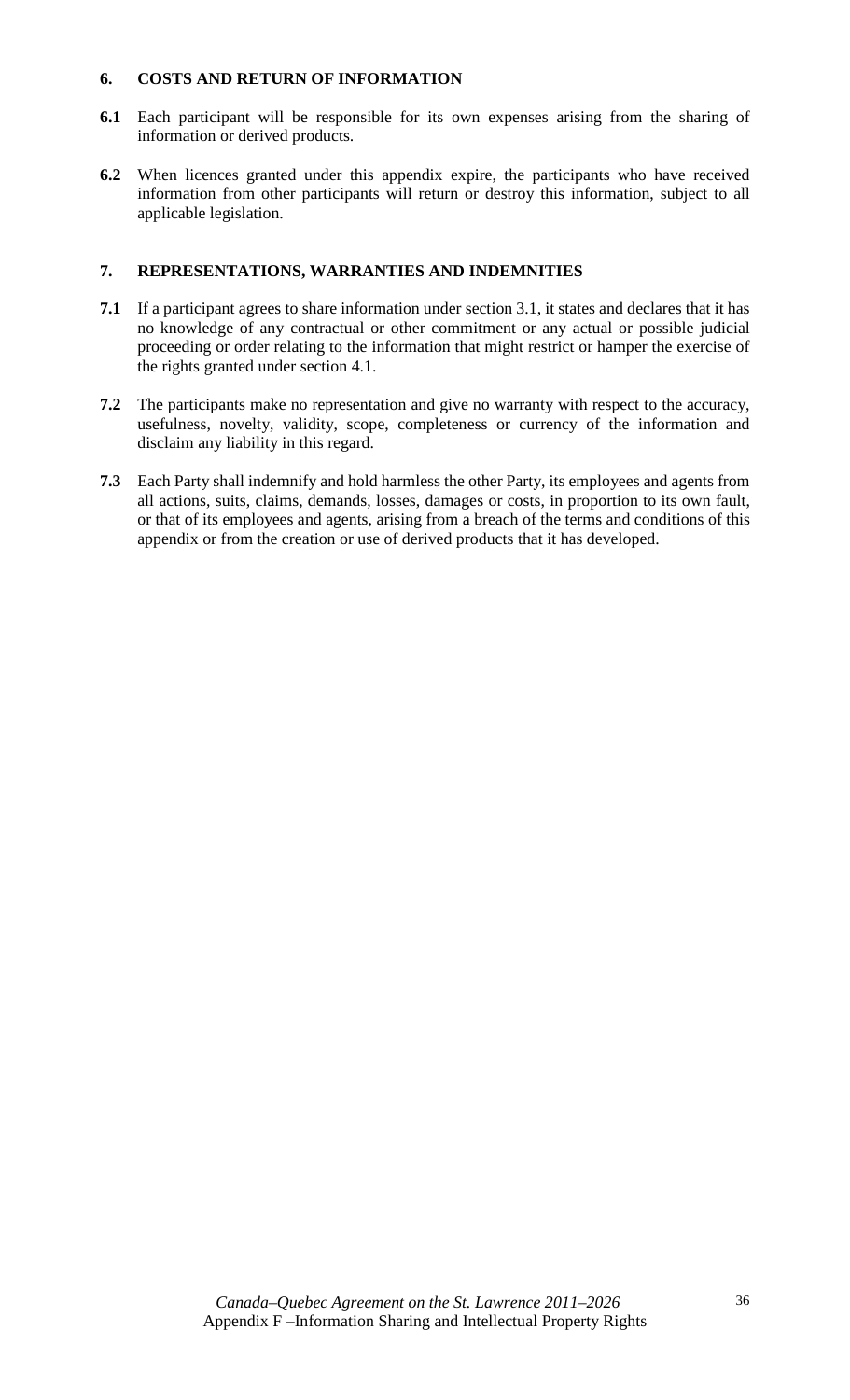#### **APPENDIX G**

## **APPENDIX G: FINANCIAL CONTRIBUTION FROM ENVIRONMENT AND CLIMATE CHANGE CANADA TO THE QUEBEC MINISTÈRE DE L'ENVIRONNEMENT ET DE LA LUTTE CONTRE LES CHANGEMENTS CLIMATIQUES**

### **1. PURPOSE**

Environment and Climate Change Canada is responsible for the federal "Sustainable Ecosystems" program. This contribution program authorizes Environment and Climate Change Canada to provide financial assistance to Quebec for the projects and activities under this Agreement and described in section 4 below.

This appendix sets out the terms and conditions under which Canada's contribution will be paid to Quebec, through the Ministère de l'Environnement et de la Lutte contre les changements climatiques.

## **2. DEFINITIONS**

The following definitions apply to this appendix unless the context indicates otherwise:

#### **Appendix**

Means this appendix, Appendix G, which includes:

- Sub-appendix A *Terms and Conditions;*
- Sub-appendix B *Cash Flow of Projects and Activities and Environment and Climate Change Canada Funding*; and
- Sub-appendix C *Request for Payment Form.*

## **Eligible expense**

An expense incurred by Quebec between April 1, 2021, and March 31, 2026, pursuant to section 6.

#### **Fiscal year**

The period, or portion of a period, beginning on April 1 and ending on March 31 of each year.

## **3. EXPECTED RESULTS**

Canada's financial contribution under this Appendix will support Quebec in its efforts to conserve and enhance the St. Lawrence. The expected results will be as follows:

- a) the implementation of the St. Lawrence conservation and enhancement projects needed to achieve the objectives set out in the Agreement; and
- b) the acquisition of new knowledge and data generated by participants to support the management and sustainability of Canadian ecosystems.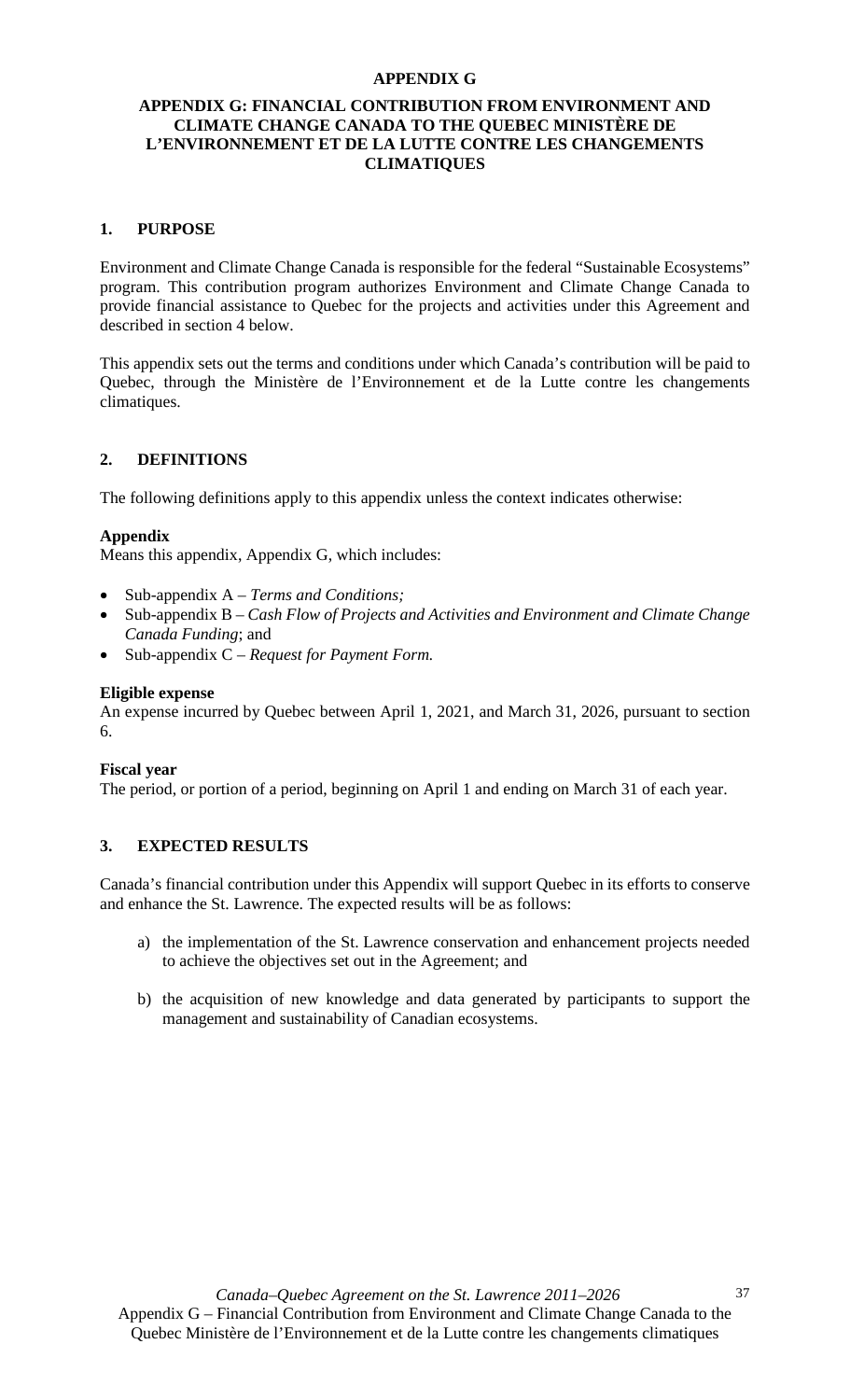## **4. FUNDED PROJECTS AND ACTIVITIES**

To achieve the results expected under the Agreement, Canada's contribution will be used to help support in part the following activities and projects:

- a) Certain activities of monitoring and environmental indicator analysis, as identified in Tables 1 and 2 of Appendix C – State of the St. Lawrence Monitoring Program and aiming at achieving the objectives set in Table 3 of the same appendix;
- b) Certain activities as identified in Table 1 of Appendix D Numerical Environmental Prediction Program for the St. Lawrence and aiming at achieving the objectives set in Table 2 of the same appendix; and
- c) Certain projects, as set forth by participants in project cards available to Parties at the date of entry into force of the Agreement, aiming at contributing to orientations identified in Tables 1, 2, and 3 of Appendix  $E - 2021-2026$  Joint Action Program on the St. Lawrence.

## **5. COST SHARING AND MAXIMUM AMOUNT OF CONTRIBUTION**

- a) Investments made by both Parties to achieve objectives listed in section 4 are detailed in Appendices C, D and E.
- b) Canada agrees, subject to the terms and conditions of this appendix, to reimburse, by means of a contribution, eligible expenses defined in this appendix that are incurred by Quebec for carrying out the activities and projects, to a maximum of \$2,250,000 in cash.
- c) Canada's cash contributions will be based on the cash flow requirements agreed upon in Sub-appendix B – *Cash Flow of Projects and Activities and Environment and Climate Change Canada Funding*, and the maximum amounts available for each fiscal year will be as follows:
	- *for the 2021-2022 fiscal year, the sum of \$450,000;*
	- *for the 2022-2023 fiscal year, the sum of \$450,000;*
	- *for the 2023-2024 fiscal year, the sum of \$450,000;*
	- *for the 2024-2025 fiscal year, the sum of \$450,000;*
	- *for the 2025-2026 fiscal year, the sum of \$450,000.*

## **6. ELIGIBLE EXPENSES**

- a) The following expenses are eligible if they are incurred only for the purposes of the projects and activities and if Quebec has met the terms and conditions set out in this Agreement:
	- salaries and wages, including mandatory employment-related expenses;
	- expenses related to management and professional services;
	- expenses related to subcontracting;
	- travel expenses (will be reimbursed at current rates applicable to employees of the Quebec government);
	- expenses related to equipment and supplies;
	- expenses related to equipment leasing;
	- expenses related to communications, printing, production and distribution;
	- expenses related to vehicle leasing and operation; and
	- any goods and services tax (GST) on eligible expenses that cannot be reimbursed by the Canada Revenue Agency.
- b) Any expenses not listed in paragraph a) are ineligible, unless they are expressly approved in writing by Canada's representative before being incurred.

## **7. PAYMENT**

*Canada–Quebec Agreement on the St. Lawrence 2011–2026*  Appendix G – Financial Contribution from Environment and Climate Change Canada to the Quebec Ministère de l'Environnement et de la Lutte contre les changements climatiques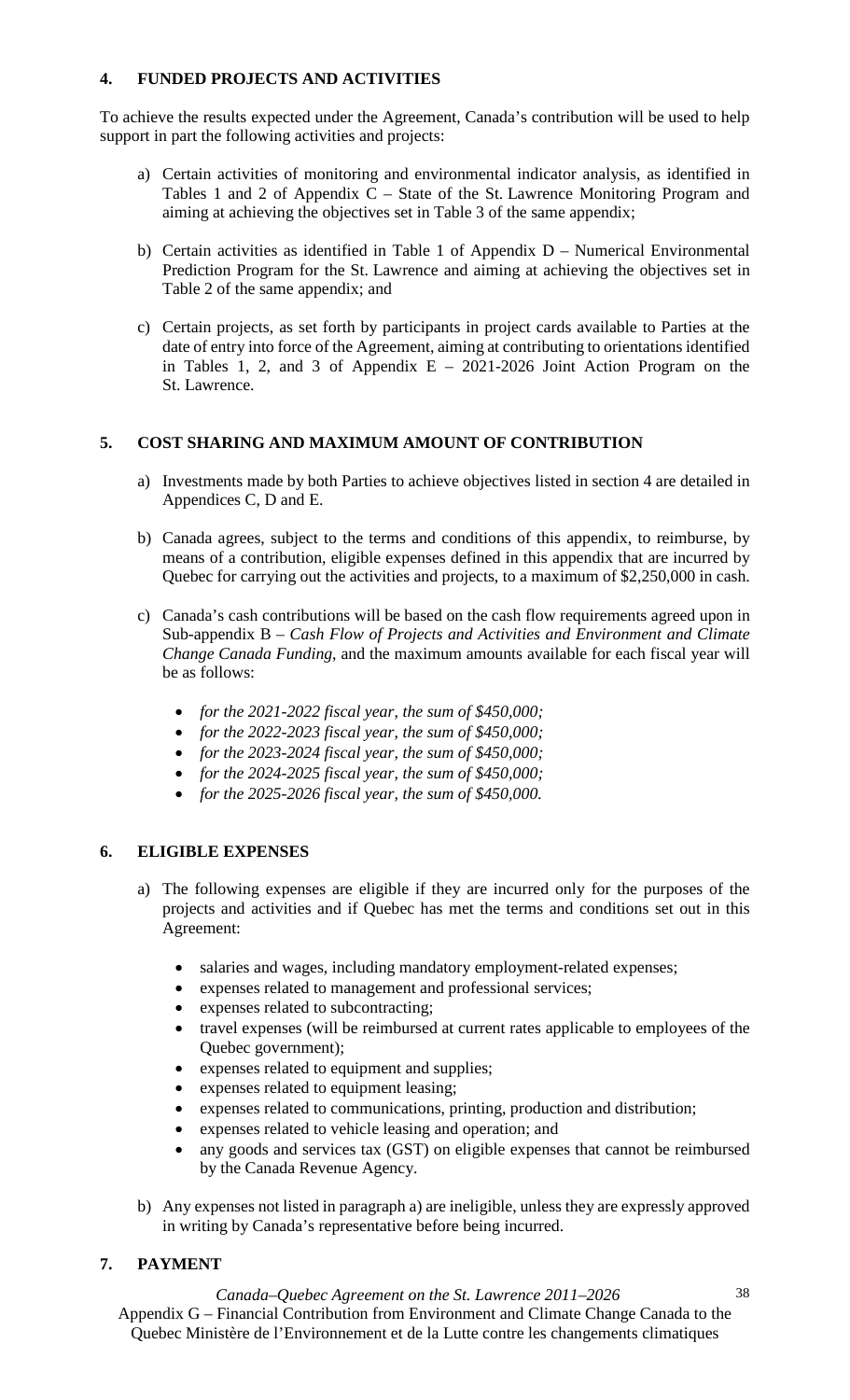Subject to Canada's federal policies, legislation, and regulations, Canada agrees to pay, within 60 days after receiving the required documents, the maximum amounts set out in paragraph c) of section 5 for each fiscal year if the following conditions are met:

- a) Quebec must submit to Canada a request for reimbursement by March 31 of each fiscal year;
- b) The request for reimbursement must be submitted using the form included in Subappendix C – *Request for Payment Form;*
- c) The form must be duly completed;
- d) During the relevant fiscal year, Quebec must have contributed regularly to the computerized management system established by the Parties to track the progress of the projects and activities and to enable, among other things, the production of reports pursuant to paragraphs b) of sections 4.4.2 and 4.5.2 of Appendix A; and
- e) Quebec must provide Canada, upon request, with any supporting documents that Canada considers appropriate to enable it to review and accept a request for payment. In such cases, Canada must notify Quebec of the specific details and supporting documents that it needs.

## **8. CASH FLOW**

a) Statement of cash flow :

On the date on which this Agreement entered into effect, Quebec provided, and the two Parties accepted, a statement of cash flow for the entire period from April 1, 2021, to March 31, 2026, for which details are provided in Sub-appendix B – *Cash Flow of Projects and Activities and Environment and Climate Change Canada Funding.*

On March 31 of each year, the Parties will review the cash flows for the following fiscal year. On October 15 of each year, the Parties may make the necessary adjustments to cash flows. Any changes in cash flows will be agreed upon in writing by the representatives of the Parties.

- b) Ongoing communication :
	- i. Quebec agrees to respond diligently to ad hoc information requests from Canada on the progress of the projects and activities, as defined in section 4.
	- ii. Quebec will promptly notify Canada of any major events that may affect the timetables or cash flow requirements of the projects and activities.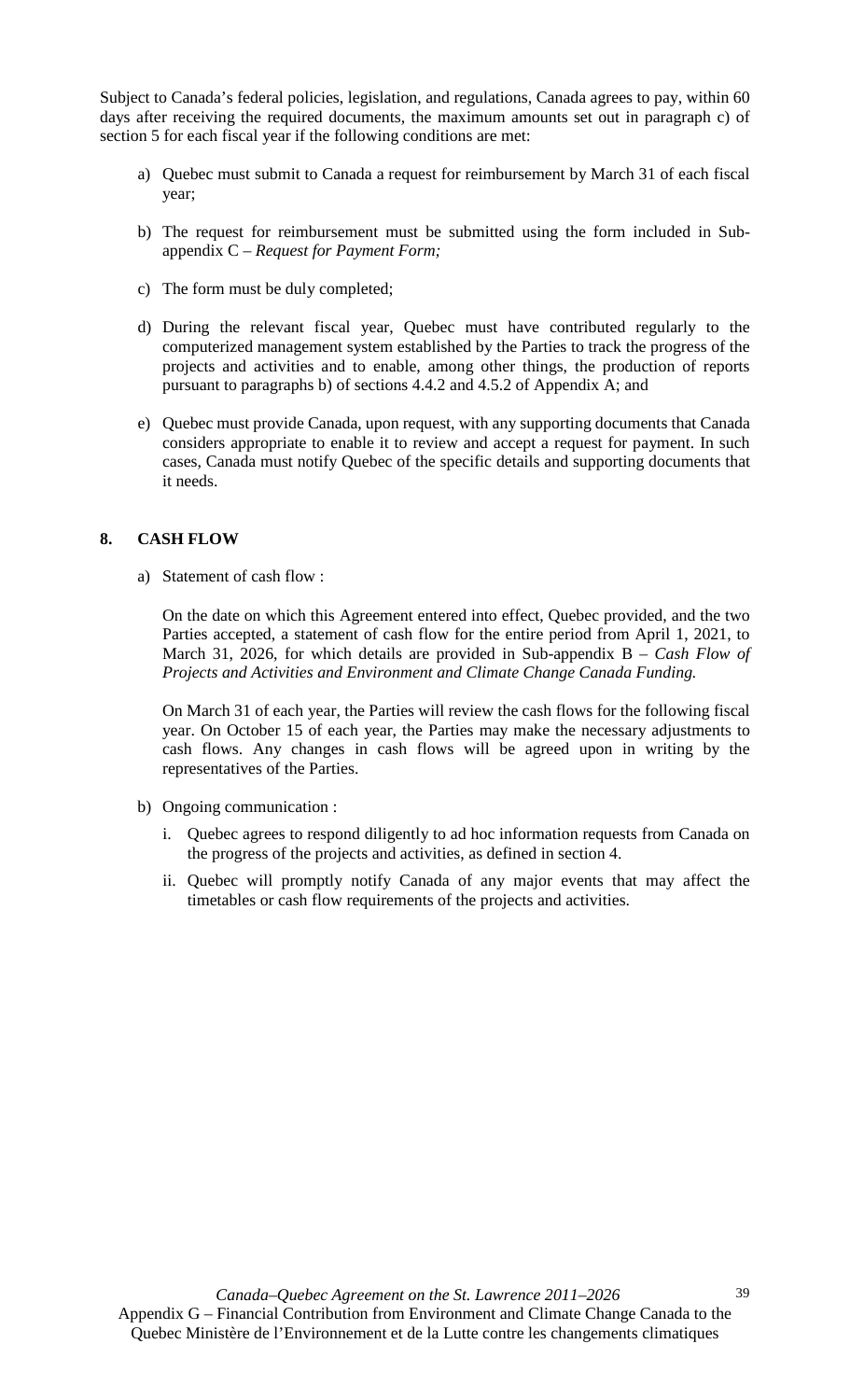## **9. COMMUNICATIONS AND REQUESTS FOR PAYMENT**

- a) Regardless of section 7 of the Agreement, all requests for payment, notices and official correspondence between the Parties connected with this appendix will be
	- i. delivered in person;
	- ii. scanned and sent by e-mail;
	- iii. sent by duly prepaid registered mail, with confirmation of delivery; or
	- iv. sent by fax, with proof of transmission

and addressed as follows:

for Canada: Regional Director Strategic Relations Division Environment and Climate Change Canada 1550 D'Estimauville Avenue, 7th floor Quebec City, Quebec G1J 5A9

for Quebec: Director Integrated Water Management Service Water Policy Branch Ministère de l'Environnement et de la Lutte contre les changements climatiques 675 René Lévesque Boulevard East 8th floor, Room 42 Quebec City, Quebec G1R 5V7

b) If such a notice or other official correspondence is sent by e-mail, it will be considered to have been received on the date of transmission. If the notice is sent by fax, it will be considered to have been received on the date indicated on the automatic confirmation of transmission.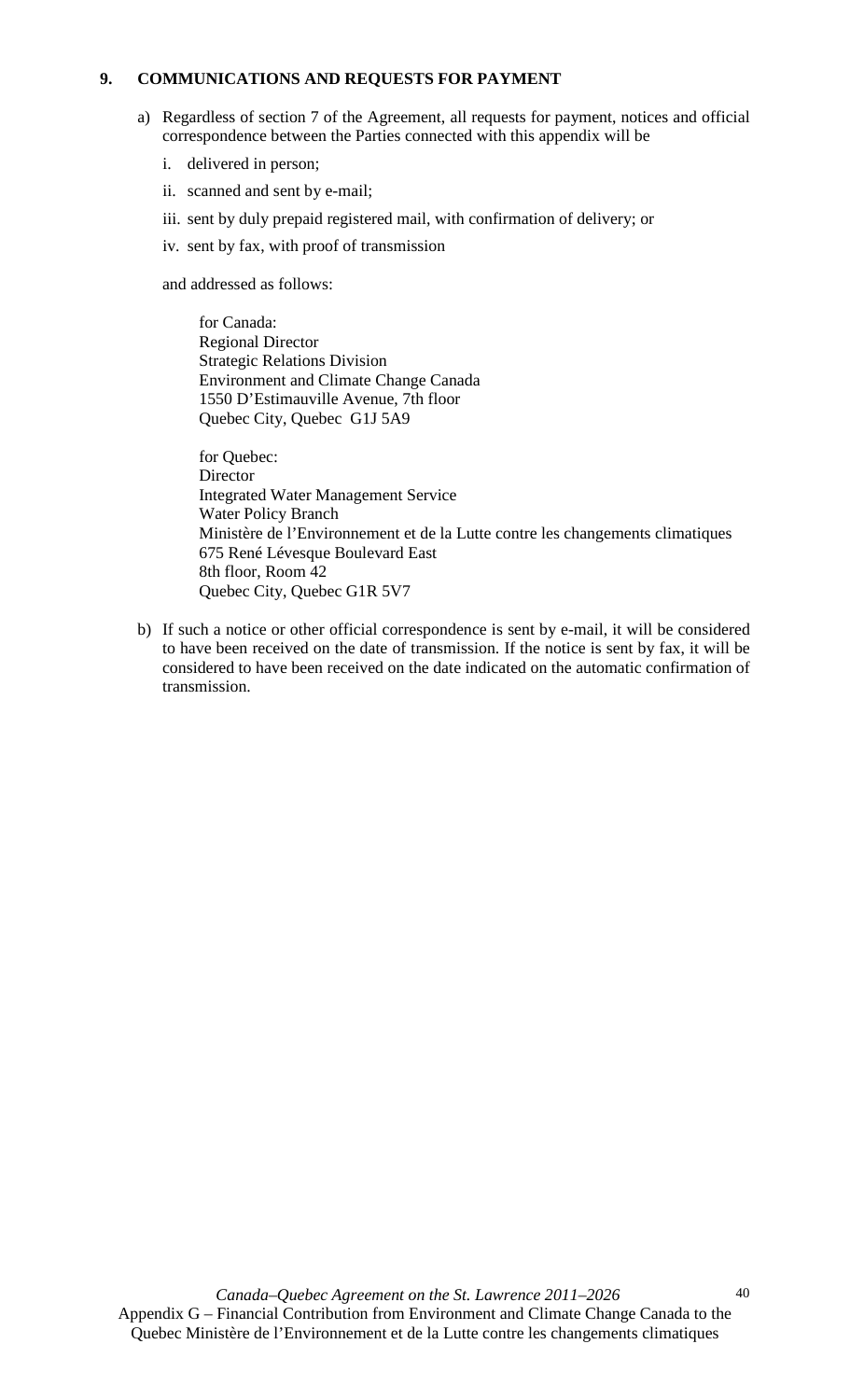# **SUB-APPENDIX A TERMS AND CONDITIONS**

(Section 2)

## **1. NON-BENEFICIARIES AND LOBBYISTS**

No current or former public office holder or public servant who is subject to the *Conflict of Interest Act*, S.C. 2006, c. 9, the *Conflict of Interest and Post-Employment Code for Public Office Holders*, or the *Values and Ethics Code for the Public Service* may benefit directly from the commitments provided for in this appendix, unless the provision or receipt of such benefits is in accordance with the above act and codes.

No member of the Senate or House of Commons may be a party to this appendix or receive any benefit from this appendix in a different manner from the general public. The *Lobbying Act*, R.S.C., 1985, c. 44 (4th Supp.), does not apply to members of the National Assembly of Quebec, persons on the staff of such members, or employees of the government of Quebec when those persons are acting in their official capacity.

## **2. LIABILITY**

Quebec will indemnify Canada, as well as its ministers, employees and agents, and will absolve them of all liability with regard to any damages, requests, claims, losses, costs (including legal fees), suits or other proceedings resulting from improper conduct, negligence or omission by Quebec or its employees or agents in the implementation of the projects and activities, except in the case of breaches of obligations by Canada or by its ministers, employees or agents.

Quebec will indemnify Canada, as well as its ministers, employees and agents, and will absolve them of all liability with regard to any damages, requests, claims, losses, costs (including legal fees), suits or other proceedings resulting from any claims, requests or prosecution initiated by a third party against the above persons or entities because of the status of supplier of financial assistance conferred on Canada under this appendix. This includes, but is not limited to, any claims in relation to goods or services supplied by a third party to Quebec or to one of its subcontractors, except in the case of breaches of obligations by Canada or by its ministers, employees or agents.

## **3. AUDIT AND ASSESSMENT**

Assessments, audits and other reviews connected with this appendix may be made public.

## **4. OVERPAYMENTS AND PAYMENTS RECEIVABLE**

- a) If the contribution from Canada is reduced or cancelled in compliance with sections 9.1 and 9.2 of the Agreement, Canada will reimburse, in compliance with the appendix, all eligible expenses incurred by Quebec before the date at which Canada notifies Quebec of such a reduction or cancellation.
- b) If a payment made by Canada to Quebec under this appendix exceeds the expenses incurred by Quebec or is used to reimburse expenses that are not eligible, the amount of the overpayment will be considered a debt to the federal Crown. Quebec will have sixty (60) days following the date of a notice of amount due to reimburse an overpayment.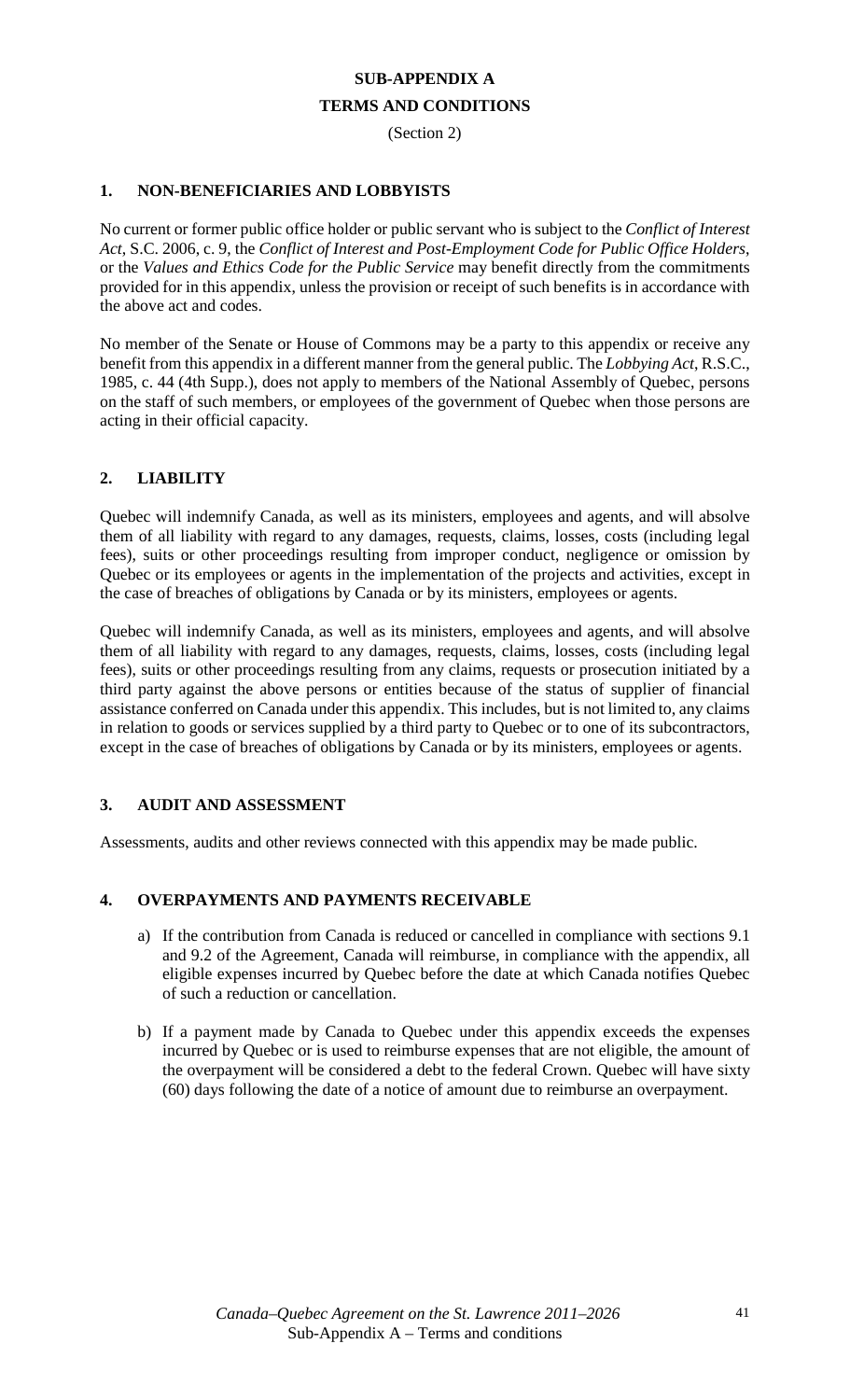## **5. RECORDS**

Quebec agrees to keep appropriate records and accounts of the income and expenses of the projects and activities covered by this appendix, including all bills, receipts and supporting documents, for a period of at least three years following the end of this appendix.

## **6. ACCESS TO RECORDS AND INFORMATION**

Subject to applicable access to information and privacy legislation, Quebec will, for the purposes of audits and assessments under this appendix, give Canada's representatives access to all projectand activity-related documents that may be of some use in justifying expenses incurred by Quebec for them. This right of access will remain in effect for the duration of the Appendix and for a maximum of three years following the end of the Appendix.

## **7. CONSENT TO DISCLOSURE**

Quebec consents to the public disclosure, by Canada, of any information provided under the Agreement that is not considered confidential under applicable legislation pertaining to the protection of personal information and protection of privacy, including, but not limited to, information related to the projects and activities. It is expressly agreed that Canada may disclose the following pieces of information:

- a) the name of the beneficiary;
- b) the maximum amount of the contribution;
- c) the goal of the Appendix;
- d) the activities undertaken under the appendix; and
- e) the duration of the appendix.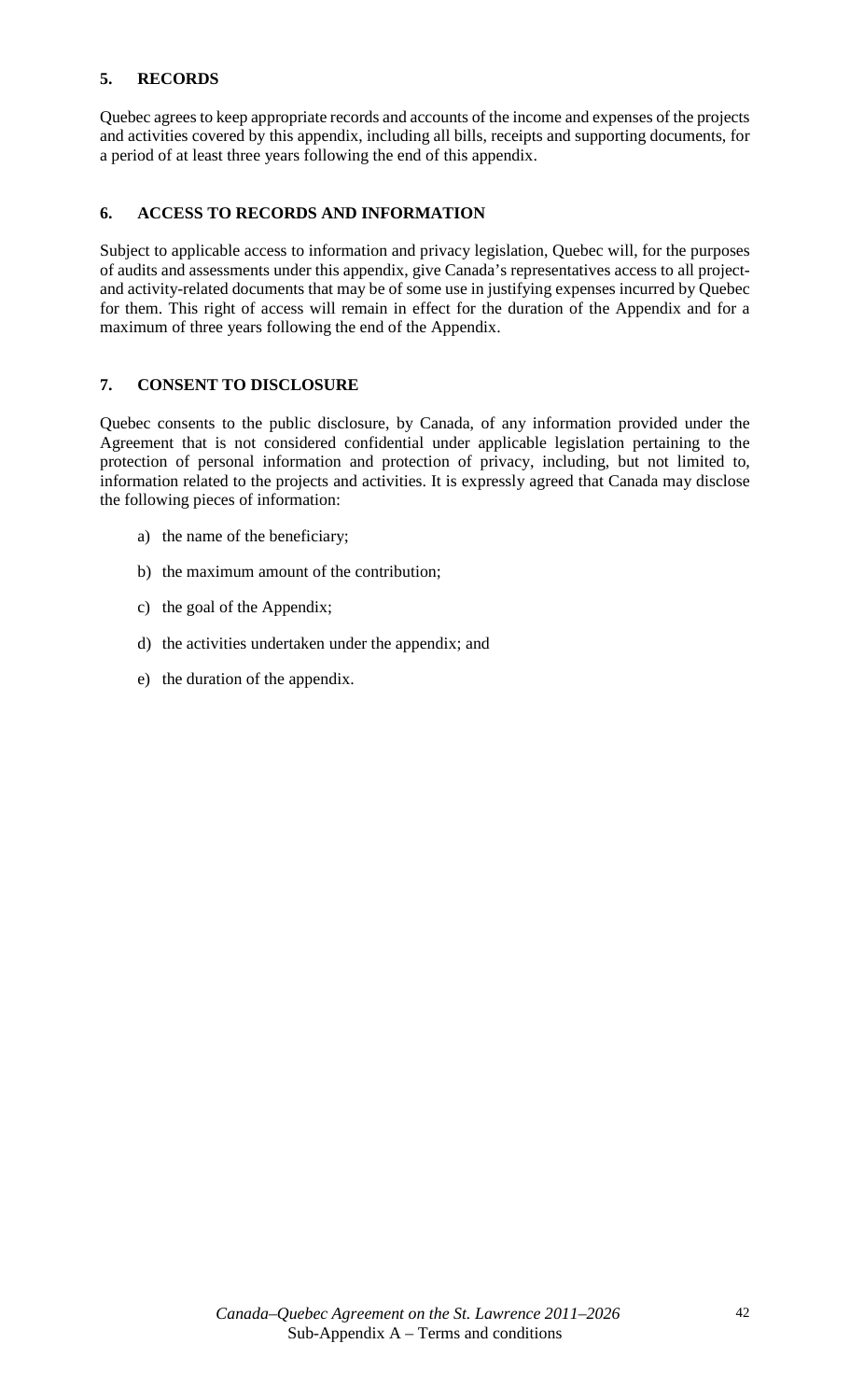## **SUB-APPENDIX B**

## **SUB-APPENDIX B – CASH FLOW OF PROJECTS AND ACTIVITIES AND ENVIRONMENT AND CLIMATE CHANGE CANADA FUNDING**  (Sections 2, 5, 8)

## **2021-2022**

| <b>Project and Activity Cash Flows</b>                       |              |             |
|--------------------------------------------------------------|--------------|-------------|
| <b>Project and Activity Funding</b>                          | <b>TOTAL</b> |             |
| <b>Participant</b>                                           |              | Cash        |
| Government of Canada – Environment and Climate Change Canada |              | \$450,000   |
| Government of Quebec                                         |              | \$2,619,300 |
| Total funding of projects and activities                     |              | \$3,069,300 |

٦

## **Cost of Projects and Activities TOTAL**

| Cost of I folects and Activities                                                                                      | TUTAL             |                |
|-----------------------------------------------------------------------------------------------------------------------|-------------------|----------------|
| <b>Cost details</b>                                                                                                   | Category of costs | Cash           |
| Identify, protect, restore and enhance environments of<br>Orientation 1:<br>ecological importance                     |                   | \$840,300      |
| Orientation 2:<br>Prevent the introduction and control the spread of invasive<br>alien species                        |                   | \$148,000      |
| Orientation 4: Promote sustainable management of fisheries resources                                                  |                   | \$471,000      |
| Orientation 6: Maintain and promote sustainable navigation                                                            |                   | \$117,300      |
| Orientation 8: Reduce agricultural and urban non-point source pollution                                               |                   | \$346,700      |
| Orientation 9: Improve contaminated sediment management tools                                                         |                   | \$31,500       |
| Orientation 10: Assess the presence and impact of emerging contaminants<br>and toxins on the ecosystem                |                   | \$86,000       |
| Orientation 11: Assess the riverine inputs to the St. Lawrence Estuary                                                |                   | \$5,000        |
| Orientation 12 : Improve knowledge related to the transportation of<br>dangerous goods within the St. Lawrence system |                   | \$47,000       |
| State of the St. Lawrence Monitoring Program                                                                          |                   | \$976,500      |
| Numerical Environmental Prediction Program for the St. Lawrence                                                       |                   | $\overline{0}$ |
| Total funding of projects and activities                                                                              |                   | \$3,069,300    |

| <b>ECCC Funding</b>                                                                            |                          | <b>TOTAL</b> |
|------------------------------------------------------------------------------------------------|--------------------------|--------------|
| <b>Expenditure details</b>                                                                     | Category of expenditures | Cash         |
| Orientation 1: Identify, protect, restore and enhance environments of<br>ecological importance |                          | \$128,000    |
| Orientation 2: Prevent the introduction and control the spread of<br>invasive alien species    |                          | \$15,000     |
| Orientation 4: Promote sustainable management of fisheries resources                           |                          | \$70,000     |
| Orientation 6: Maintain and promote sustainable navigation                                     |                          | \$26,300     |
| Orientation 8: Reduce agricultural and urban non-point source pollution                        |                          | \$50,700     |
| Orientation 9: Improve contaminated sediment management tools                                  |                          | \$10,000     |
| State of the St. Lawrence River Monitoring Program                                             |                          | \$150,000    |
| Numerical Environmental Prediction Program for the St. Lawrence                                |                          | \$0          |
| <b>Total expenditures</b>                                                                      |                          | \$450,000    |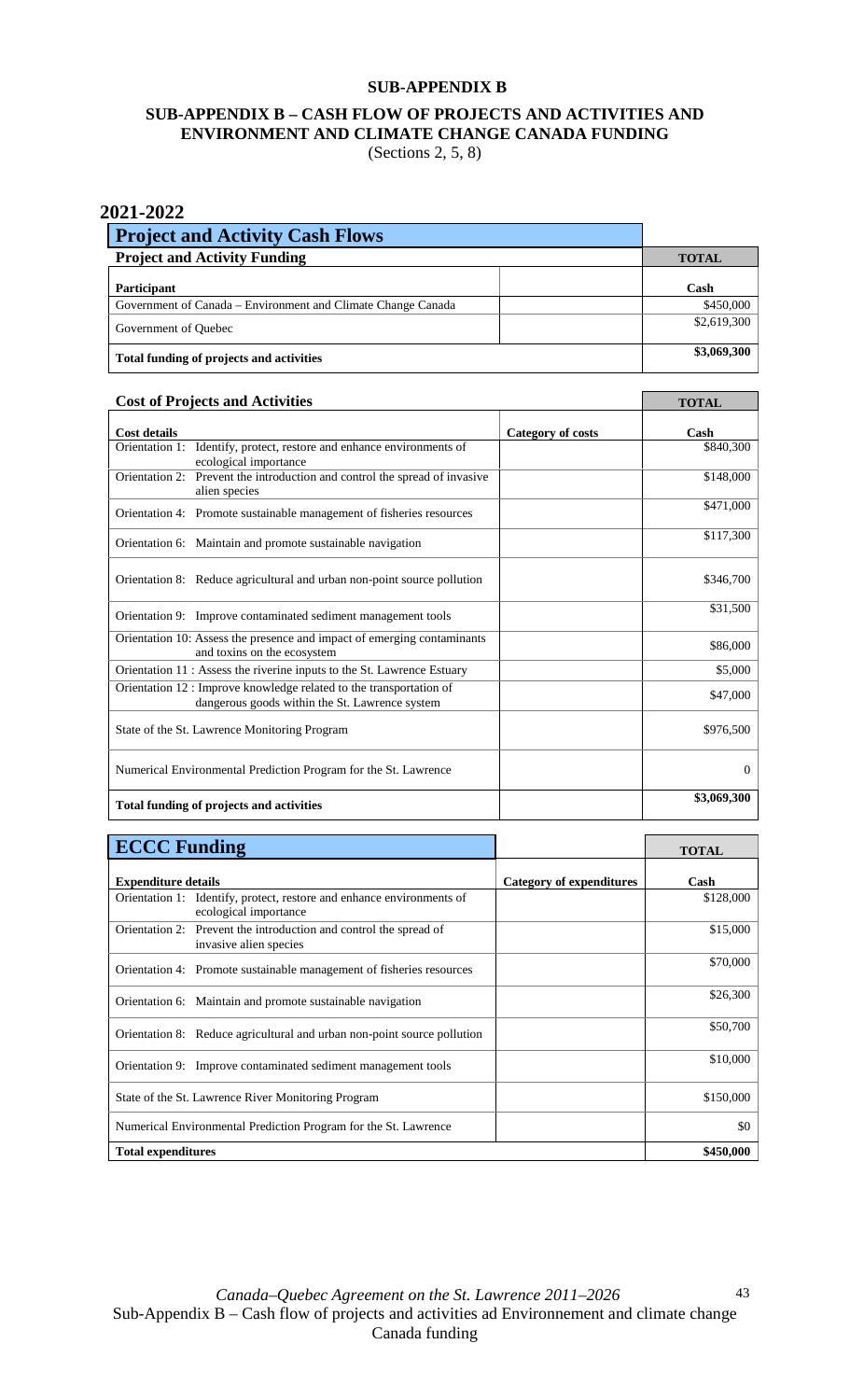| <b>Project and Activity Cash Flows</b>                       |              |             |
|--------------------------------------------------------------|--------------|-------------|
| <b>Project and Activity Funding</b>                          | <b>TOTAL</b> |             |
| Participant                                                  |              | Cash        |
| Government of Canada – Environment and Climate Change Canada |              | \$450,000   |
| Government of Quebec                                         |              | \$2,574,600 |
| Total funding of projects and activities                     |              | \$3,024,600 |

| <b>Cost of Projects and Activities</b>                                                                                | <b>TOTAL</b>      |             |
|-----------------------------------------------------------------------------------------------------------------------|-------------------|-------------|
| Cost details                                                                                                          | Category of costs | Cash        |
| Identify, protect, restore and enhance environments of<br>Orientation 1:<br>ecological importance                     |                   | \$769,500   |
| Orientation 2: Prevent the introduction and control the spread of<br>invasive alien species                           |                   | \$155,000   |
| Orientation 4: Promote sustainable management of fisheries resources                                                  |                   | \$511,000   |
| Orientation 6: Maintain and promote sustainable navigation                                                            |                   | \$117,300   |
| Orientation 8: Reduce agricultural and urban non-point source pollution                                               |                   | \$345,900   |
| Orientation 9: Improve contaminated sediment management tools                                                         |                   | \$31,500    |
| Orientation 10: Assess the presence and impact of emerging contaminants<br>and toxins on the ecosystem                |                   | \$85,000    |
| Orientation 11 : Assess the riverine inputs to the St. Lawrence Estuary                                               |                   | \$5,000     |
| Orientation 12 : Improve knowledge related to the transportation of<br>dangerous goods within the St. Lawrence system |                   | \$47,000    |
| State of the St. Lawrence River Monitoring Program                                                                    |                   | \$957.400   |
| Numerical Environmental Prediction Program for the St. Lawrence                                                       |                   | $\Omega$    |
| Total funding of projects and activities                                                                              |                   | \$3,024,600 |

| <b>ECCC Funding</b>                                                                            |                             | <b>TOTAL</b> |
|------------------------------------------------------------------------------------------------|-----------------------------|--------------|
| <b>Expenditure details</b>                                                                     | Category of<br>expenditures | Cash         |
| Orientation 1: Identify, protect, restore and enhance environments of<br>ecological importance |                             | \$128,000    |
| Orientation 2: Prevent the introduction and control the spread of<br>invasive alien species    |                             | \$15,000     |
| Orientation 4: Promote sustainable management of fisheries resources                           |                             | \$70,000     |
| Orientation 6: Maintain and promote sustainable navigation                                     |                             | \$26,300     |
| Orientation 8: Reduce agricultural and urban non-point source pollution                        |                             | \$50,700     |
| Orientation 9: Improve contaminated sediment management tools                                  |                             | \$10,000     |
| State of the St. Lawrence River Monitoring Program                                             |                             | \$150,000    |
| Numerical Environmental Prediction Program for the St. Lawrence                                |                             | 0            |
| <b>Total expenditures</b>                                                                      |                             | \$450,000    |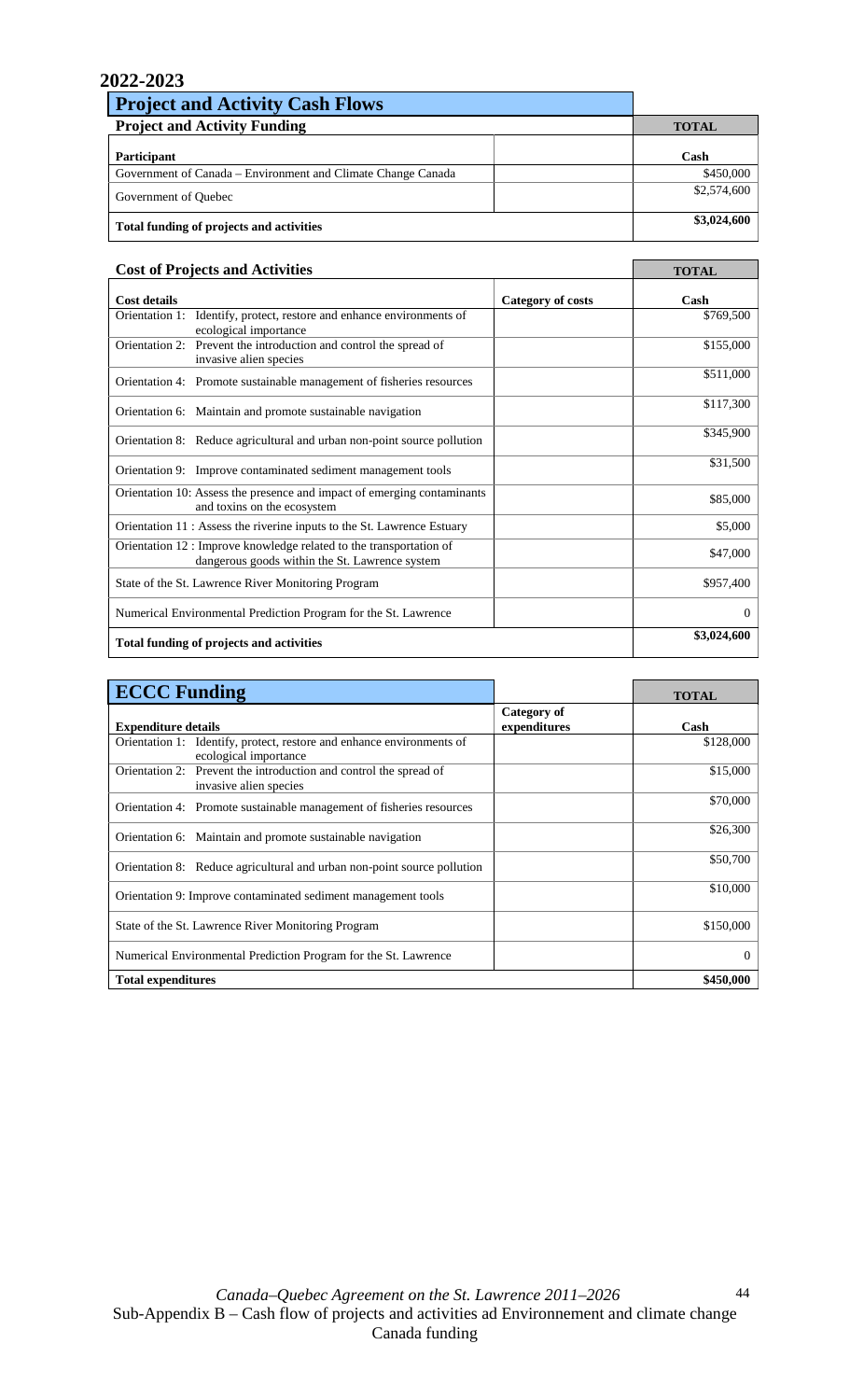| <b>Project and Activity Cash Flows</b>                       |              |
|--------------------------------------------------------------|--------------|
| <b>Project and Activity Funding</b>                          | <b>TOTAL</b> |
| Participant                                                  | Cash         |
| Government of Canada – Environment and Climate Change Canada | \$450,000    |
| Government of Quebec                                         | \$2,549,300  |
| Total funding of projects and activities                     | \$2,999,300  |

| <b>Cost of Projects and Activities</b>                                                                                |                          | <b>TOTAL</b> |
|-----------------------------------------------------------------------------------------------------------------------|--------------------------|--------------|
| <b>Cost details</b>                                                                                                   | <b>Category of costs</b> | Cash         |
| Identify, protect, restore and enhance environments of<br>Orientation 1:<br>ecological importance                     |                          | \$769,000    |
| Orientation 2: Prevent the introduction and control the spread of<br>invasive alien species                           |                          | \$155,000    |
| Orientation 4: Promote sustainable management of fisheries resources                                                  |                          | \$511,000    |
| Orientation 6: Maintain and promote sustainable navigation                                                            |                          | \$102,000    |
| Orientation 8: Reduce agricultural and urban non-point source pollution                                               |                          | \$310,000    |
| Orientation 9: Improve contaminated sediment management tools                                                         |                          | \$29,400     |
| Orientation 10: Assess the presence and impact of emerging contaminants<br>and toxins on the ecosystem                |                          | \$76,000     |
| Orientation 11 : Assess the riverine inputs to the St. Lawrence Estuary                                               |                          | \$5,000      |
| Orientation 12 : Improve knowledge related to the transportation of<br>dangerous goods within the St. Lawrence system |                          | \$47,000     |
| State of the St. Lawrence River Monitoring Program                                                                    |                          | \$994,900    |
| Numerical Environmental Prediction Program for the St. Lawrence                                                       |                          | $\Omega$     |
| Total funding of projects and activities                                                                              |                          | \$2,999,300  |

| <b>ECCC Funding</b>                                                                            |                             | <b>TOTAL</b> |
|------------------------------------------------------------------------------------------------|-----------------------------|--------------|
| <b>Expenditure details</b>                                                                     | Category of<br>expenditures | Cash         |
| Orientation 1: Identify, protect, restore and enhance environments of<br>ecological importance |                             | \$128,000    |
| Orientation 2: Prevent the introduction and control the spread of<br>invasive alien species    |                             | \$15,000     |
| Orientation 4: Promote sustainable management of fisheries resources                           |                             | \$70,000     |
| Orientation 6: Maintain and promote sustainable navigation                                     |                             | \$26,300     |
| Orientation 8: Reduce agricultural and urban non-point source pollution                        |                             | \$52,800     |
| Orientation 9: Improve contaminated sediment management tools                                  |                             | \$7,900      |
| State of the St. Lawrence River Monitoring Program                                             |                             | \$150,000    |
| Numerical Environmental Prediction Program for the St. Lawrence                                |                             | \$0          |
| <b>Total expenditures</b>                                                                      |                             | \$450,000    |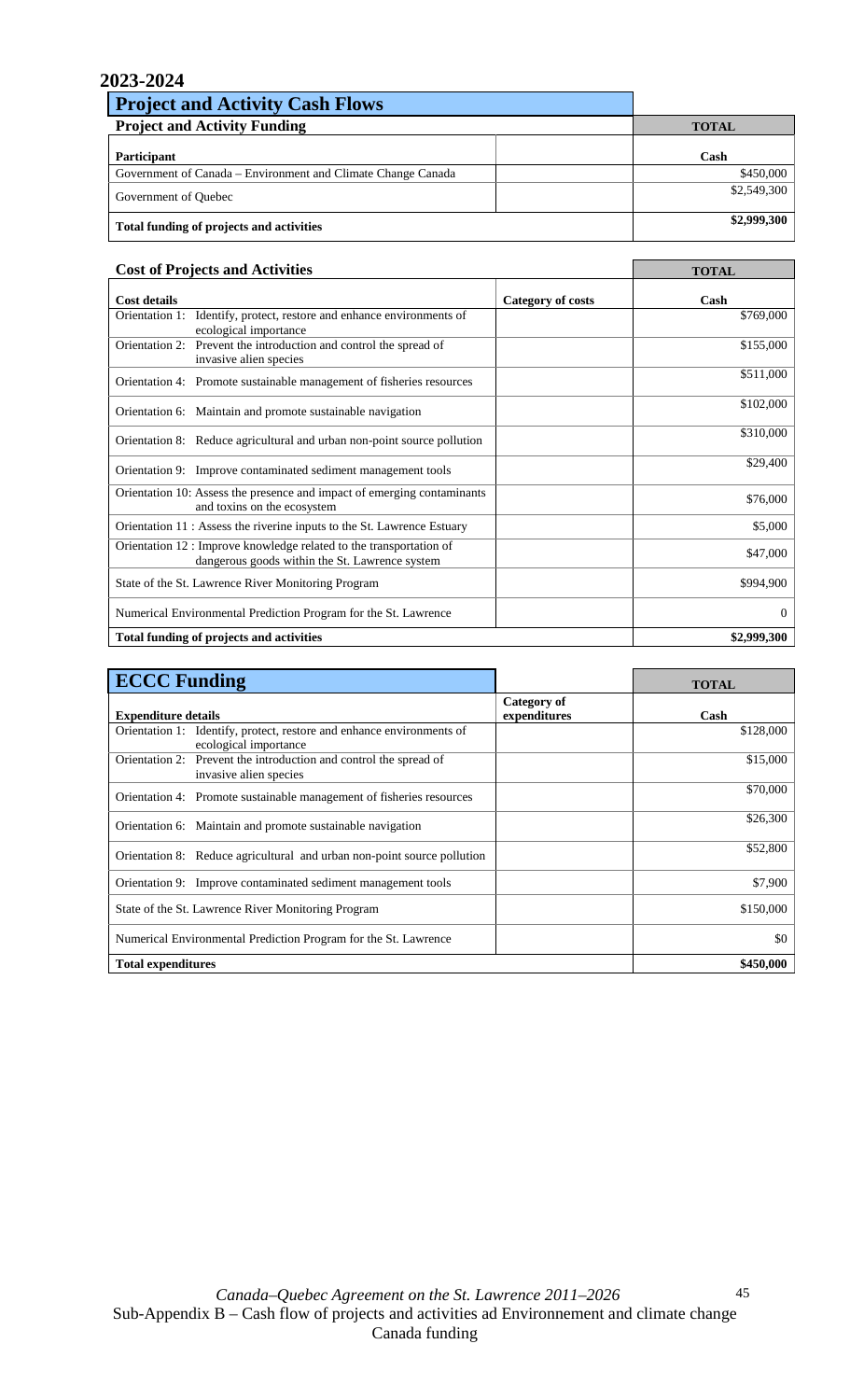| <b>Project and Activity Cash Flows</b>                       |              |
|--------------------------------------------------------------|--------------|
| <b>Project and Activity Funding</b>                          | <b>TOTAL</b> |
| Participant                                                  | Cash         |
| Government of Canada – Environment and Climate Change Canada | \$450,000    |
| Government of Quebec                                         | \$2,488,500  |
| Total funding of projects and activities                     | \$2,938,500  |

| <b>Cost of Projects and Activities</b>                                                                                |                   | <b>TOTAL</b> |
|-----------------------------------------------------------------------------------------------------------------------|-------------------|--------------|
| <b>Cost details</b>                                                                                                   | Category of costs | Cash         |
| Identify, protect, restore and enhance environments of<br>Orientation 1:<br>ecological importance                     |                   | \$629,800    |
| Orientation 2: Prevent the introduction and control the spread of<br>invasive alien species                           |                   | \$142,000    |
| Orientation 4: Promote sustainable management of fisheries resources                                                  |                   | \$511,000    |
| Orientation 6: Maintain and promote sustainable navigation                                                            |                   | \$102,000    |
| Orientation 8: Reduce agricultural and urban non-point source pollution                                               |                   | \$288,100    |
| Orientation 9: Improve contaminated sediment management tools                                                         |                   | \$30,900     |
| Orientation 10: Assess the presence and impact of emerging contaminants<br>and toxins on the ecosystem                |                   | \$79,000     |
| Orientation 11 : Assess the riverine inputs to the St. Lawrence Estuary                                               |                   | \$5,000      |
| Orientation 12 : Improve knowledge related to the transportation of<br>dangerous goods within the St. Lawrence system |                   | \$47,000     |
| State of the St. Lawrence River Monitoring Program                                                                    |                   | \$1,103,700  |
| Numerical Environmental Prediction Program for the St. Lawrence                                                       |                   | \$0          |
| Total funding of projects and activities                                                                              |                   | \$2,938,500  |

| <b>ECCC Funding</b>                                                                            |                             | <b>TOTAL</b> |
|------------------------------------------------------------------------------------------------|-----------------------------|--------------|
| <b>Expenditure details</b>                                                                     | Category of<br>expenditures | Cash         |
| Orientation 1: Identify, protect, restore and enhance environments of<br>ecological importance |                             | \$128,000    |
| Orientation 2: Prevent the introduction and control the spread of<br>invasive alien species    |                             | \$15,000     |
| Orientation 4: Promote sustainable management of fisheries resources                           |                             | \$70,000     |
| Orientation 6: Maintain and promote sustainable navigation                                     |                             | \$26,300.    |
| Orientation 8: Reduce agricultural and urban non-point source pollution                        |                             | \$51,300     |
| Orientation 9: Improve contaminated sediment management tools                                  |                             | \$9,400      |
| State of the St. Lawrence River Monitoring Program                                             |                             | \$150,000    |
| Numerical Environmental Prediction Program for the St. Lawrence                                |                             | $\Omega$     |
| <b>Total expenditures</b>                                                                      |                             | \$450,000    |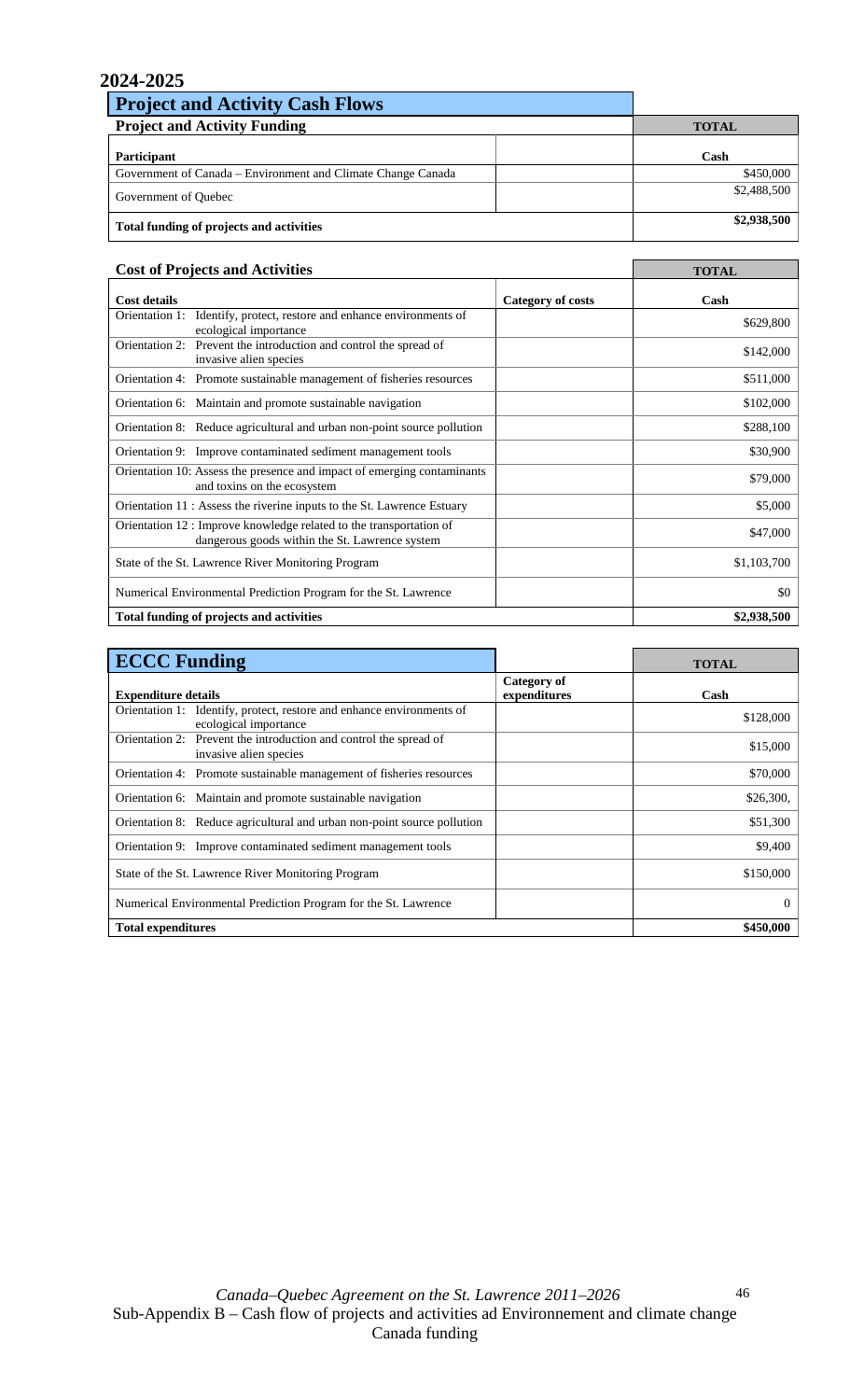| <b>Project and Activity Cash Flows</b>                       |              |
|--------------------------------------------------------------|--------------|
| <b>Project and Activity Funding</b>                          | <b>TOTAL</b> |
| Participant                                                  | Cash         |
| Government of Canada – Environment and Climate Change Canada | \$450,000    |
| Government of Quebec                                         | \$2,376,600  |
| Total funding of projects and activities                     | \$2,826,600  |

| <b>Cost of Projects and Activities</b>                                                                                |                   | <b>TOTAL</b> |
|-----------------------------------------------------------------------------------------------------------------------|-------------------|--------------|
| <b>Cost details</b>                                                                                                   | Category of costs | Cash         |
| Orientation 1:<br>Identify, protect, restore and enhance environments of<br>ecological importance                     |                   | \$635,800    |
| Orientation 2: Prevent the introduction and control the spread of<br>invasive alien species                           |                   | \$140,000    |
| Orientation 4: Promote sustainable management of fisheries resources                                                  |                   | \$511,000    |
| Orientation 6: Maintain and promote sustainable navigation                                                            |                   | \$102,000    |
| Orientation 8: Reduce agricultural and urban non-point source pollution                                               |                   | \$232,700    |
| Orientation 9: Improve contaminated sediment management tools                                                         |                   | \$30,900     |
| Orientation 10: Assess the presence and impact of emerging contaminants<br>and toxins on the ecosystem                |                   | \$70,000     |
| Orientation 11 : Assess the riverine inputs to the St. Lawrence Estuary                                               |                   | \$5,000      |
| Orientation 12 : Improve knowledge related to the transportation of<br>dangerous goods within the St. Lawrence system |                   | \$47,000     |
| State of the St. Lawrence River Monitoring Program                                                                    |                   | \$1,052,200  |
| Numerical Environmental Prediction Program for the St. Lawrence                                                       |                   | \$0          |
| Total funding of projects and activities                                                                              |                   | \$2,826,600  |

| <b>ECCC Funding</b>                                                                            |                             | <b>TOTAL</b> |
|------------------------------------------------------------------------------------------------|-----------------------------|--------------|
| <b>Expenditure details</b>                                                                     | Category of<br>expenditures | Cash         |
| Orientation 1: Identify, protect, restore and enhance environments of<br>ecological importance |                             | \$133,000    |
| Orientation 2: Prevent the introduction and control the spread of<br>invasive alien species    |                             | \$10,000     |
| Orientation 4: Promote sustainable management of fisheries resources                           |                             | \$70,000     |
| Orientation 6: Maintain and promote sustainable navigation                                     |                             | \$26,300     |
| Orientation 8: Reduce agricultural and urban non-point source pollution                        |                             | \$51,300     |
| Orientation 9: Improve contaminated sediment management tools                                  |                             | \$9,400      |
| State of the St. Lawrence River Monitoring Program                                             |                             | \$150,000    |
| Numerical Environmental Prediction Program for the St. Lawrence                                |                             | \$0          |
| <b>Total expenditures</b>                                                                      |                             | \$450,000    |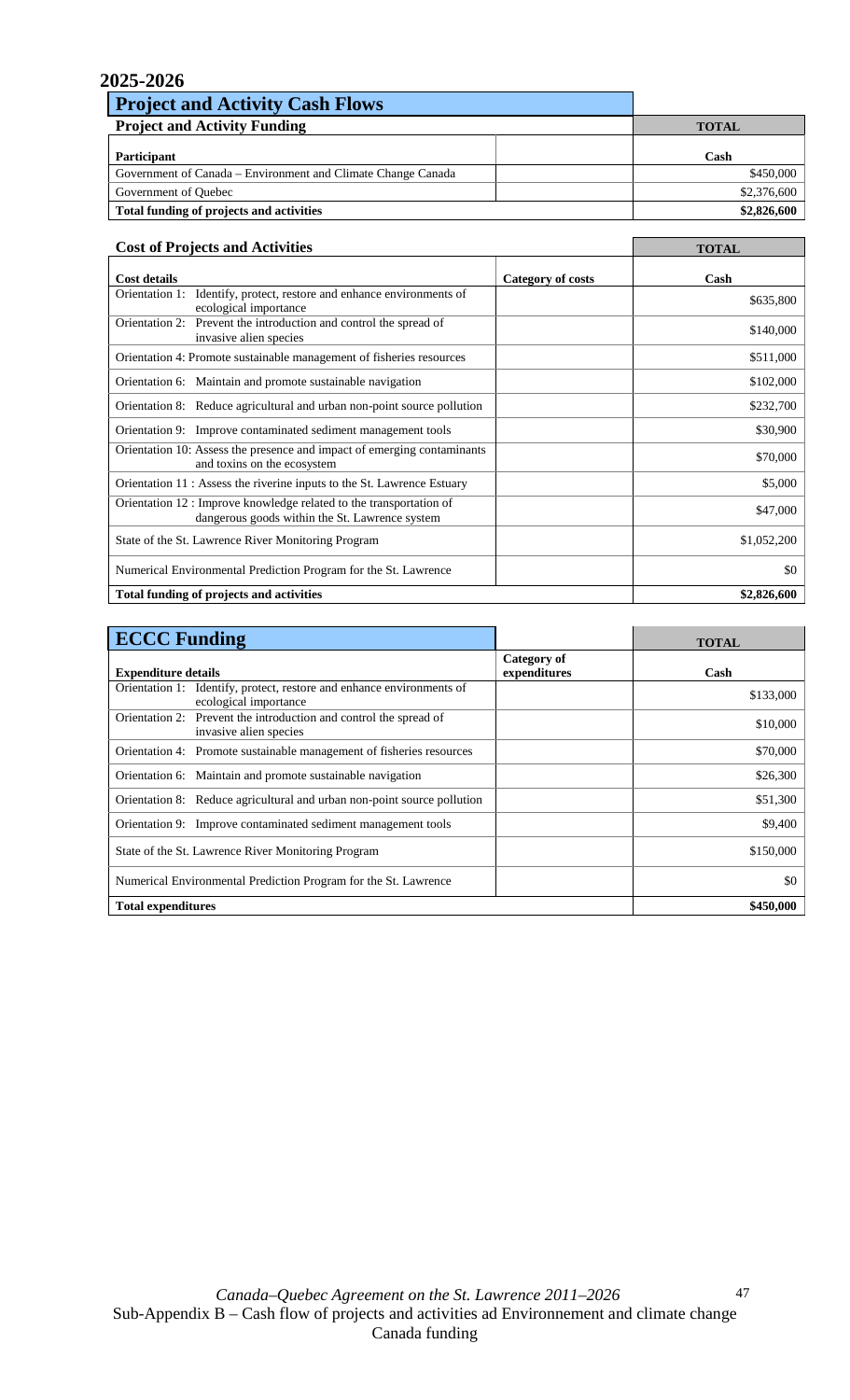| <b>Grand Total</b>                                           |              |
|--------------------------------------------------------------|--------------|
| <b>Project and Activity Cash Flows</b>                       |              |
| <b>Project and Activity Funding</b>                          | <b>TOTAL</b> |
| Participant                                                  | Cash         |
|                                                              |              |
| Government of Canada – Environment and Climate Change Canada | \$2,250,000  |
| Government of Quebec                                         | \$12,608,300 |
| Total funding of projects and activities                     | \$14,858,300 |

| <b>Cost of Projects and Activities</b>                                                                                |                   | <b>TOTAL</b> |
|-----------------------------------------------------------------------------------------------------------------------|-------------------|--------------|
| <b>Cost details</b>                                                                                                   | Category of costs | Cash         |
| Orientation 1: Identify, protect, restore and enhance environments of<br>ecological importance                        |                   | \$3,644,400  |
| Orientation 2: Prevent the introduction and control the spread of<br>invasive alien species                           |                   | \$740,000    |
| Orientation 4: Promote sustainable management of fisheries resources                                                  |                   | \$2,515,000  |
| Orientation 6: Maintain and promote sustainable navigation                                                            |                   | \$540,600    |
| Orientation 8: Reduce agricultural and urban non-point source pollution                                               |                   | \$1,523,400  |
| Orientation 9: Improve contaminated sediment management tools                                                         |                   | \$154,200 0  |
| Orientation 10: Assess the presence and impact of emerging contaminants<br>and toxins on the ecosystem                |                   | \$396,000    |
| Orientation 11 : Assess the riverine inputs to the St. Lawrence Estuary                                               |                   | \$25,000     |
| Orientation 12 : Improve knowledge related to the transportation of<br>dangerous goods within the St. Lawrence system |                   | \$235,000    |
| State of the St. Lawrence River Monitoring Program                                                                    |                   | \$5,084,700  |
| Numerical Environmental Prediction Program for the St. Lawrence                                                       |                   | \$0          |
| Total funding of projects and activities                                                                              |                   | \$14858,300  |

| <b>ECCC Funding</b>                                                                            |                             | <b>TOTAL</b> |
|------------------------------------------------------------------------------------------------|-----------------------------|--------------|
| <b>Expenditure details</b>                                                                     | Category of<br>expenditures | Cash         |
| Orientation 1: Identify, protect, restore and enhance environments of<br>ecological importance |                             | \$645,000    |
| Orientation 2: Prevent the introduction and control the spread of<br>invasive alien species    |                             | \$70,000     |
| Orientation 4: Promote sustainable management of fisheries resources                           |                             | \$350,000    |
| Orientation 6: Maintain and promote sustainable navigation                                     |                             | \$131,500    |
| Orientation 8: Reduce agricultural and urban non-point source pollution                        |                             | \$256,800    |
| Orientation 9: Improve contaminated sediment management tools                                  |                             | \$46,700 0   |
| State of the St. Lawrence River Monitoring Program                                             |                             | \$750,000    |
| Numerical Environmental Prediction Program for the St. Lawrence                                |                             | \$0          |
| <b>Total expenditures</b>                                                                      |                             | \$2,250,000  |